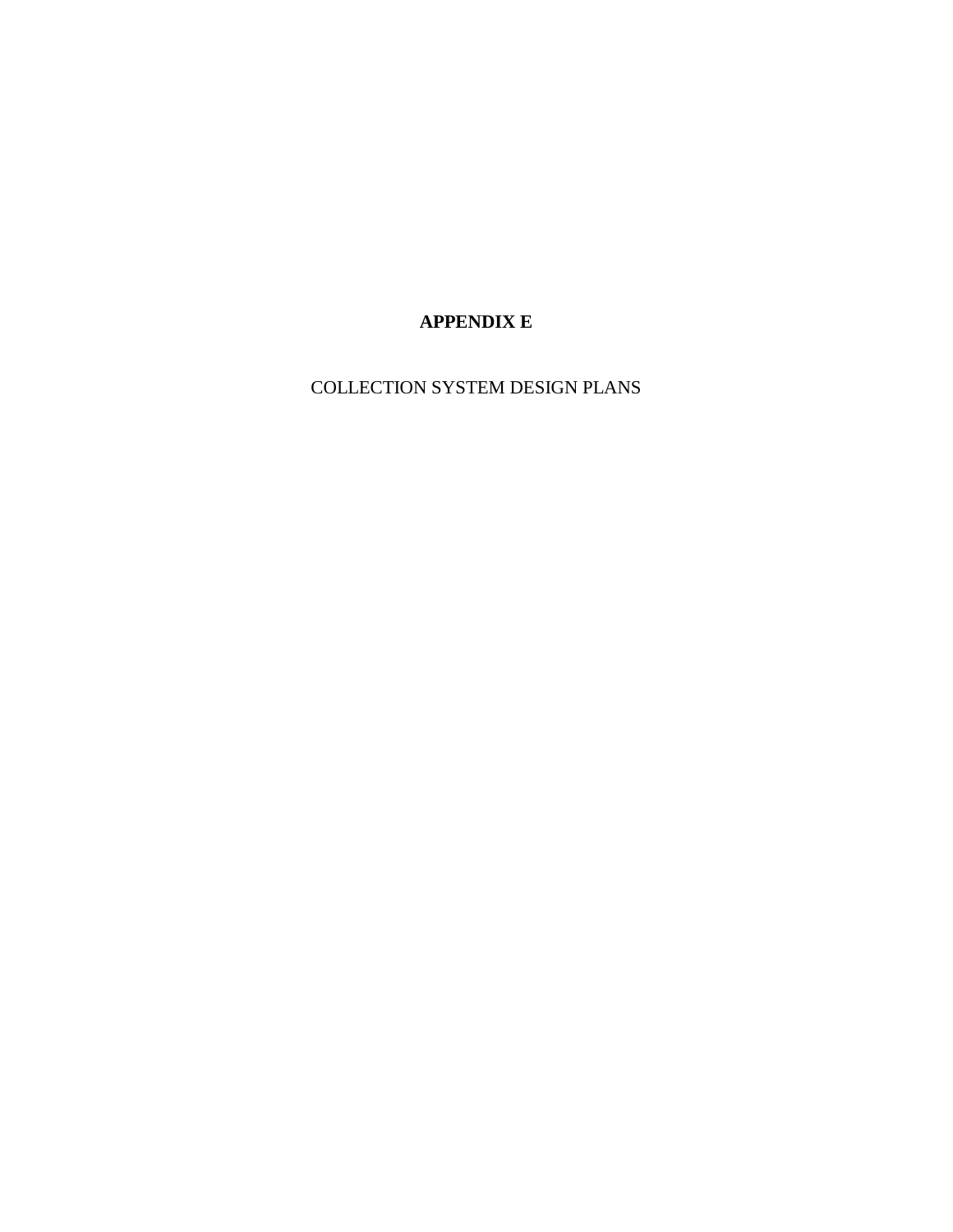#### **APPENDIX E**

#### COLLECTION SYSTEM DESIGN PLANS

All owners and operators of affected landfills are required to submit to the Administrator a collection and control system design plan prepared by a professional engineer. This appendix provides a summary of the design plan requirements for all collection systems: active collection systems that meet the requirements of §60.759 as well as alternate collection systems. It also provides guidance on what to look for in such plans and case study examples.

#### **Design Plan Requirements**

Under §60.752(b)(2), landfill owners/operators subject to control requirements (i.e., those with a calculated NMOC emission rate  $\geq$  50 Mg/yr) are given the option to:

- (a) submit a collection and control system plan conforming to the specifications provided in §60.759, or
- (b) submit a collection and control plan for an alternative design.

The design plan provisions of the rule were intended to provide flexibility and allow innovation. It is clear that some landfill owners/operators will choose to submit a plan for a collection system that does not conform to the specifications in §60.759. Because of the many site-specific factors involved with landfill gas collection system design, alternative systems may be more appropriate for a given landfill. A wide variety of system designs are possible, such as vertical wells, combination horizontal and vertical collection systems, horizontal trenches, and passive systems. All plans will need to be reviewed by the implementing agency on a case-bycase basis to ensure that they meet the requirements of  $§60.752(b)(2)(ii)$ .

For active collection systems, the plan must demonstrate that the collection system will: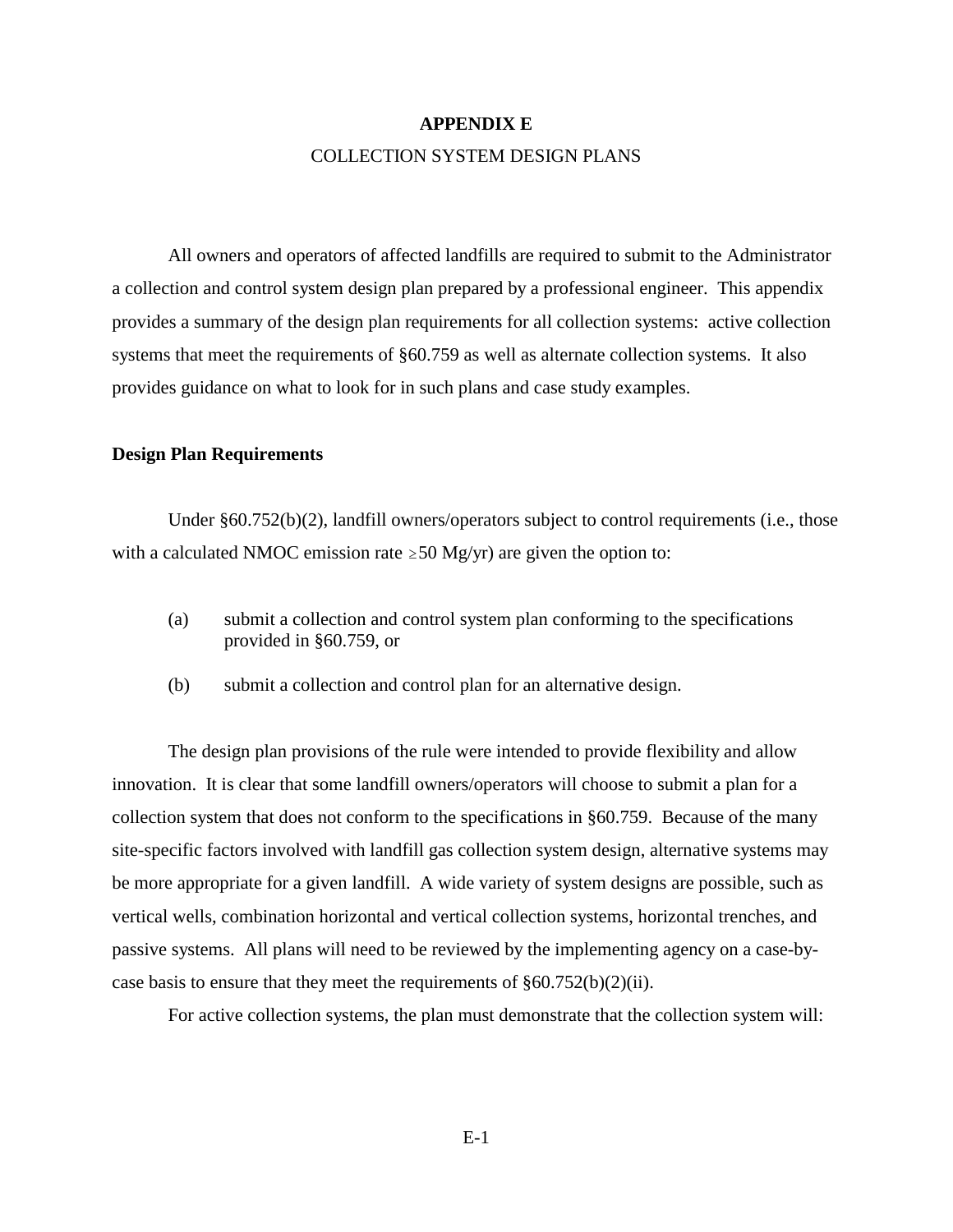- (1) be designed to handle, over the intended use period of the gas control or treatment system equipment, the maximum expected gas flow rate from the entire landfill area that warrants control;
- (2) collect gas from each area, cell, or group of cells in the landfill in which the initial solid waste has been placed for a period of 5 years or more if active or 2 years or more if closed or at final grade;
- (3) collect gas at a sufficient extraction rate (a rate sufficient to maintain a negative pressure at all well heads in the collection system without causing air infiltration, including any well heads connected to the system as a result of expansion or excess surface emissions, for the life of the blower); and
- (4) be designed to minimize off-site migration of subsurface gas.

For passive collection systems, the plan must demonstrate that the collection system will:

- (1) be designed to handle, over the intended use period of the gas control or treatment system equipment, the maximum expected gas flow rate from the entire landfill area that warrants control;
- (2) collect gas from each area, cell, or group of cells in the landfill in which the initial solid waste has been placed for a period of 5 years or more if active or 2 years or more if closed or at final grade;
- (3) be designed to minimize off-site migration of subsurface gas; and
- (4) include landfill liners on the bottom and all sides in all areas in which gas is to be collected. The liners must be installed as required by the RCRA solid waste rules under 40 CFR 258.40.

#### **Specifications for Active Collection Systems**

Owners or operators seeking to comply with the specifications for active collection systems in §60.759 must meet the following:

(1) Demonstrate that the siting of active collection wells, horizontal collectors, surface collectors, or other extraction devices is of sufficient density throughout all gas producing areas.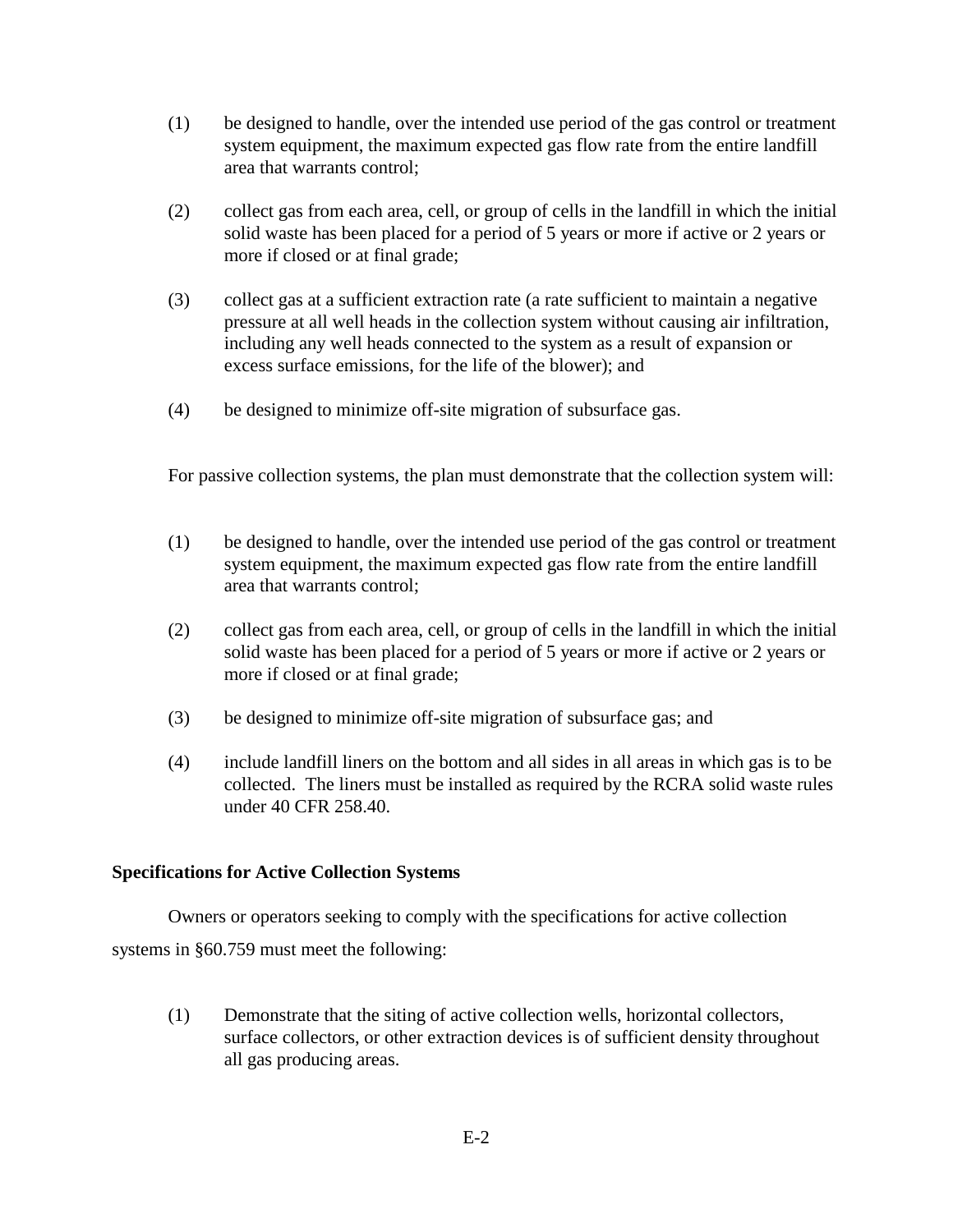- (2) Devices located within the interior and along the perimeter must be certified by a professional engineer to achieve uniform control of surface gas emissions.
- (3) Design plans must address the 13 issues listed in Table E-1.
- (4) Collection system siting should be of sufficient density to address landfill gas migration issues, and augmentation of the system through the use of active or passive systems at the perimeter or exterior.
- (5) The system should control all gas producing areas except those that are excluded because either (1) they are segregated and shown to contain asbestos or nondegradable material, (documentation must include nature, location, amount of asbestos or nondegradeable material deposited, and date of deposition) or (2) they are nonproductive areas and can be shown to contribute less than 1 percent of the total amount of NMOC emissions from the landfill (amount, location, and age of the material must be documented).
- (6) To qualify for exclusion based on nonproductivity, emissions must be calculated for each section proposed for exclusion, and the sum of all such sections must be compared with the NMOC emission estimate for the entire landfill. Emissions from each section must be calculated according to the following equation, from §60.759(a)(3)(ii) of the NSPS:

$$
Q_i = 2 k L_0 M_i (e^{-kt_i}) (C_{NMOC}) (3.6 x 10^{-9})
$$

where,

| $Q_i$                  | NMOC emission rate from the $ith$ section, Mg/yr                      |
|------------------------|-----------------------------------------------------------------------|
| $\mathbf k$            | methane generation rate constant, year <sup>-1</sup>                  |
| $L_0$                  | methane generation potential, $m^3/Mg$ solid waste                    |
| $M_i$                  | mass of the degradable solid waste in the i <sup>th</sup> section, Mg |
| $t_{1}$                | age of the solid waste in the <i>i</i> <sup>th</sup> section, years   |
| C <sub>NMOC</sub>      | concentration of NMOCs, ppmv                                          |
| $3.6 \times 10^{-9}$ = | conversion factor                                                     |

The values for k and  $C_{\rm NMOC}$  determined in field testing must be used, if field testing has been performed in determining the NMOC emission rate or the radii of influence. The radii of influence is the distance from the well center to a point in the landfill where the pressure gradient applied by the blower or compressor approaches zero. If field testing has not been performed, default values for k,  $L_0$  and  $C_{\rm NMOC}$  of 0.05/year  $(0.02/\text{year in arid areas})$ , 170 m<sup>3</sup>/Mg, and 4,000 ppmv, respectively, must be used as provided for Tier 1 calculations from  $\S$  60.754(a)(1). For landfills located in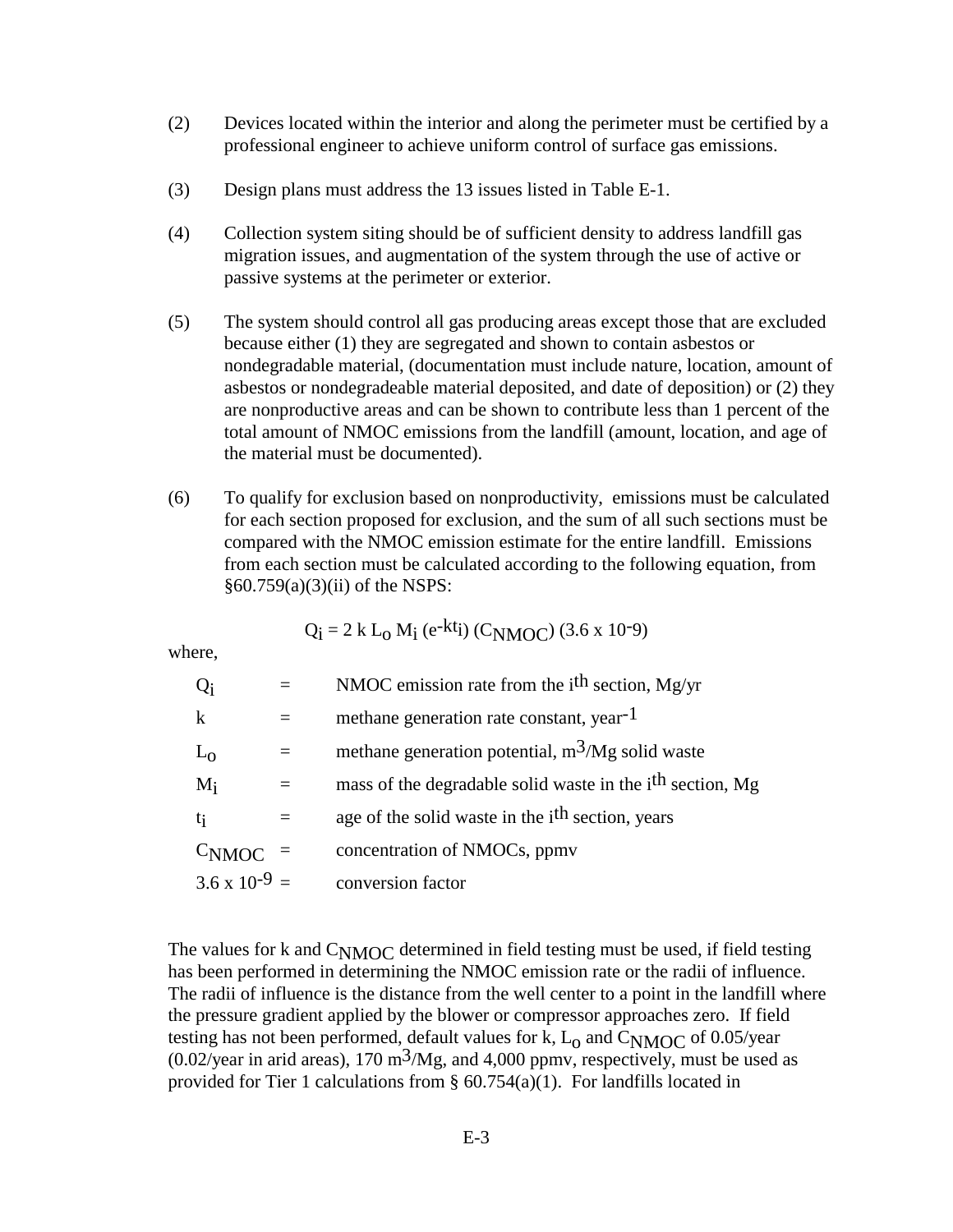# **TABLE E-1. LIST OF DESIGN PLAN REQUIREMENTS**

| <b>Issue Description</b> |                                                                                                             |  |  |
|--------------------------|-------------------------------------------------------------------------------------------------------------|--|--|
| 1.                       | Depth $(s)$ of refuse                                                                                       |  |  |
| 2.                       | Refuse gas generation rates and flow characteristics                                                        |  |  |
| 3.                       | Cover properties                                                                                            |  |  |
| 4.                       | Gas system expandability                                                                                    |  |  |
| 5.                       | Leachate and condensate management                                                                          |  |  |
| 6.                       | Accessibility                                                                                               |  |  |
| 7.                       | Compatibility with filling operations                                                                       |  |  |
| 8.                       | Integration with closure end use                                                                            |  |  |
| 9.                       | Air intrusion control                                                                                       |  |  |
| 10.                      | Corrosion resistance                                                                                        |  |  |
| 11.                      | Fill settlement                                                                                             |  |  |
| 12.                      | Resistance to the refuse decomposition heat                                                                 |  |  |
| 13.                      | Topographical map of the surface area and proposed surface monitoring route [required<br>in § $60.753(d)$ ] |  |  |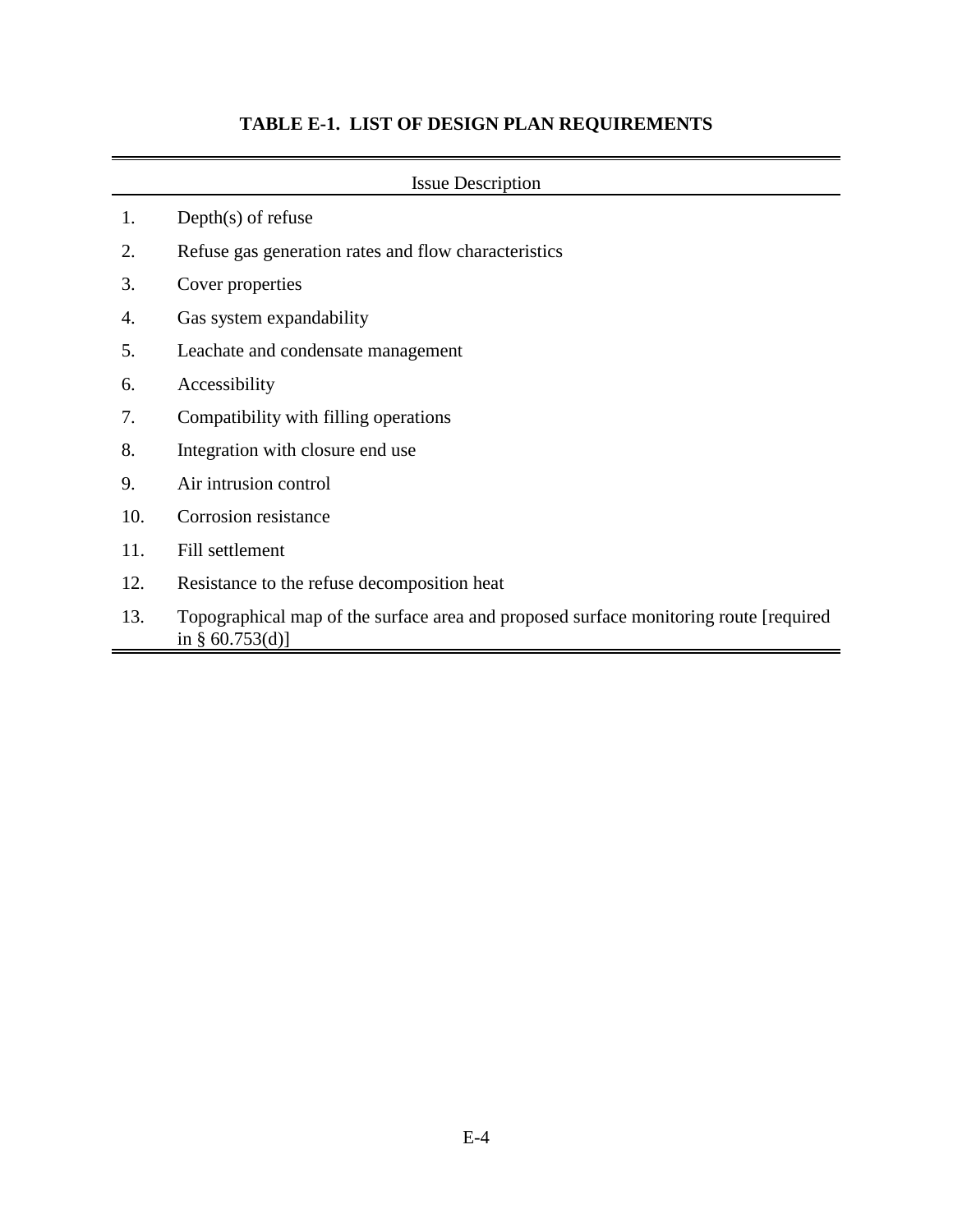geographical areas with a 30-year annual average precipitation of less than 25 inches, as measured at the nearest representative official meteorological site, a k value of 0.02 per year should be used as provided in the Tier 1 calculations in §60.754(a)(1). Note: The mass of nondegradable solid waste contained within the given section may be subtracted from the total mass of the section when estimating emissions provided the nature, location, age, and amount of the nondegradable material is documented as indicated in paragraph (5) above.

- (7) The gas extraction components must be constructed of polyvinyl chloride (PVC), high density polyethylene (HDPE) pipe, fiberglass, stainless steel, or other nonporous corrosion-resistant material.
- (8) The extraction components must be of suitable dimensions to: convey projected amounts of gases; withstand installation, static, and settlement forces; and withstand planned overburden or traffic loads.
- (9) The collection system must be capable of any expansion needed to comply with emission and migration standards.
- (10) Collection devices such as wells and horizontal collectors must be perforated to allow gas entry without head loss sufficient to impair performance across the intended extent of control. Perforations must be situated to prevent excessive air infiltration.
- (11) Vertical wells cannot endanger underlying liners and must address the occurrence of water within the landfill.
- (12) Holes and trenches must be of sufficient cross-section for proper construction and completion. For example: the design should call for the centering of pipes and allow for the placement of gravel backfill.
- (13) Collection devices must be constructed of PVC, HDPE pipe, fiberglass, stainless steel, or other nonporous corrosion-resistant material and must not allow for air intrusion into the cover, refuse into the collection system, or landfill gas into the atmosphere.
- (14) Any gravel used around the pipe perforations should be large enough to prevent penetration or blockage of the perforations.
- (15) The connections for collection devices may be above or below ground, but must include: a positive closing throttle valve, necessary seals and couplings, access couplings, and at least one sampling port.
- (16) The system must convey the landfill gas to a control system through the collection header pipe(s). The gas mover equipment must be of a size capable of handing the maximum gas generation flow rate expected over the intended use period of the equipment.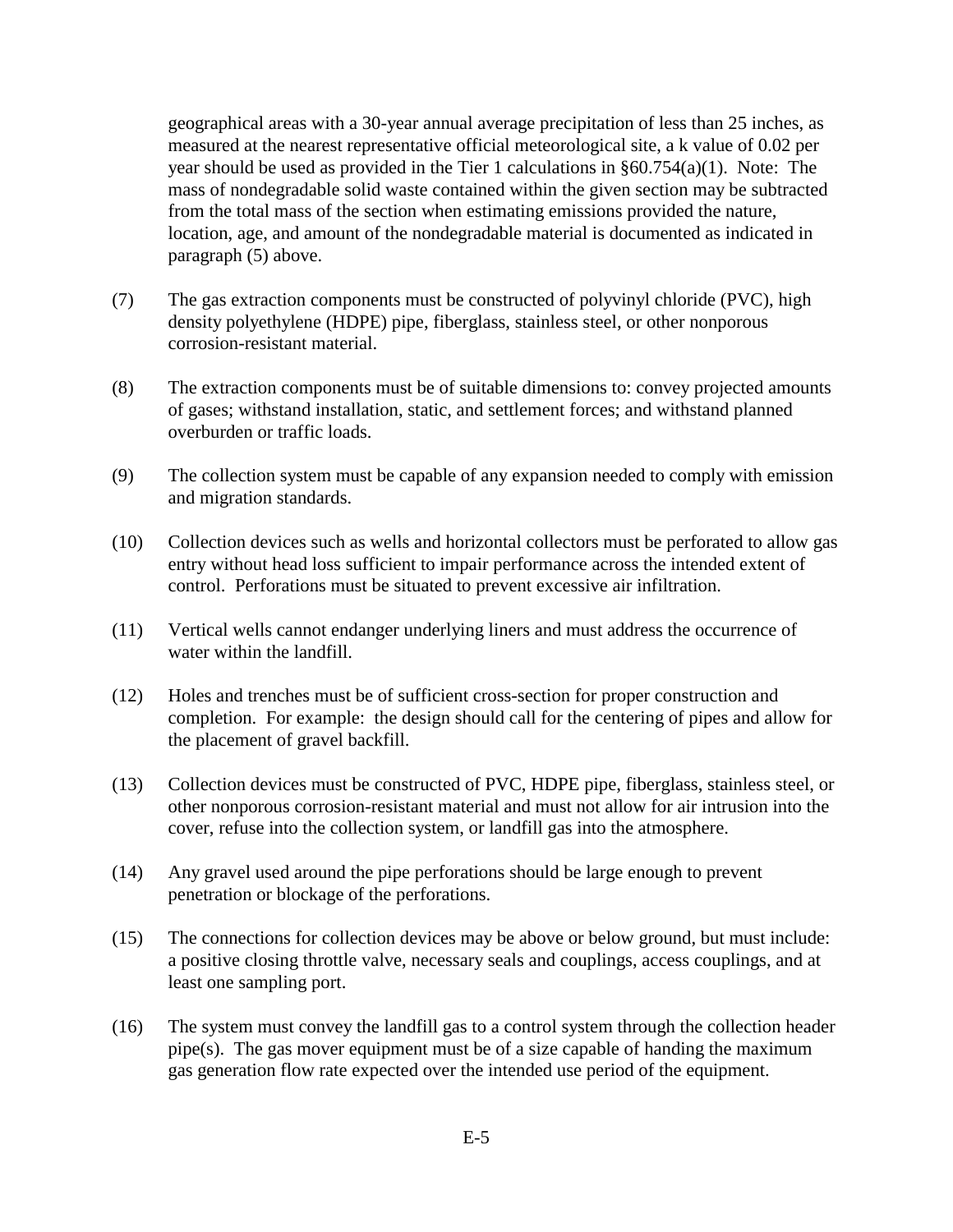(17) For existing systems the maximum flow rate must be determined by existing flow data, or by using the following equation. New systems must also use the equation.

Two equations are provided for determining the maximum flow rate: one equation for sites with an unknown year-to-year solid waste acceptance rate, and one equation for sites with a known year-to-year solid waste acceptance rate. A combination of the equations can be used if the acceptance rate is known for only part of the life of the landfill.

For sites with unknown year-to-year solid waste acceptance rate:

$$
Q_m = 2L_0 R (e^{-kc} - e^{-kt})
$$

where,

| $Q_{m}$      | maximum expected gas generation flow rate, $m^3$ /yr                          |
|--------------|-------------------------------------------------------------------------------|
| $L_0$        | methane generation potential, $m^3/Mg$ solid waste                            |
| $\mathbf R$  | average annual acceptance rate, Mg/yr                                         |
| $\bf k$      | methane generation rate constant, year <sup>-1</sup>                          |
| t            | age of the landfill at equipment installation plus the time the owner         |
|              | or operator intends to use the gas mover equipment or active life of          |
|              | the landfill, whichever is less. If the equipment is installed after          |
|              | closure, t is the age of the landfill at installation, years                  |
| $\mathbf{C}$ | time since closure, years (for an active landfill $c = O$ and $e^{-kC} = 1$ ) |

For sites with known year-to-year solid waste acceptance rate:

n  

$$
Q_M = \Sigma 2 k L_0 M_i (e^{-kt_i})
$$
  
i=1

where,

| $Q_{\rm M}$ | $=$ | maximum expected gas generation flow rate, $m^3$ /yr   |
|-------------|-----|--------------------------------------------------------|
| k           |     | methane generation rate constant, year <sup>-1</sup>   |
| $L_0$       |     | methane generation potential, $m^3/Mg$ solid waste     |
| $M_i$       | $=$ | mass of solid waste in the i <sup>th</sup> section, Mg |
| $t_i$       |     | age of the i <sup>th</sup> section, years              |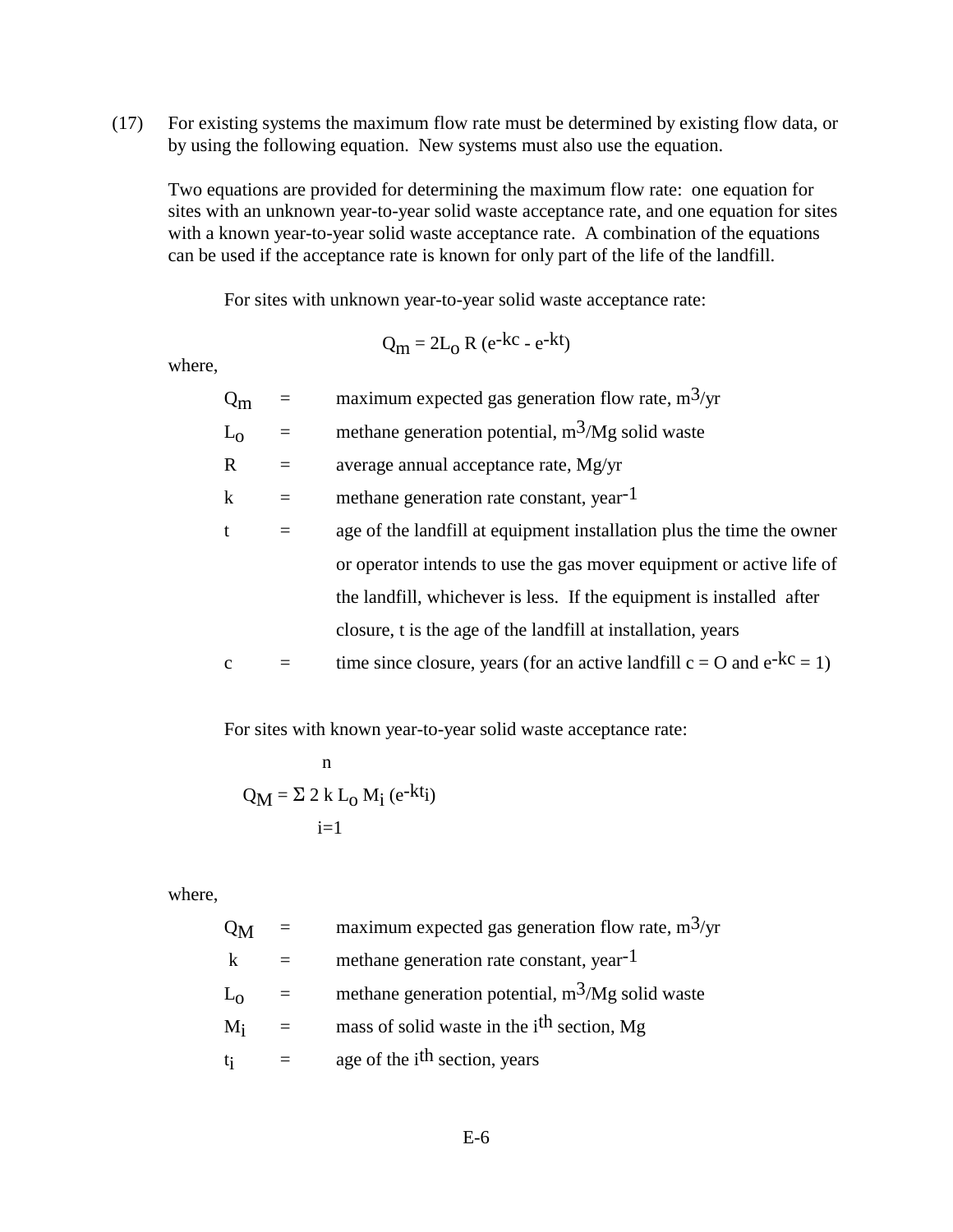#### **Review of Plans**

In reviewing design plans for active collection systems designed to meet §60.759, it is important to ensure that adherence to each of the requirements in the section entitled "Specifications for Active Collection Systems" is adequately demonstrated. In reviewing alternate plans (for active or passive systems), it is important to ensure that the requirements listed in the "Design Plan Requirements" section are followed. It is also important to recognize that the rule includes operational standards along with monitoring and reporting requirements to ensure that landfill gas is extracted from the landfill at a sufficient rate. Section 60.753 requires operation of collection systems so that the methane concentration is less than 500 ppmv at all points around the perimeter of the collection area and along a pattern that traverses the landfill at 30-meter intervals. The design plan must include a topographical map with the proposed monitoring route. This operational standard ensures that LFG is extracted at a sufficient rate and off-site migration is minimized. Any undetected flaws in the plan will most likely have to be corrected after the system is operating to meet the operational standards.

At the same time, sufficient discretion needs to be exercised to avoid the installation of inadequate collection systems. Failure to recognize an inadequate collection system design could lead to excessive periods of noncompliance or required replacement of the collection system. Such an occurrence would be detrimental to the environment and create an unnecessary financial burden on the landfill owner or operator.

For this reason, an appropriate burden must be placed on the landfill owner/operator to demonstrate that the operational standards will be achievable with the proposed design. Such demonstrations should be supported by performance data at that landfill or a similar landfill when practical. At a minimum, the landfill owner/operator should be required to provide a written rational and appropriate engineering calculations for the design of systems which do not adhere to the requirements in §60.759.

E-7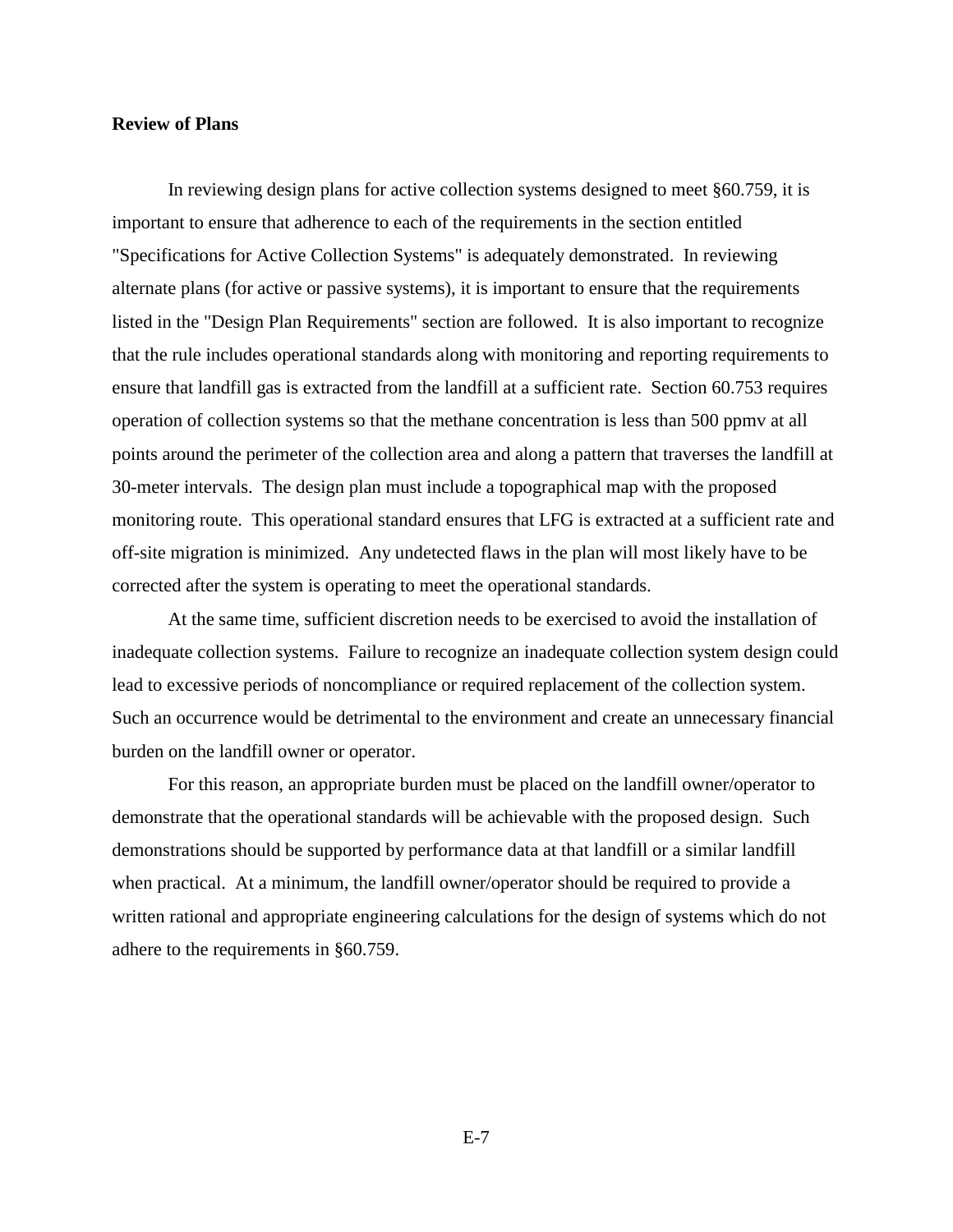#### **Possible Design for an Active Vertical Collection System (AVCS)**

This section presents the design for an AVCS that the EPA believes would satisfy all the requirements in §60.759. It should be noted that final approval of such a design plan is left to a State's discretion, and adherence to the specifications presented do not guarantee design plan approval by a State. Furthermore, other designs may satisfy the criteria in §60.759.

**Well Siting:** Site active vertical collection wells such that the radius of influence (ROI) from a collection well includes all gas-producing areas of the landfill that contain solid waste. The ROI is the radial distance that a well can effectively extract LFG through compacted refuse without causing air infiltration. A well extracts LFG from compacted refuse by creating a negative pressure drop in the surrounding refuse. The negative pressure drop is produced by maintaining a negative gauge pressure within a well using blowers or air compressors. The pressure drop at a location in the landfill decreases as the distance from the collection well increases. The ROI for a collection well is defined as the shortest distance radially out from a collection well to where the pressure drop gradient applied by the blower or compressor approaches zero.

The interior ROI and perimeter ROI used to determine well placement will be determined using one of the following:

- & Use a single ROI of 30 meters for siting both perimeter and interior wells; or
- Establish a site-specific ROI by following the procedure in EPA Method 2E. (Method 2E data may already be available if LFG flow rate was tested to perform Tier 3 NMOC emission rate calculations.)

The ROI will be used to site wells along the perimeter of all gas-producing areas of the landfill, at a maximum of one ROI from the perimeter boundary. After siting the perimeter wells, the interior wells will be sited. Both perimeter and interior wells will be spaced no more than two times the ROI apart. (Well spacing greater than this value will create gaps between the ROI of adjacent wells. The wells would be unable to collect LFG from these gaps.) Wells will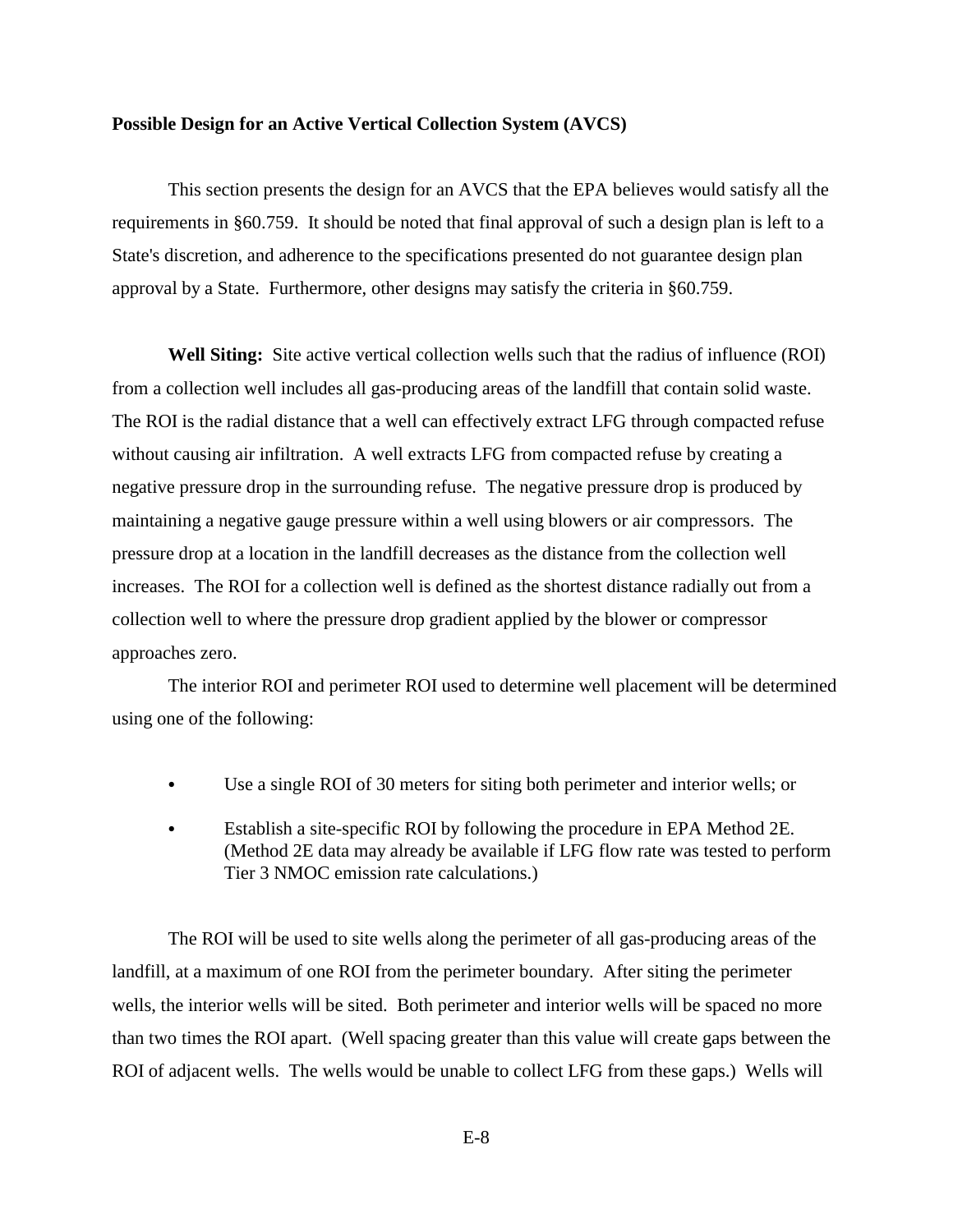be staggered such that all gas-producing areas of the landfill containing solid waste that has been in the landfill for at least 5 years (for active sites) or 2 years (for sites at closure or final grade) are covered by the ROI.

Wells do not need to be placed in segmented areas documented as containing (1) asbestos or nondegradeable material or (2) older, nonproductive areas (provided that they contribute less than 1 percent of the total NMOC emissions). The documentation will provide the nature, location, amount of asbestos or nondegradable material deposited in the area, and date of deposition. This documentation will be provided to the Administrator upon request. The amount, location, and age of the material in nonproductive areas will also be documented and provided to the Administrator upon request. A separate NMOC emission estimate will be made for each section proposed for exclusion, and the sum of all such sections compared to the NMOC emission estimate for the entire landfill. Emissions from each section will be computed using the equation presented in item (6) under "Specifications for Active Collection Systems" in this appendix. [This equation is from  $\S 60.759(a)(3)(2)$  of the rule.]

**Well pipe construction**: Table E-2 summarizes example well pipe construction. The landfill gas extraction well will be constructed of either: PVC, HDPE pipe, fiberglass, stainless steel, or other noncorrosive, nonporous material. Pipe material should be non-corrosive to minimize maintenance and failures, thereby maximizing the overall effectiveness of the gas collection system. Materials such as black-iron or galvanized pipe are not recommended because the collection system must remain operational for at least 15 years. These materials would most likely corrode within that period and sacrifice the effectiveness of the gas collection system. Pipe material should also be non-porous so LFG is collected without air infiltration. Porous well pipes could allow ambient air to be drawn from the landfill surface into the upper section of the pipe.

The well will be at least 0.075 meters in diameter and of suitable wall-thickness. The length of the pipe will be at least 75 percent of the depth of the solid waste or the depth to the water table, whichever is less. Installing a well pipe equal to 75 percent of the refuse depth prevents collection wells from being extended through landfill liners. Collection wells are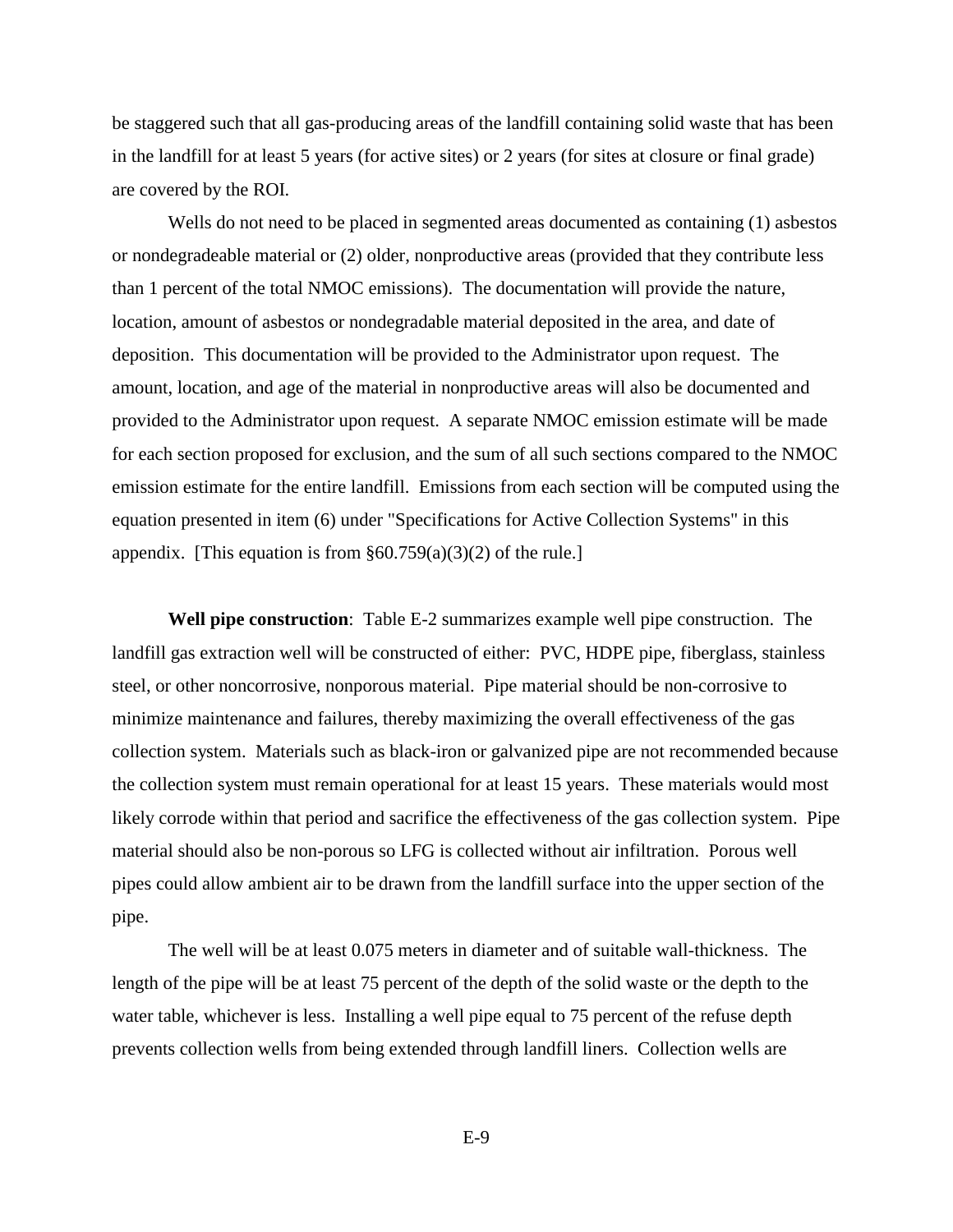| Parameter                         | Specification                                                                                                                                                                                                                                                                                                                                                                                                                       |  |  |
|-----------------------------------|-------------------------------------------------------------------------------------------------------------------------------------------------------------------------------------------------------------------------------------------------------------------------------------------------------------------------------------------------------------------------------------------------------------------------------------|--|--|
| Material of<br>construction       | Schedule 40 or 80 PVC, HDPE, fiberglass, or stainless steel pipe.                                                                                                                                                                                                                                                                                                                                                                   |  |  |
| Diameter of pipe                  | At least $0.075$ m $(3 \text{ in.})$ .                                                                                                                                                                                                                                                                                                                                                                                              |  |  |
| Length of pipe                    | Pipe length will be 75 percent of the refuse depth or the distance from<br>the landfill surface to the top of the water table, whichever is less.                                                                                                                                                                                                                                                                                   |  |  |
| Perforations along<br>pipe length | Perforations will have a diameter of $0.012$ m $(1/2$ in.).<br>Four perforations will be located in a horizontal row around the pipe<br>at intervals of $90^\circ$ .<br>Well pipes will have perforations along the lower two-thirds of the<br>well pipe. The top 20 feet of a well pipe will not be perforated.<br>The horizontal spacing between each row of holes will be 0.1 to 0.2<br>m $(4 \text{ to } 8 \text{ in.})$ apart. |  |  |
| Placement of pipe in<br>well hole | The center line (longitudinal axis) of the well pipe will be located on<br>the center line of the well hole.                                                                                                                                                                                                                                                                                                                        |  |  |

### **TABLE E-2. EXAMPLE WELL PIPE SPECIFICATIONS**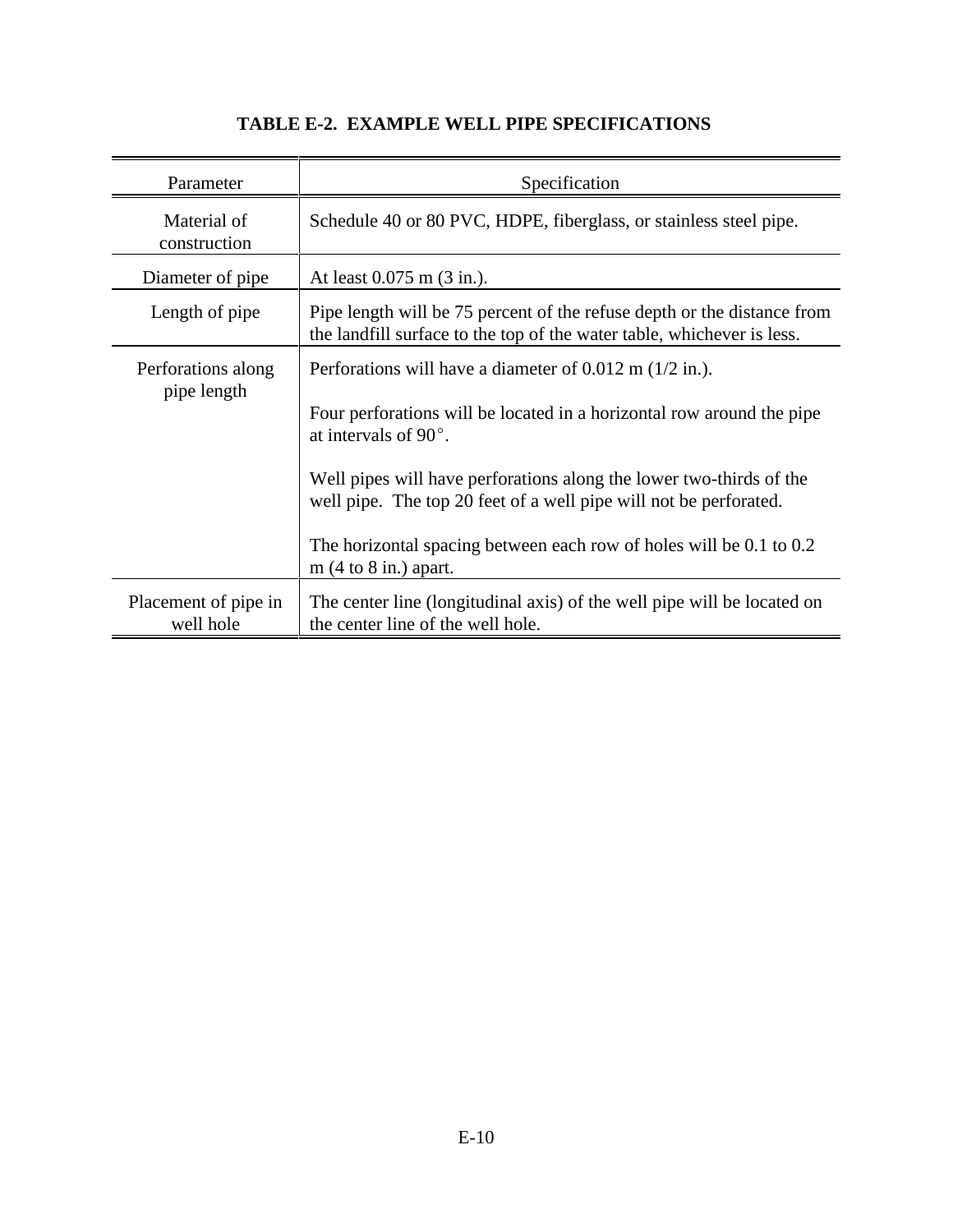extended only to the top of a water table because pipe extensions below the water level would be unable to collect LFG.

Perforations or holes are drilled into the well pipe at designated locations. The perforations allow LFG to be drawn into the pipe over a range of landfill depths. Four perforations with a diameter of 0.012 m (0.5 in.) will be located in a horizontal row around the pipe at intervals of  $90^\circ$ . The horizontal spacing between each row of holes will be 0.1 to 0.2 m (4 to 8 in.). Each well pipe will include perforations along the lower two-thirds of the pipe. However, no perforations must be present in the top 20 feet of a well pipe. In addition, the centerline of the pipe will be located on the centerline of the well hole in order to maintain an equal pressure drop throughout the cross sectional area of the well.

**Well hole specifications:** Table E-3 summarizes example will hole specifications. A well drilling rig will be used to dig a hole at least 0.60 meters in diameter in the landfill to a depth of at least 75 percent of the landfill depth or the depth to the water table. (This corresponds to the depth of the wells.)

The extraction well will be placed in the center of the hole and the hole will be backfilled with materials selected to accomplish two objectives:

- (1) Allow unrestricted passage of LFG from the landfill through the perforations in a well pipe; and
- (2) Create a sealed barrier near the top of the collection well to prevent air infiltration into the well.

Gravel with a diameter range of 2 to 7.5 cm (1 to 3 in) is used to fill the bottom of the well hole where well pipe perforations exist as shown in Figure E-1. Gravel is added to the well hole to a level 0.3 m (1 ft) above the uppermost perforation on the well pipe. This gravel layer acts as a filter to prevent refuse from clogging well pipe perforations. On top of the gravel are three more layers of material. First a layer of backfill consisting of at least 1.2 m (47 in.) is placed over the gravel. Next is a layer of bentonite clay with a depth of at least 1.0 m (39 in.). Bentonite clay acts as a seal or cap for the well hole to prevent air infiltration. Finally, a layer of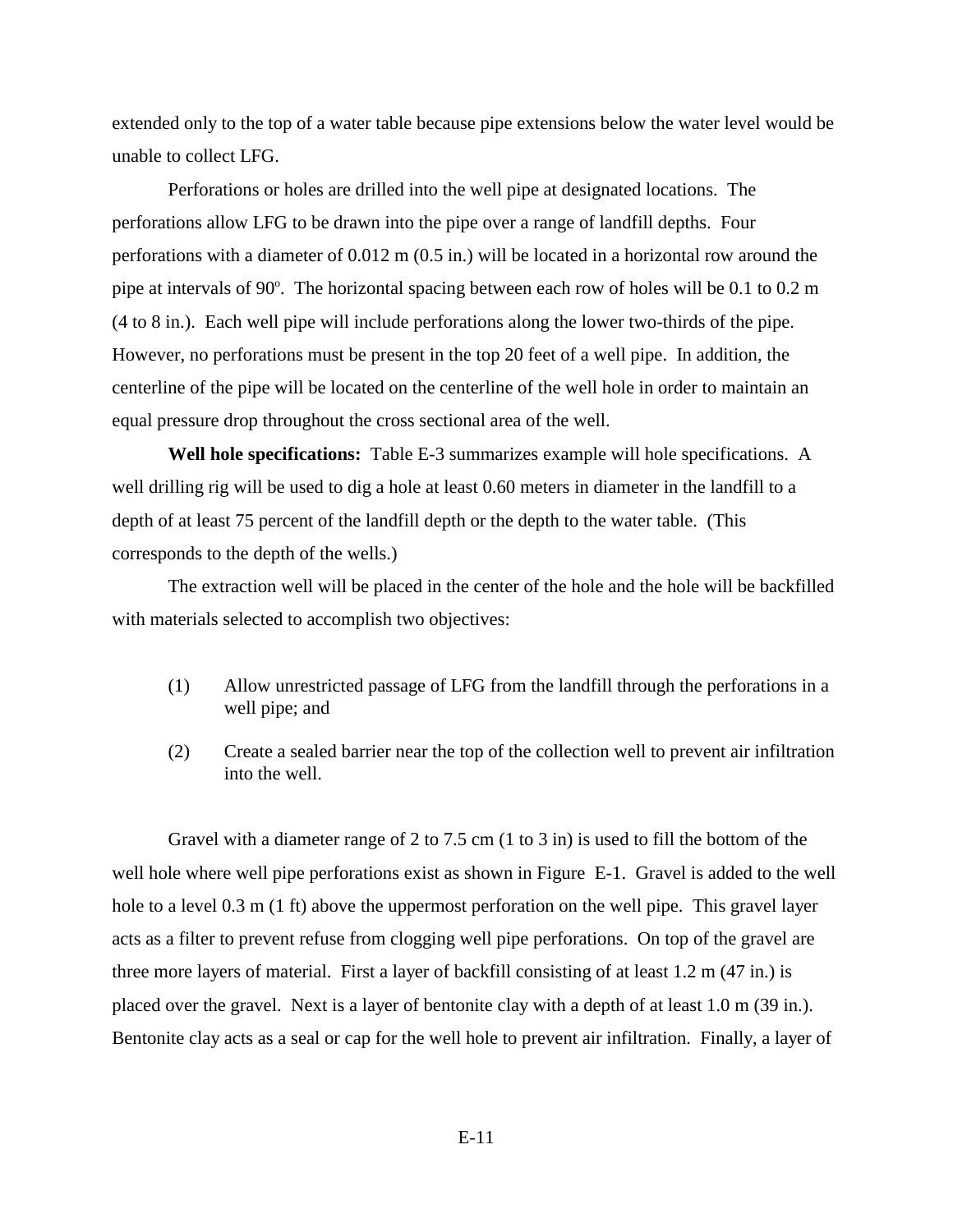| Parameter                                          | Specification                                                                                                                                                                   |  |  |
|----------------------------------------------------|---------------------------------------------------------------------------------------------------------------------------------------------------------------------------------|--|--|
| Diameter of well hole                              | At least $0.6$ m $(2 \text{ ft})$ in diameter.                                                                                                                                  |  |  |
| Depth of<br>well hole                              | A depth equal to 75 percent of the refuse depth or the distance from<br>the landfill surface to the top of the water table, whichever is less.<br>(Same as depth of well pipe.) |  |  |
| Fill material:<br>Surrounding pipe<br>perforations | Fill with gravel sized 2 to 7.5 cm (1 to 3 in) in diameter to a level of<br>$0.3$ m $(1 \text{ ft})$ above the uppermost perforation.                                           |  |  |
| Fill material: Above<br>pipe perforations          | Sequence of adding fill material over the crushed stone:<br>(1)<br>At least $1.2 \text{ m}$ (47 in.) of backfill,<br>(2)<br>At least $1.0 \text{ m}$ (39 in.) of bentonite, and |  |  |
|                                                    | (3)<br>For the remainder, cover material or material of<br>permeability equal to the existing cover material.                                                                   |  |  |

## **TABLE E-3. EXAMPLE WELL HOLE SPECIFICATIONS**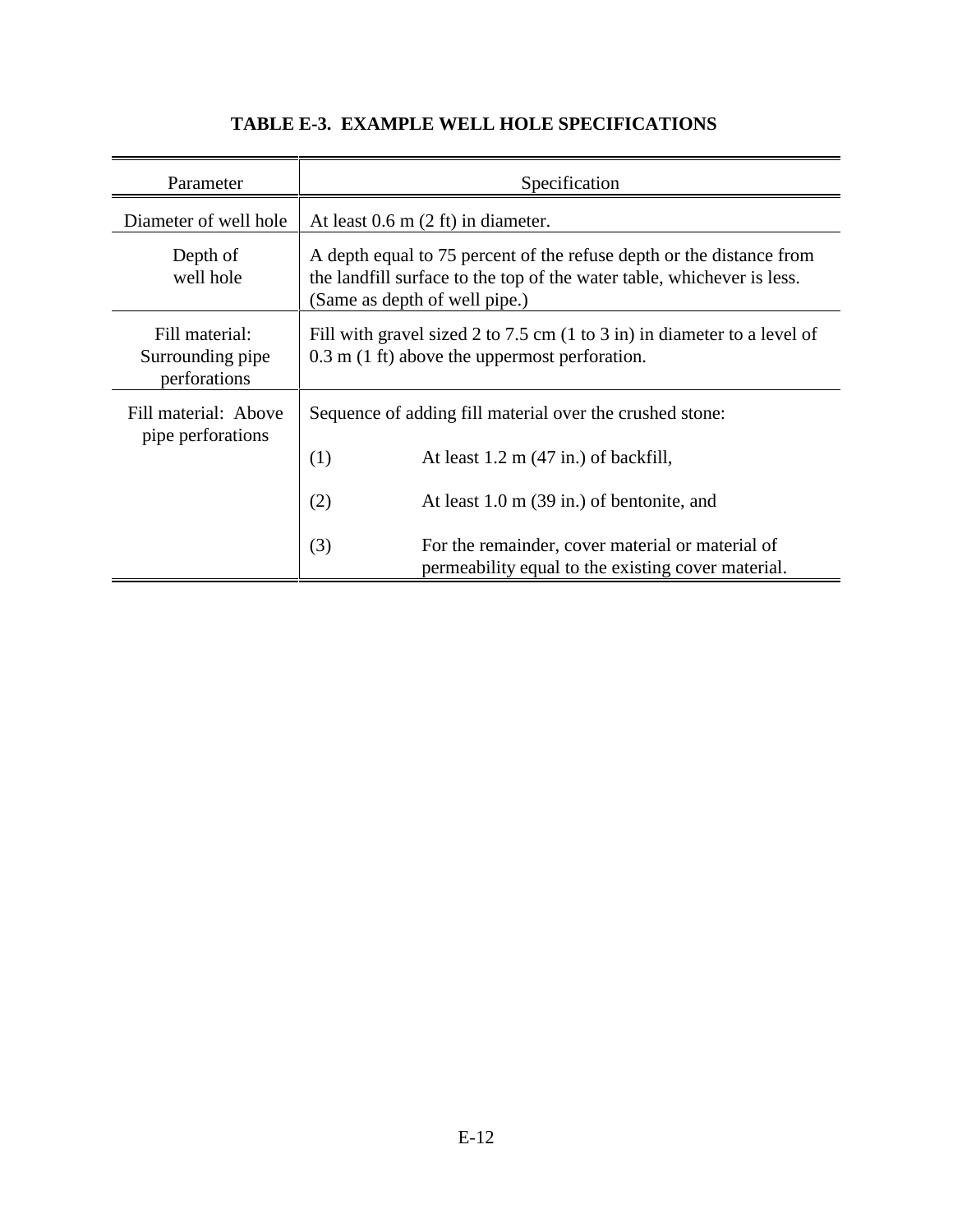cover material or other material of equal permeability to the cover material can be used to fill the remaining space.

**Well head fittings:** The wellhead may be connected to the collection header pipes below or above the landfill surface. The wellhead assembly will include a ball or butterfly valve, flanges, gaskets, connectors, access couplings and at least one sampling port. The cap and header pipe will be constructed of PVC, HDPE, fiberglass, stainless steel, or other nonporous material of suitable wall thickness. A schematic of the gas extraction well and wellhead assembly is also illustrated in Figure E-1.

**Conveyance system:** The gas conveyance system transports LFG from the collection wells to the gas control system. The conveyance system must consist of gas movers and piping for the gas collection header. Gas movers can be either a fan, blower, or compressor. Piping for conveying collected LFG may run above or below the landfill surface. The gas mover equipment will be sized to handle the maximum gas generation flow rate expected over the intended use period of the gas moving equipment based on flow data (if existing) or the following equation:

$$
Peak Flow [m3/yr] = 2L0 R (e-kc - e-kt)
$$

where,

$$
L_0
$$
 = methane generation potential, m<sup>3</sup>/Mg solid waste

 $R =$  average annual acceptance rate, Mg/yr

 $k$  = methane generation rate constant, year<sup>-1</sup>

 $t = age of the landfill at equipment installation plus the time the owner or$ operator intends to use the gas mover equipment or expected active life of the landfill, whichever is less. If the equipment is installed after closure, t is the age of the landfills at installation, yrs  $c =$  time since closure, yrs (for active landfill  $c = O$  and  $e^{-kc} = 1$ )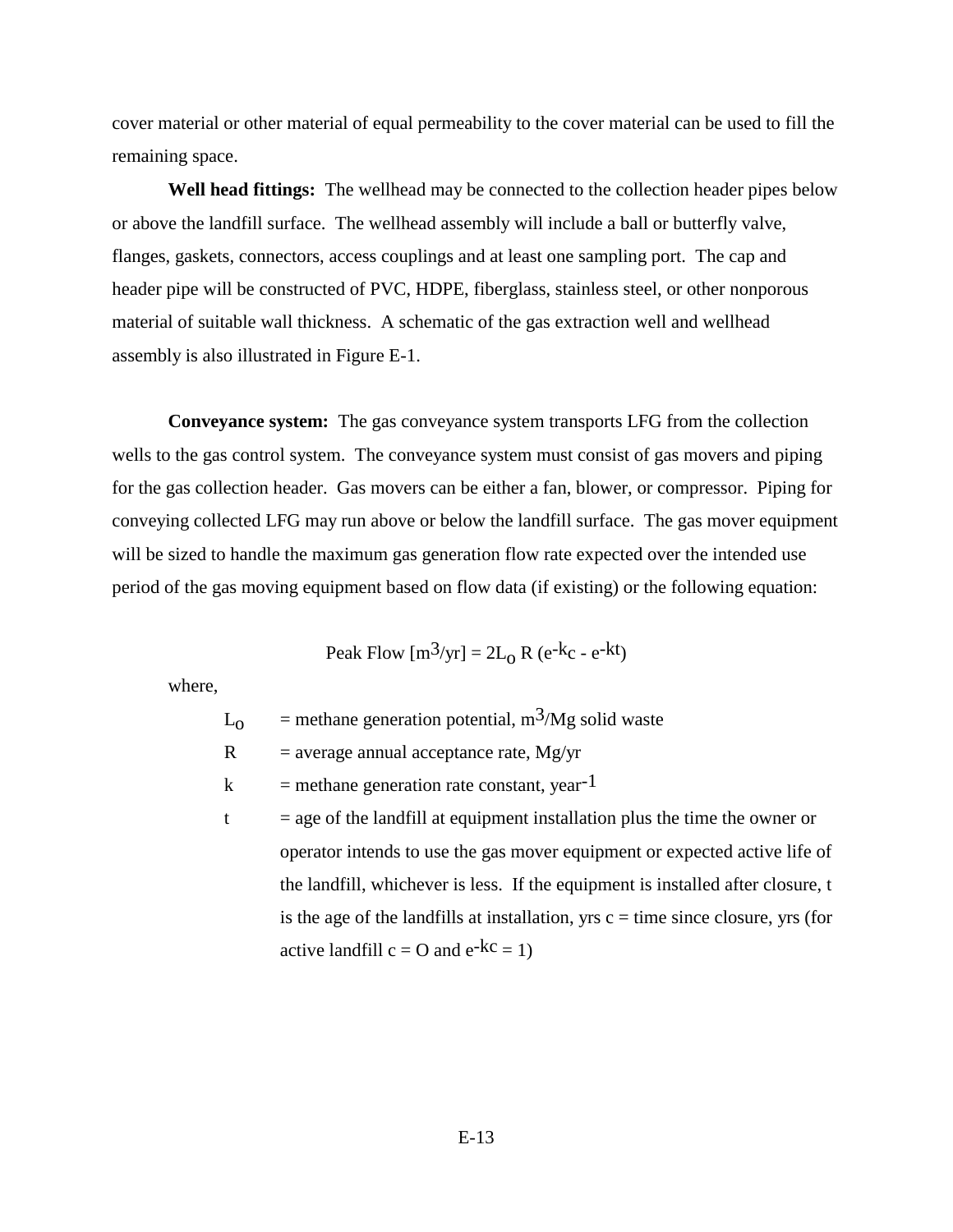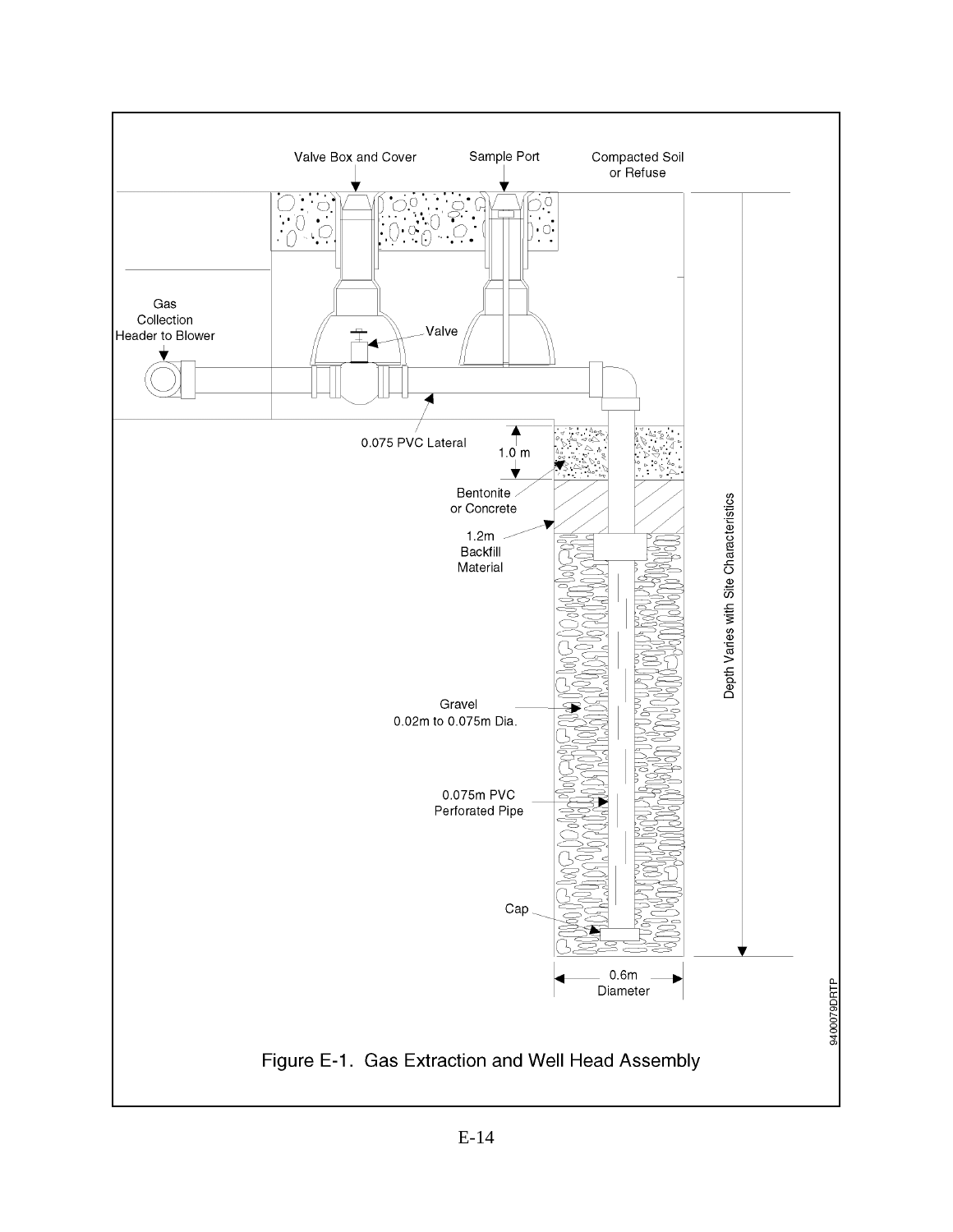An average value will be used for  $L_0$ . If k has been determined, the value of k determined from the test will be used; if k has not been determined, an average value will be used. The average values specified in Compilation of Air Pollutant Emission Factors (AP-42) (currently 125 m<sup>3</sup>/Mg for  $L_0$  and 0.04 year 1 for k) may be used.

#### **Case Studies**

While the EPA believes that the AVCS presented above would qualify for approval, it does not represent the range of approvable systems. The EPA anticipates that variations on some of the design specifications would also be approvable. This section of the appendix illustrates some of those variations in the form of case studies.

Based on case studies provided by the Solid Waste Association of North America (SWANA), three types of collection designs other than that presented for an AVCS can be anticipated. These include:

- (1) alternative vertical well specifications and/or construction;
- (2) horizontal collection systems; and
- (3) combinations of vertical and horizontal collectors.

 Case studies illustrating each of these are provided in this section. Alternative specifications and/or construction for vertical well collection systems are presented in Case Studies A through E. Case Study F presents an alternative to the nitrogen monitoring procedures for determining air infiltration presented in Method 2E. Case Studies G and H present alternatives to standard vertical collection systems. All of these case studies were provided by SWANA. The purpose of these case studies is to illustrate the kind of demonstrations that should be provided by owners or operators submitting collection plans. Additionally, these demonstrations might be used in combination with other supporting information to demonstrate the adequacy of these designs for other landfills. The case studies provided in this appendix are as follows: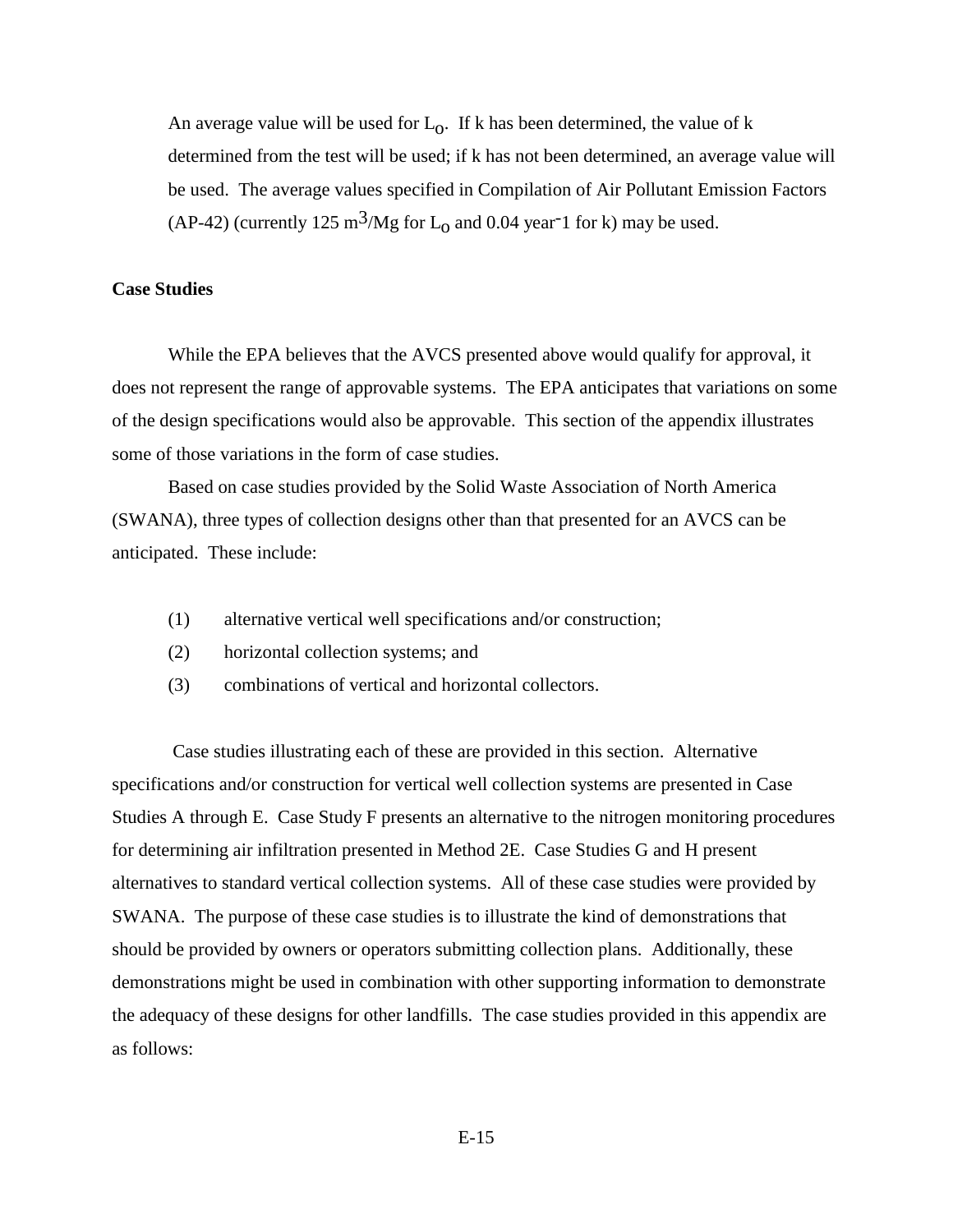- A. Gas wells with depths less than 75 percent of refuse depth.
- B. Perforations for wells less than 90 feet deep
- C. Alternate gas well perforations
- D. Pile-driven vertical gas well installation
- E. Compacted low permeability
- F. Monitoring vacuum levels as an indicator of air infiltration in arid regions
- G. Horizontal collector design
- H. Design for LF with horizontal collectors and vertical wells

As included in most of these case studies, a key to demonstrating effectiveness of system designs is showing it can meet the operational standards (i.e., methane concentration less than 500 ppmv around the perimeter of the collection area and along a pattern that traverses the landfill at 30-meter intervals).

In some cases, the design already exists at that particular landfill and actual data on performance of the design can be provided. In other cases, it may be necessary to demonstrate the effectiveness of a design based on data collected at another landfill (such as the case studies included in this appendix). In these cases, it is important for the owner/operator to demonstrate similarities between the landfill where supporting data were collected and the landfill where the design is being proposed.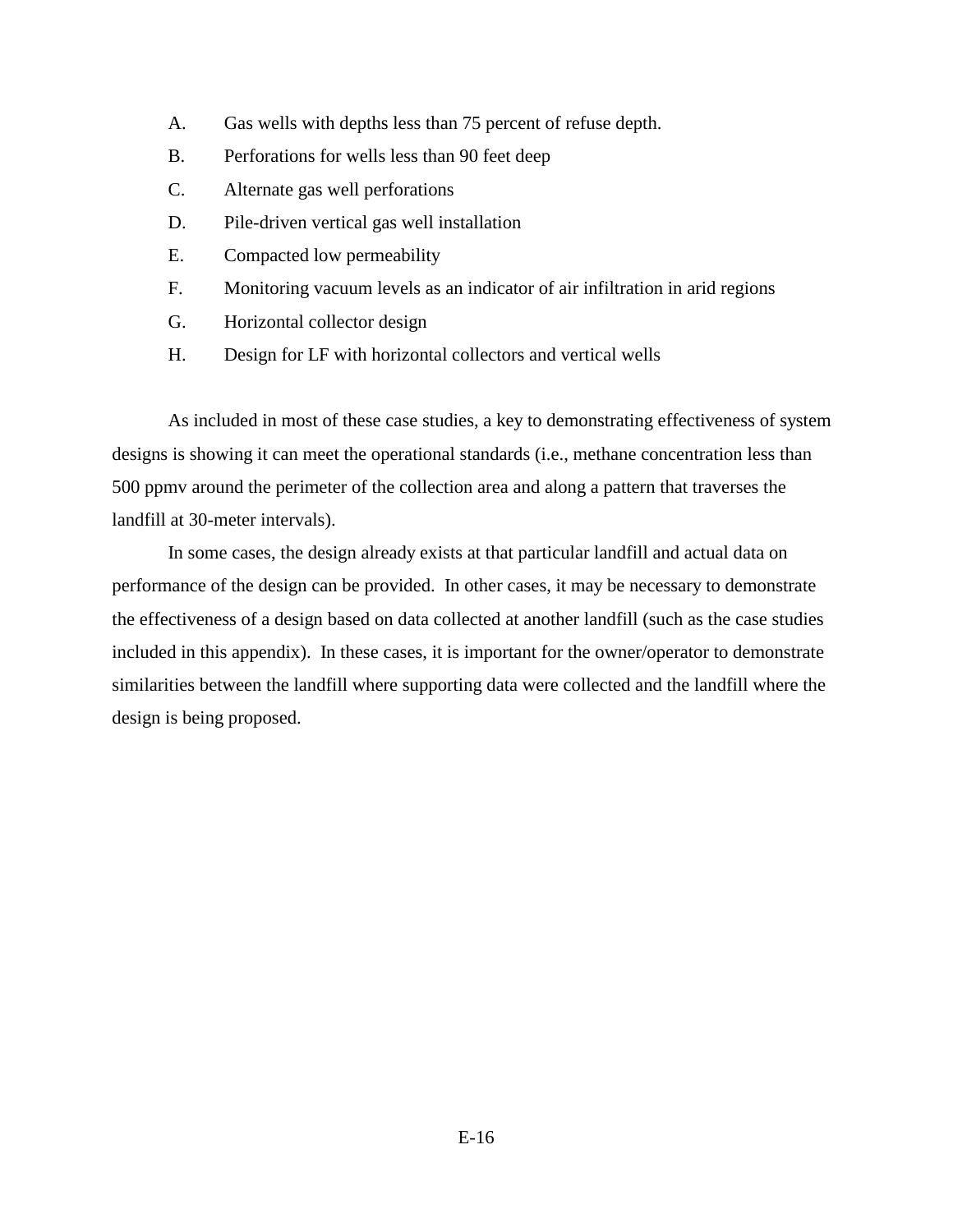#### **Case Study A: Gas Wells With Depths Less Than 75 Percent of Refuse Depth**

| <b>AVCS</b> Specification: | The pipe the lesser of 75 percent of the depth of refuse or the depth  |  |  |
|----------------------------|------------------------------------------------------------------------|--|--|
|                            | to the water table in length.                                          |  |  |
| <b>Alternative Design:</b> | Gas wells with depths less than 75 percent of refuse depth             |  |  |
| <b>Location:</b>           | Palos Verdes Landfill, City of Rolling Hills Estates, CA.              |  |  |
|                            | <b>Operated by Los Angeles County Sanitation Districts (Districts)</b> |  |  |

The Districts operate an extensive gas collection system at the Palos Verdes Landfill (PVLF) which collects approximately 8000 cfm of landfill gas. Parcel 6 of the main site which extends along the northeast boundary was filled starting in the early 1970's and completed in October, 1980. The depth of refuse as measured from the top deck of Parcel 6 is approximately 185 feet.

The top deck at the eastern end of Parcel 6 covers an area of approximately 390,000 ft<sup>2</sup>. Landfill gas is collected and emissions controlled in this area by fifteen vertical gas collection wells (approx. 26,000 ft<sup>2</sup>/well), shown in Figure 1. All but two of the wells, listed in Table 1, are 60 feet in depth which is approximately 32 percent of the refuse depth. As shown in Table 2, integrated surface gas emissions, measured along the five routes covering this area, from July 1993 through July 1994 have averaged between 2 and 3 ppm total organic compounds as methane. These background level concentrations are well below the SCAQMD's stringent 50 ppm average surface gas limit and indicate that the area has excellent gas control.

Clearly, the 75 percent of refuse depth specification should be relaxed to allow for well installations such as those at PVLF where 32 percent depth of refuse wells have proven effective in controlling surface gas emissions.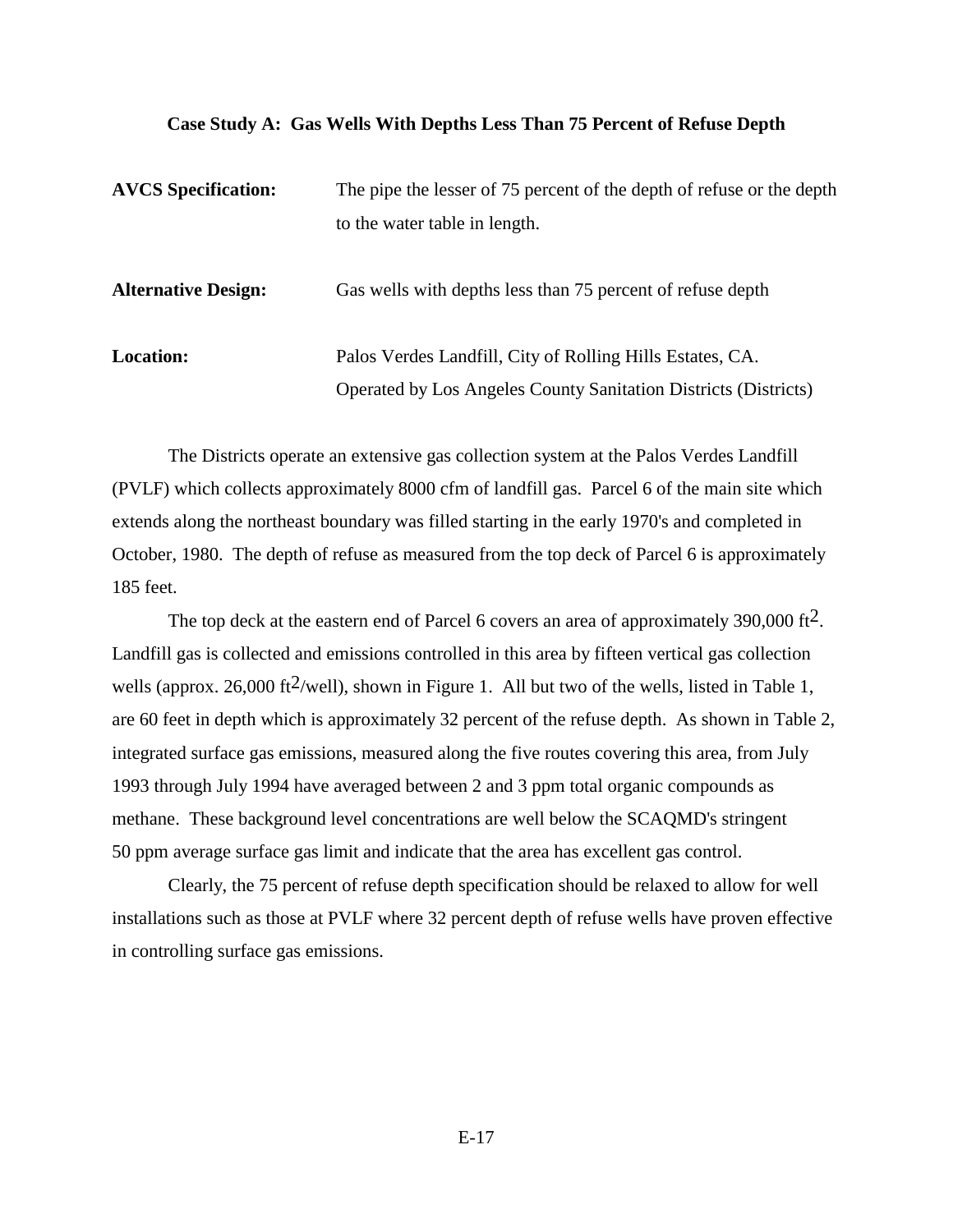

**Figure 1. PVLF - Parcel Six Top Deck Gas Wells**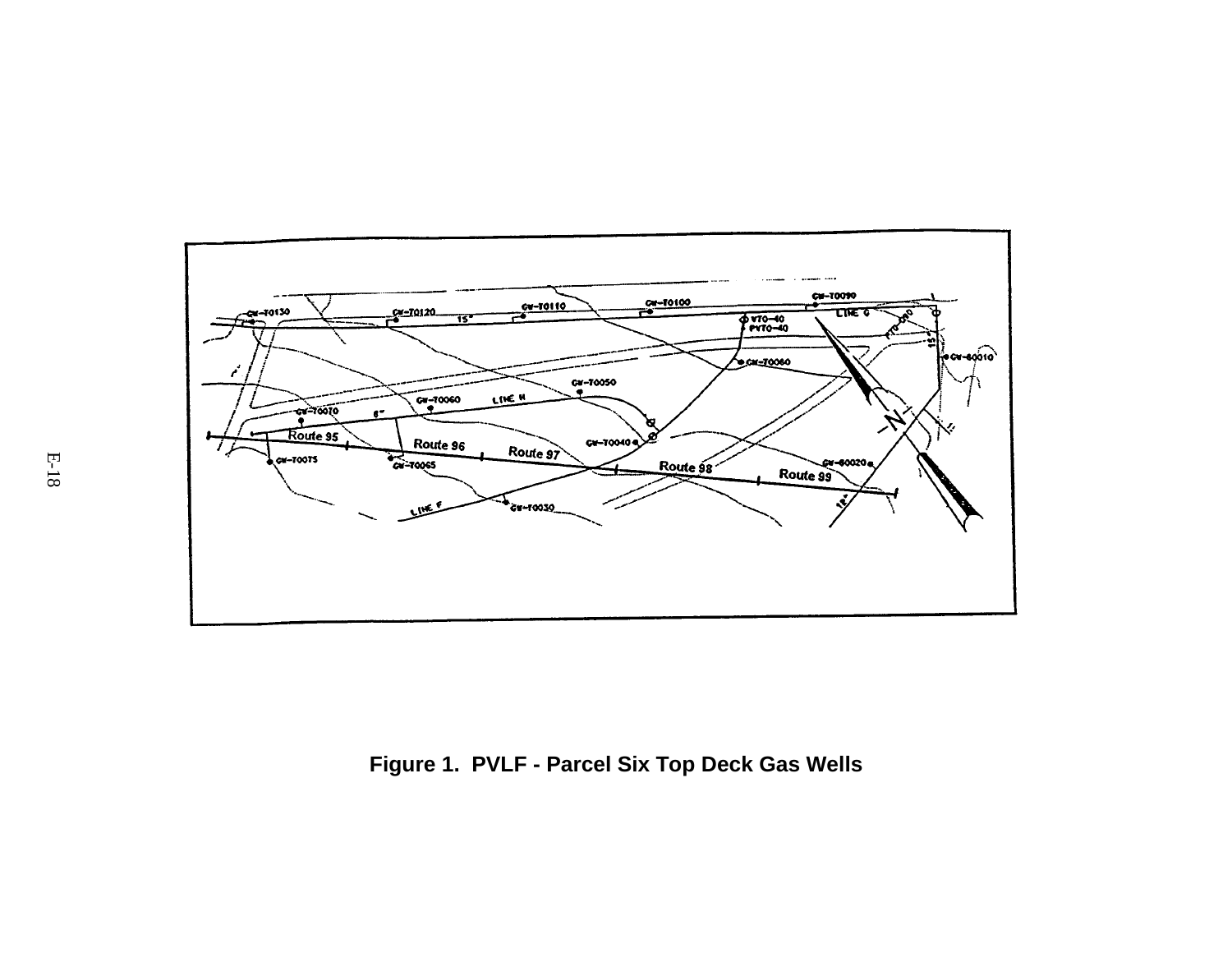| <b>Well Number</b> | Well Depth (ft) | <b>Refuse Depth (ft)</b> | <b>Well Depth as</b><br>Percent of<br><b>Refuse Depth</b> |
|--------------------|-----------------|--------------------------|-----------------------------------------------------------|
|                    |                 |                          |                                                           |
| 70030              | 60              | 185                      | 32%                                                       |
| 70040              | 60              | 185                      | 32%                                                       |
| 70050              | 60              | 185                      | 32%                                                       |
| 70060              | 60              | 185                      | 32%                                                       |
| 70065              | 135             | 185                      | 73%                                                       |
| 70070              | 60              | 185                      | 32%                                                       |
| 70075              | 78              | 185                      | 42%                                                       |
| 70080              | 60              | 185                      | 32%                                                       |
| 70090              | 60              | 185                      | 32%                                                       |
| 70100              | 60              | 185                      | 32%                                                       |
| 70110              | 60              | 185                      | 32%                                                       |
| 70120              | 60              | 185                      | 32%                                                       |
| 70130              | 60              | 185                      | 32%                                                       |
| 80010              | 60              | 185                      | 32%                                                       |
| 80020              | 60              | 185                      | 32%                                                       |

**Table 1 Parcel 6 - Top Deck Gas Wells**

| <b>Table 2</b>                                 |  |
|------------------------------------------------|--|
| <b>Parcel 6 - Top Deck Surface Gas Results</b> |  |

| <b>Surface Gas</b><br>Route No. | 7/93 - 7/94 Avg.<br>TOC (ppm) |
|---------------------------------|-------------------------------|
| 95                              | 3                             |
| 96                              | 3                             |
| 97                              | $\mathfrak{D}$                |
| 98                              | 2                             |
|                                 | 7                             |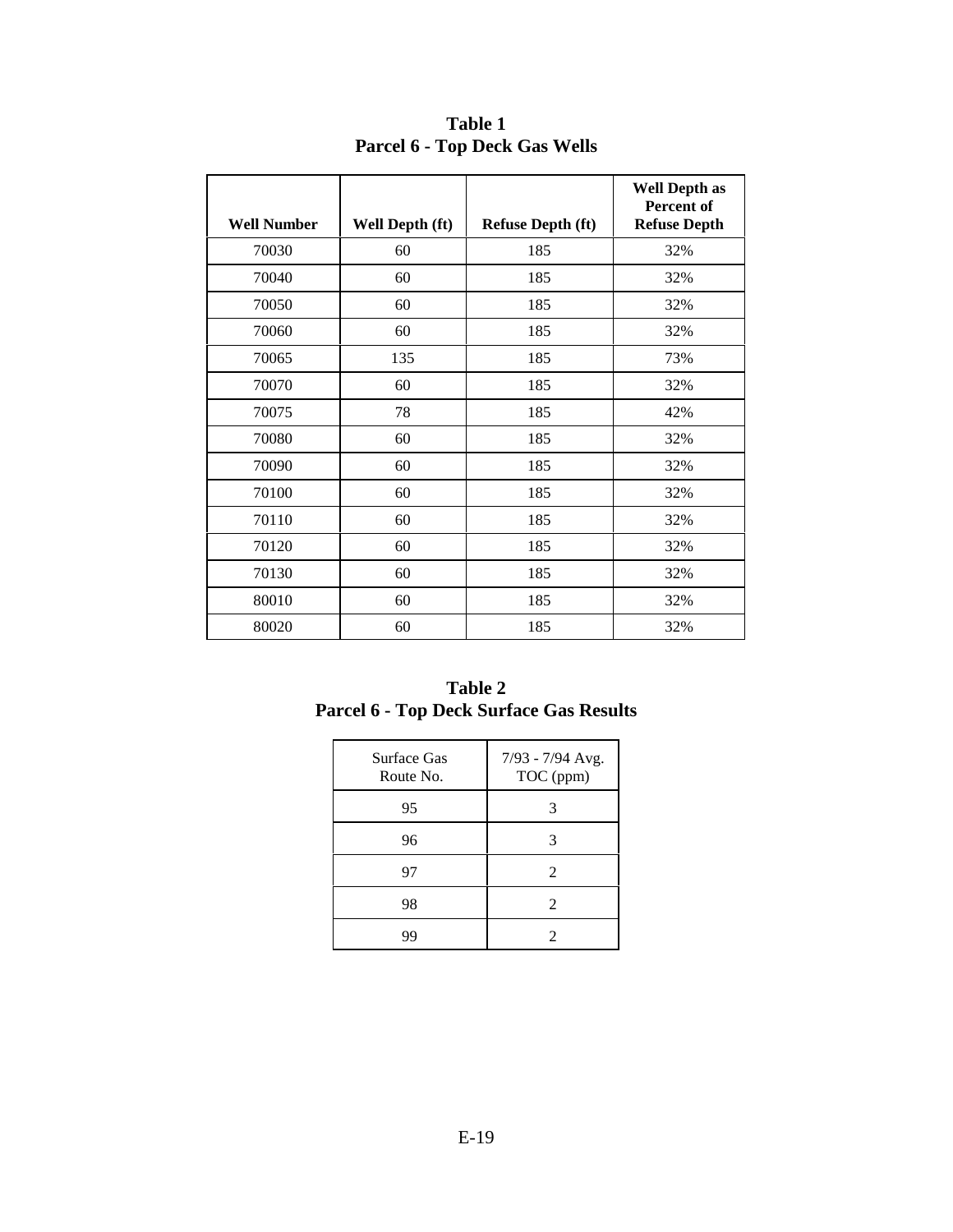#### **Case Study B: Perforations For Wells Less Than 90 Feet Deep**

| <b>AVCS</b> Specification: | The bottom two-thirds of the pipe should be perforated                                                                                     |
|----------------------------|--------------------------------------------------------------------------------------------------------------------------------------------|
| <b>Alternative Design:</b> | At least the bottom two-thirds of the pipe should be perforated if<br>the well is at least 90 feet deep. For wells less than 90 feet deep, |
|                            | the well perforations should be at least 5 feet in length or 30<br>percent of the well depth.                                              |
|                            |                                                                                                                                            |
| <b>Location:</b>           | Spadra Landfill, Pomona, CA                                                                                                                |

Operated by Los Angeles County Sanitation Districts (Districts)

Table 1 demonstrates that for this particular well installation, the Districts used an alternative to the AVCS design of perforating the bottom 66 percent of the gas extraction wells. SCAQMD requires surface gas route monitoring for methane at Spadra Landfill. As shown in Table 2, the areas around these gas extraction wells were reading at 4-5 ppm of methane. That is far below the SCAQMD's 50 ppm regulatory limit, and reflects that these wells are having good collection, even though they are designed differently than the proposed AVCS design. In addition, for 1993, the average methane collection percentage in the gas at Spadra Landfill was approximately 36 percent, but in the five wells in question, 47 percent of the collected gas was methane.<sup>1</sup> (Figure 1 is a map of the area of discussion at the Spadra Landfill.) Most of the other wells on site meet the AVCS specification of at least 66 percent of the pipe being perforated. This shows that these wells are performing better than the majority of the wells on site. Most of the other wells on site meet the AVCS specification of at least 66 percent of the pipe being perforated.

<sup>1</sup> This calculation was based on the monthly readings at each wellhead.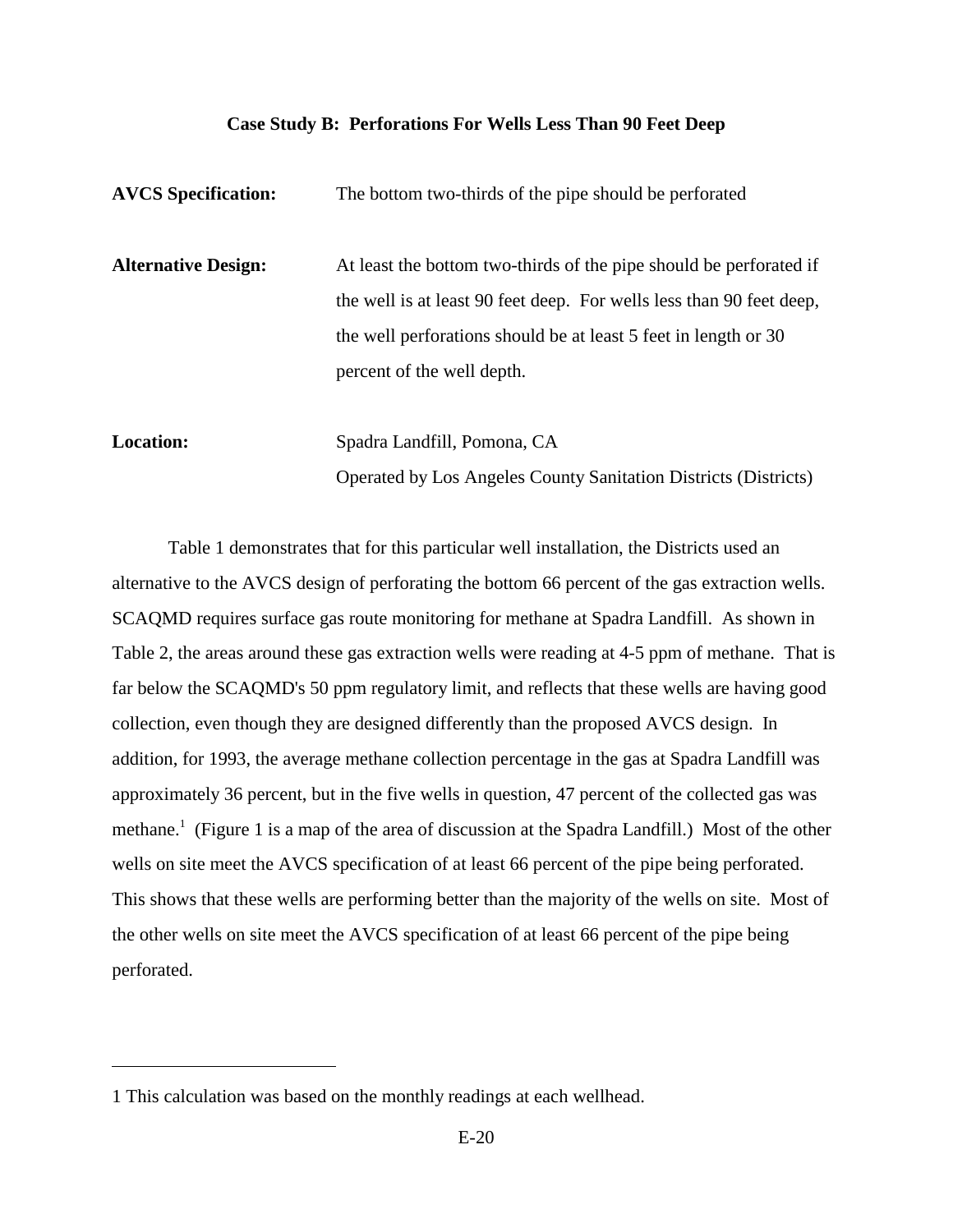| Well No. | <b>Well Depth</b> | <b>Slotted Length</b> | Corresponding<br><b>Surface Gas</b><br>Route |
|----------|-------------------|-----------------------|----------------------------------------------|
| 03-040   | 60'               | 30'                   | 32, 33                                       |
| 03-050   | 60'               | 30'                   | 33                                           |
| 15-010   | 60'               | 30'                   | 115, 118                                     |
| 15-020   | 60'               | 30'                   | 118, 117                                     |
| 15-030   | 60'               | 30'                   | 117, 116                                     |

**Table 1 Spadra Landfill Case Study Well Specifications**

### **Table 2**

## **Cooresponding Surface Gas Monitoring Results**

| <b>Surface Gas Route</b> | Avg CH <sub>4</sub> Reading<br><b>Over Past Year (ppm)</b> |
|--------------------------|------------------------------------------------------------|
| 32                       | 3.5                                                        |
| 33                       |                                                            |
| 115                      | 5                                                          |
| 116                      |                                                            |
| 117                      |                                                            |
| 118                      |                                                            |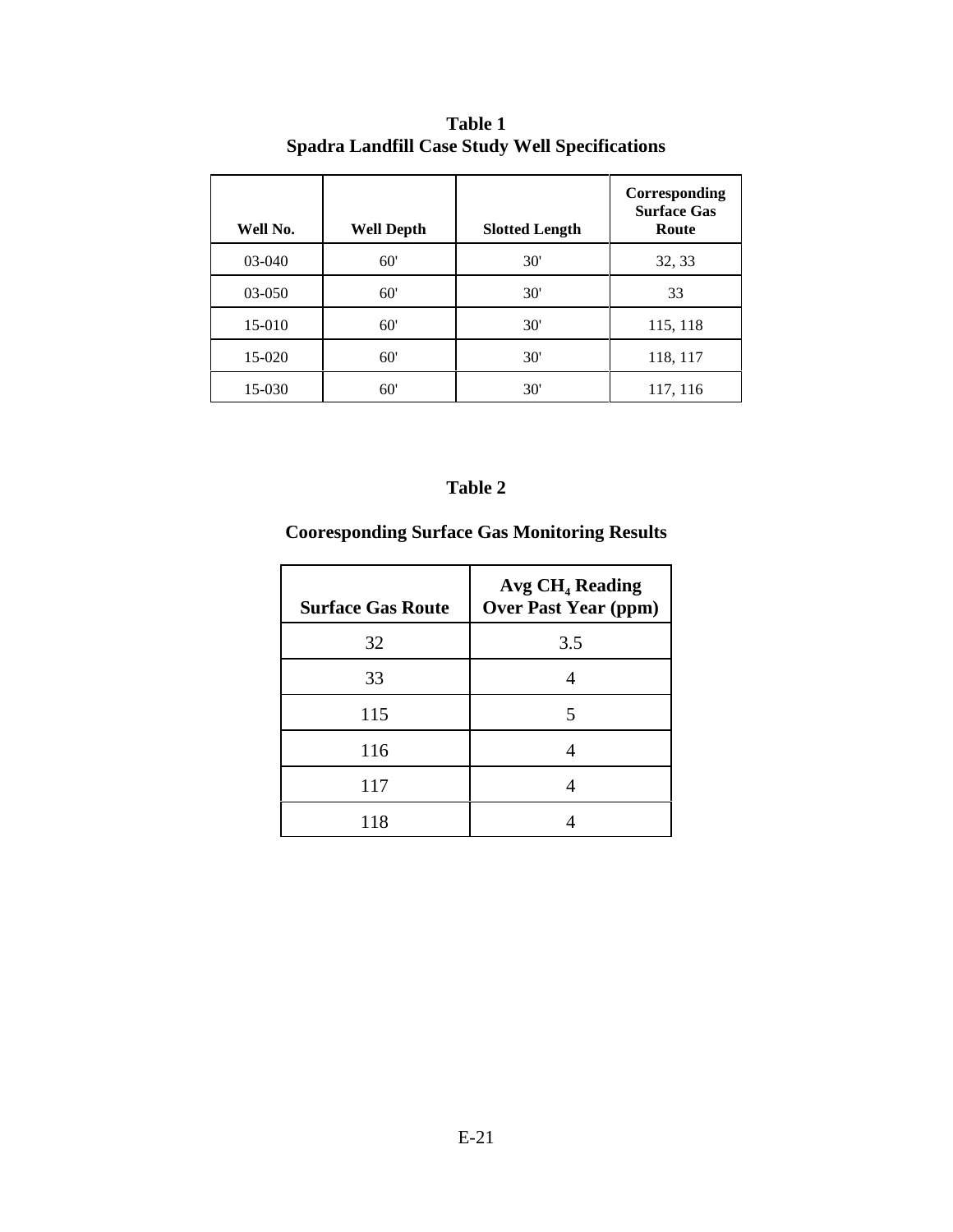

**Figure 1. Partial Map of Gas Collection System and Surface Gas Routes at Spadra Landfill**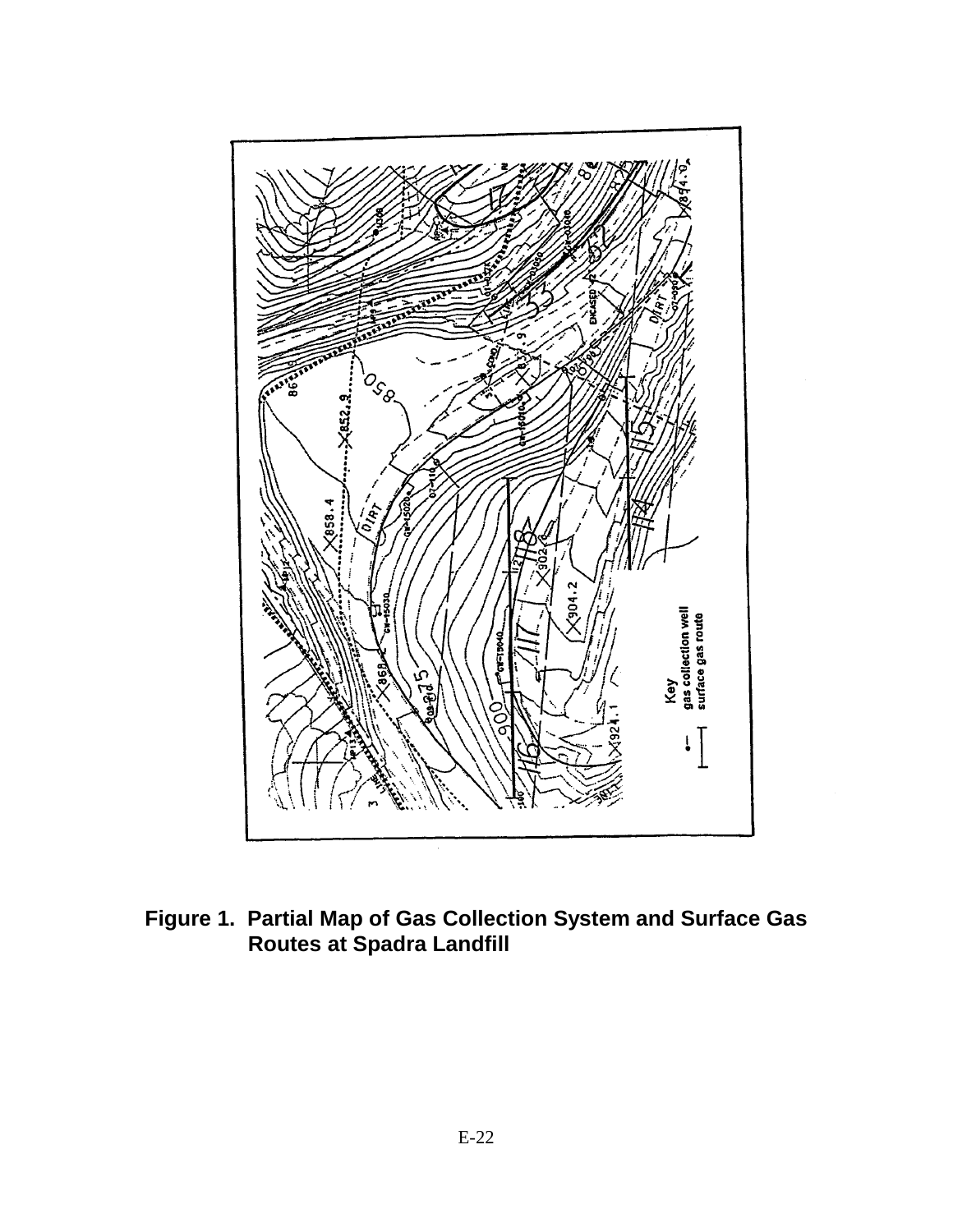There are often situations in which perforating the bottom two-thirds of the pipe is not advisable. For example, a well that is only 30 feet deep would be required by the AVCS design to have its lower 20 feet slotted or perforated. In an arid region like Southern California, it is not advisable to be applying a vacuum that is only 10 feet below the surface. Significant air infiltration could result. However, for a sufficiently deep well, perforating the bottom 66 percent of the well casing would not pose a threat. Accordingly, the bottom two-thirds specification for perforations should be specified only for wells that are at least 90 feet deep. For wells less than 90 feet deep, a minimum of 5 feet should always be perforated or 30 percent of the well depth. This additional alternative design is based on successful field designs implemented in the past.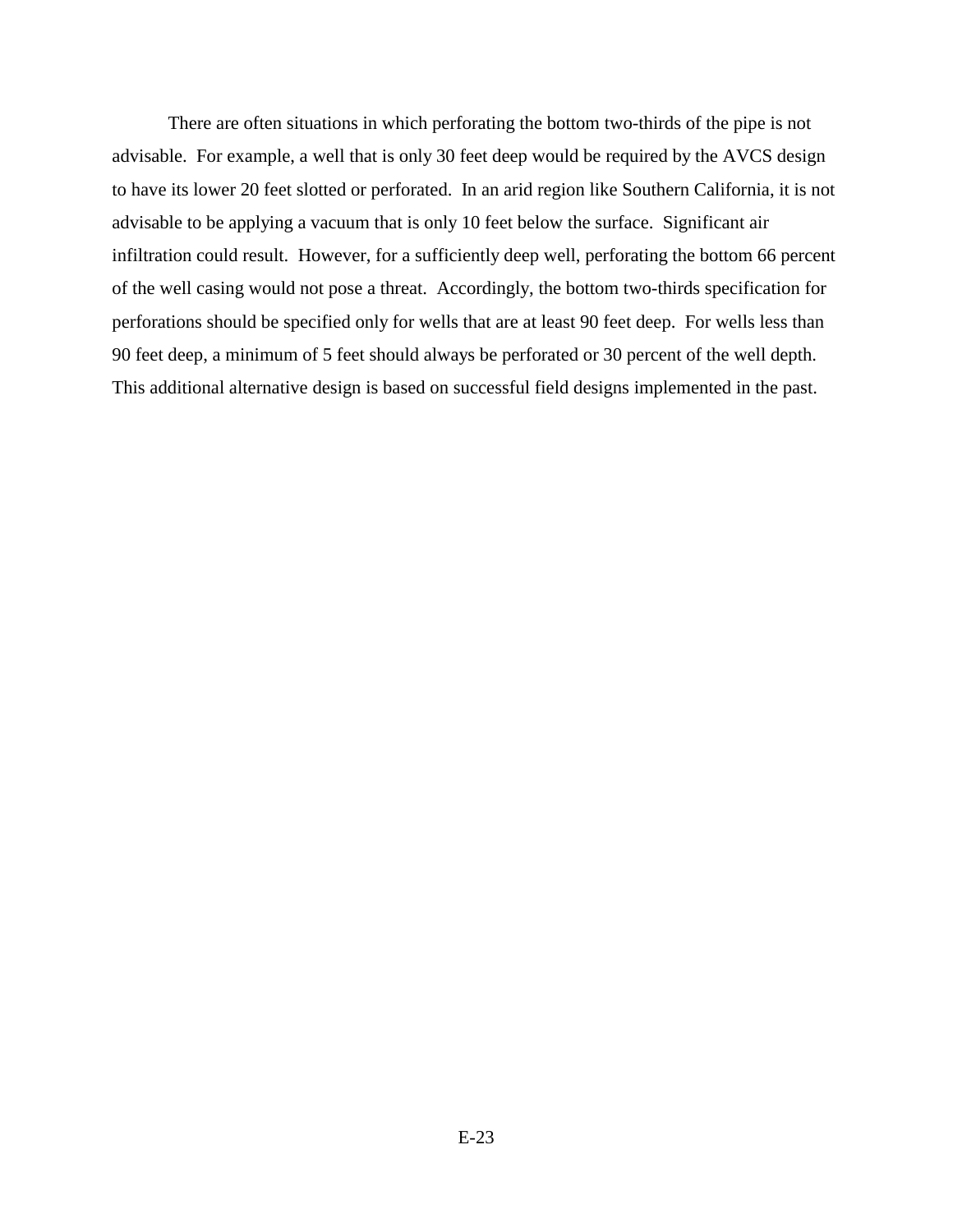#### **Case Study C: Alternate Gas Well Perforations**

| <b>AVCS</b> Specification: | with a minimum of four .012 m $(1/2$ inch) diameter holes,      |  |  |  |  |  |
|----------------------------|-----------------------------------------------------------------|--|--|--|--|--|
|                            | or other perforations spaced 90 degrees apart every 0.1 to      |  |  |  |  |  |
|                            | $0.2 \text{ m}$ (4 to 8 inch).                                  |  |  |  |  |  |
| <b>Alternative Design:</b> | The use of either slots or circular perforations with a minimum |  |  |  |  |  |
|                            | open area/ft. of pipe of $1-2$ inch <sup>2</sup> /ft.           |  |  |  |  |  |
| <b>Locations:</b>          | Palos Verdes Landfill, Rolling Hills Estates, CA.               |  |  |  |  |  |
|                            | Spadra Landfill, Pomona, CA.                                    |  |  |  |  |  |
|                            | <b>Operated by Los Angeles County Sanitation Districts</b>      |  |  |  |  |  |
|                            | Lopez Canyon Landfill, Lakeview Terrace, CA.                    |  |  |  |  |  |
|                            | Sheldon-Arleta Landfill, Sun Valley, CA.                        |  |  |  |  |  |
|                            | Operated by City of Los Angeles                                 |  |  |  |  |  |
|                            |                                                                 |  |  |  |  |  |

Table 1 presents specifications for a variety of slots and perforations used at landfills in Southern California as well as the AVCS specifications. The data contained in Table 1 suggest that the slots used by all the landfills are more than adequate to collect landfill gas in terms of percent open area of the pipe. The slots used include both vertical and horizontal slots, as shown in Figure 1. All the landfills in this case study have integrated surface gas measurements of less than 50 ppm. Therefore, all sites are in compliance with the SCAQMD's stringent site-average limit of 50 ppm methane. The specifications listed in Table 1 reflect a range of open areas used between 3.1 to 16 inch<sup>2</sup>/ft. The AVCS requirements result in an open area of either 1.2 to 2.4 inch<sup>2</sup>/ft. Accordingly, a reasonable minimum open area/ft. of pipe would be 1 to 2 inch<sup>2</sup>/ft.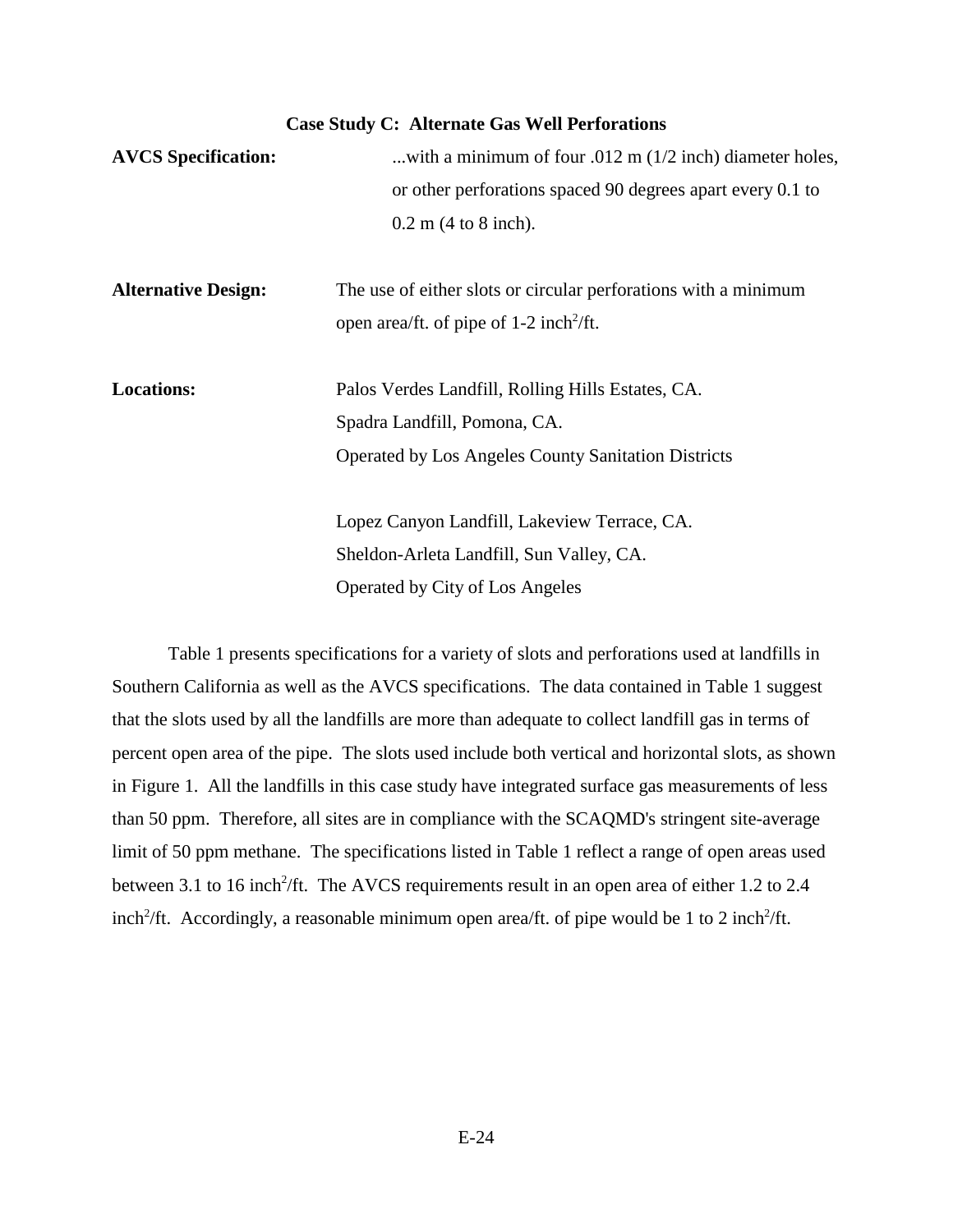### **Table 1**

| Source of<br><b>Specification</b> | A<br><b>Diameter</b> | $\bf{B}$<br>Width | $\mathbf C$<br>Length | D<br><b>Distance</b><br><b>Between</b><br><b>Centers</b> | <b>Orientation</b><br>of Slots | <b>Openings</b><br>Per Row | Staggered?<br><b>Offset</b> in<br>Row | <b>Open</b><br>Area/ft<br>(sq.in) |
|-----------------------------------|----------------------|-------------------|-----------------------|----------------------------------------------------------|--------------------------------|----------------------------|---------------------------------------|-----------------------------------|
| Palos Verdes<br>LF                | $3"$ to $4"$         | 1/4"              | 2"                    | 6"                                                       | Vertical                       | 8                          | Y                                     | 8.0                               |
| Spadra LF                         | $4"$ to $6"$         | 1/8"              | 1"                    | 3/8"                                                     | Horizontal                     | $\overline{4}$             | $\mathbf N$                           | 16.0                              |
| Lopez Canyon<br>LF                | 4"                   | 1/4"              | 2"                    | 6"                                                       | Vertical                       | 8                          | Y                                     | 8.0                               |
| Sheldon-<br>Arleta LF             | 6"                   | 1/4"              | 12"                   | 18"                                                      | Vertical                       | $\overline{\mathcal{L}}$   | N                                     | 8.0                               |
| EPA required                      | none                 | 0.5" circle       | $0.5"$ circle         | 4.5"                                                     | N/A                            | $\overline{4}$             | ${\bf N}$                             | 2.4                               |
| EPA required                      | none                 | $0.5"$ circle     | $0.5"$ circle         | 8.5"                                                     | N/A                            | 4                          | N                                     | 1.2                               |

# **Comparison Between Industry Examples and EPA New Source Performance Standards**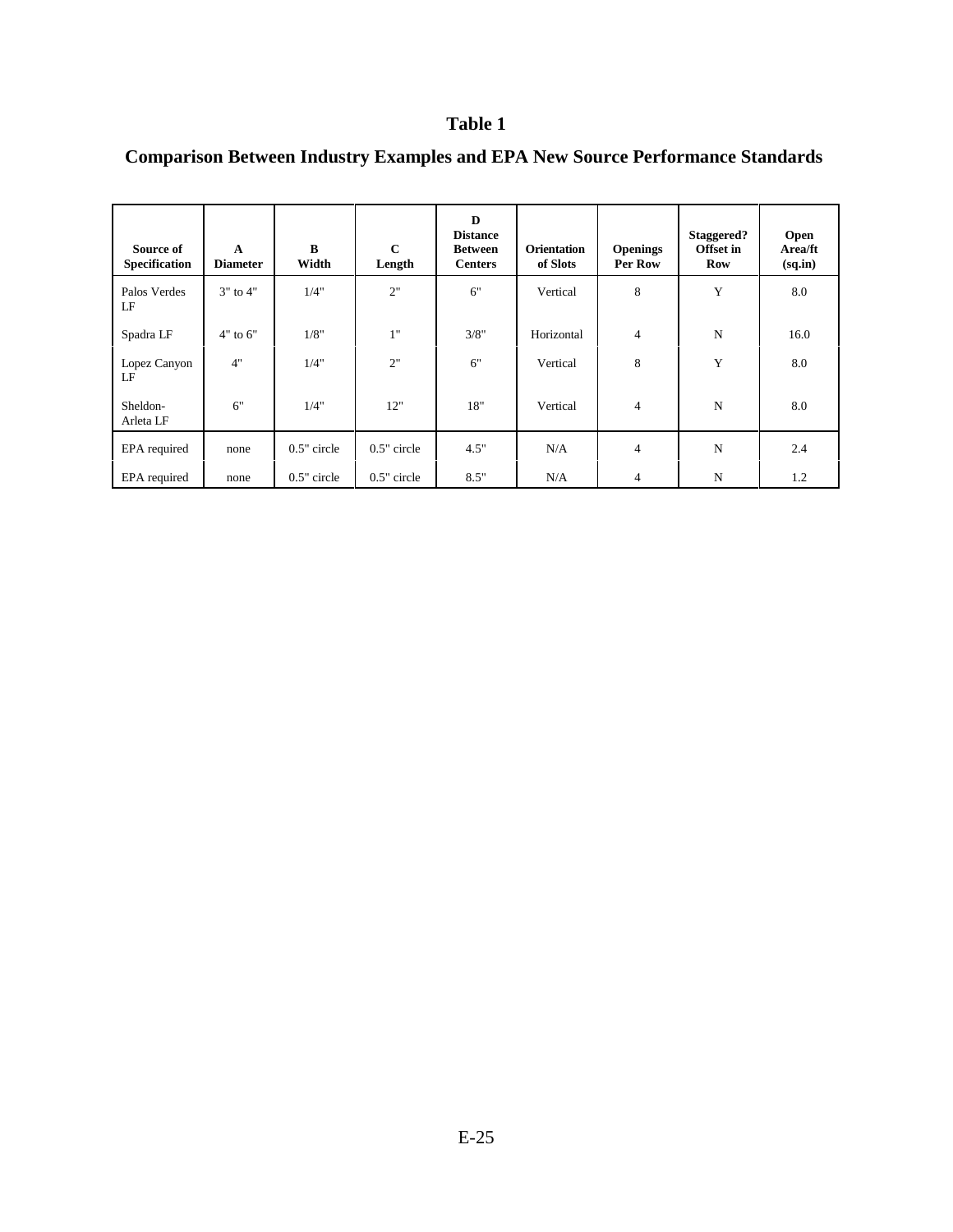

**Figure 1. Key to Slot Specifications**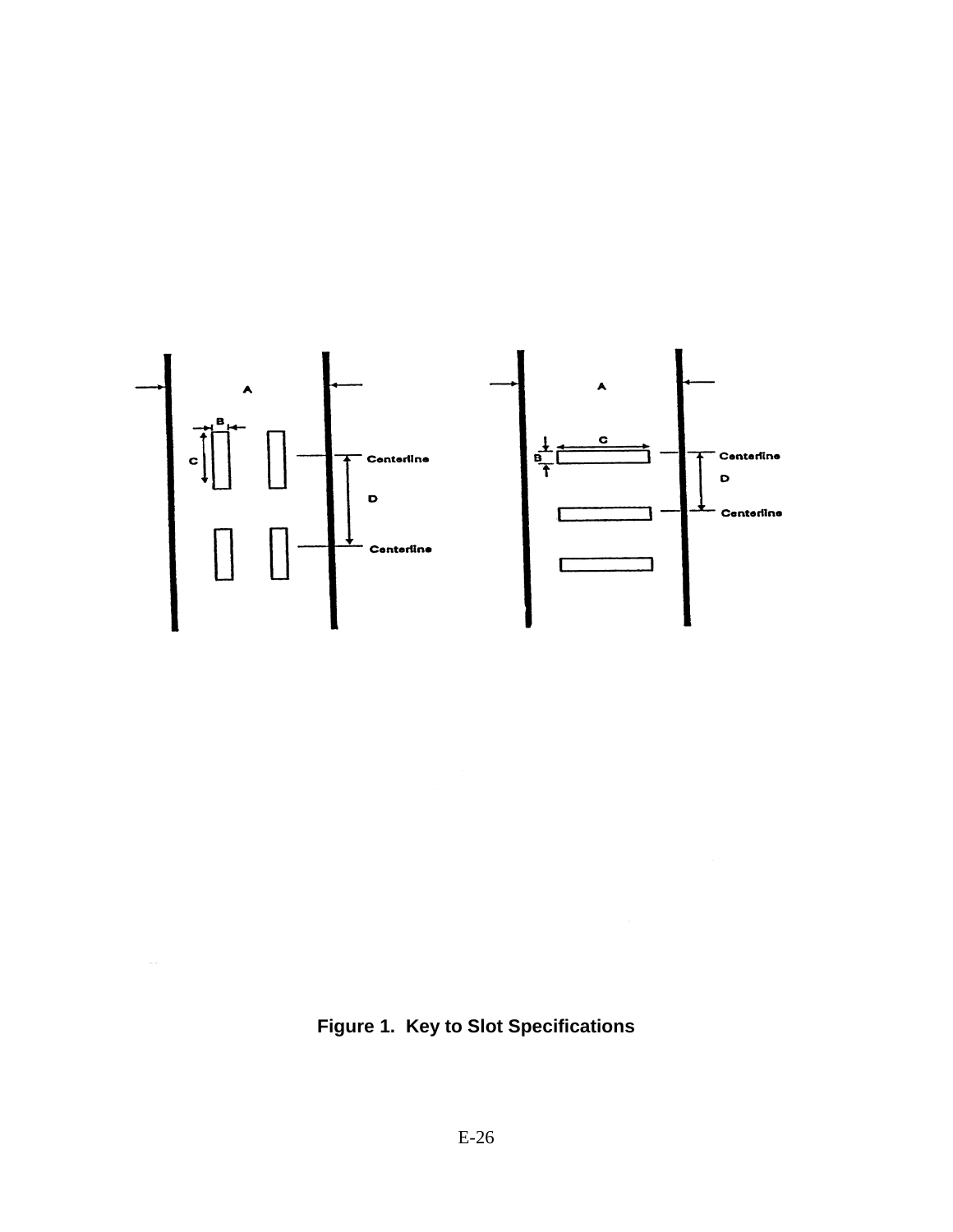#### **Case Study D: Pile Driven Vertical Gas Well Installation**

| <b>AVCS</b> Specification: | A well drilling rig will be used to dig a $0.60$ m $(24$ inch) diameter |
|----------------------------|-------------------------------------------------------------------------|
|                            | hole in the landfill                                                    |
| <b>Alternative Design:</b> | Pile driven vertical gas well installation                              |
| <b>Location:</b>           | Calabasas Landfill, Agoura, CA.                                         |
|                            | <b>Operated by Los Angeles County Sanitation Districts (Districts)</b>  |

The Districts operate an extensive gas collection system at the Calabasas Landfill (CALF) which collects approximately 6000 cfm of landfill gas. In 1989 and again in 1991, a series of vertical gas collection wells were installed along one of the site's benches, shown in Figure 1. Two pile driving installation methodologies were employed. For the 1989 wells, a 20 inch diameter hollow steel casing with an expendable, slip fit steel point was driven to the designed depth. A permanent well casing with slotted sections was centered within the pile casing, backfilled and the pile casing was then removed. For the 1991 wells, a steel casing with a conical steel point, and slotted section was driven to the design depth. It was left in place and served as the gas well casing. Both of these pile driven gas well installation techniques offered advantages over conventional drilling methodologies most important of which being the elimination of drill spoils.

The pile driven wells have performed well in collecting landfill gas and controlling surface gas emissions. Table 1 lists well performance data, including gas flow, percent methane, and percent oxygen, measured in July 1994. Table 2, lists the integrated surface gas monitoring routes which cover the pile driven gas well area and the one year average of surface gas concentrations. The one year average surface gas concentrations are well below the SCAQMD's stringent 50 ppm average surface gas limit and indicate that the area has excellent gas control.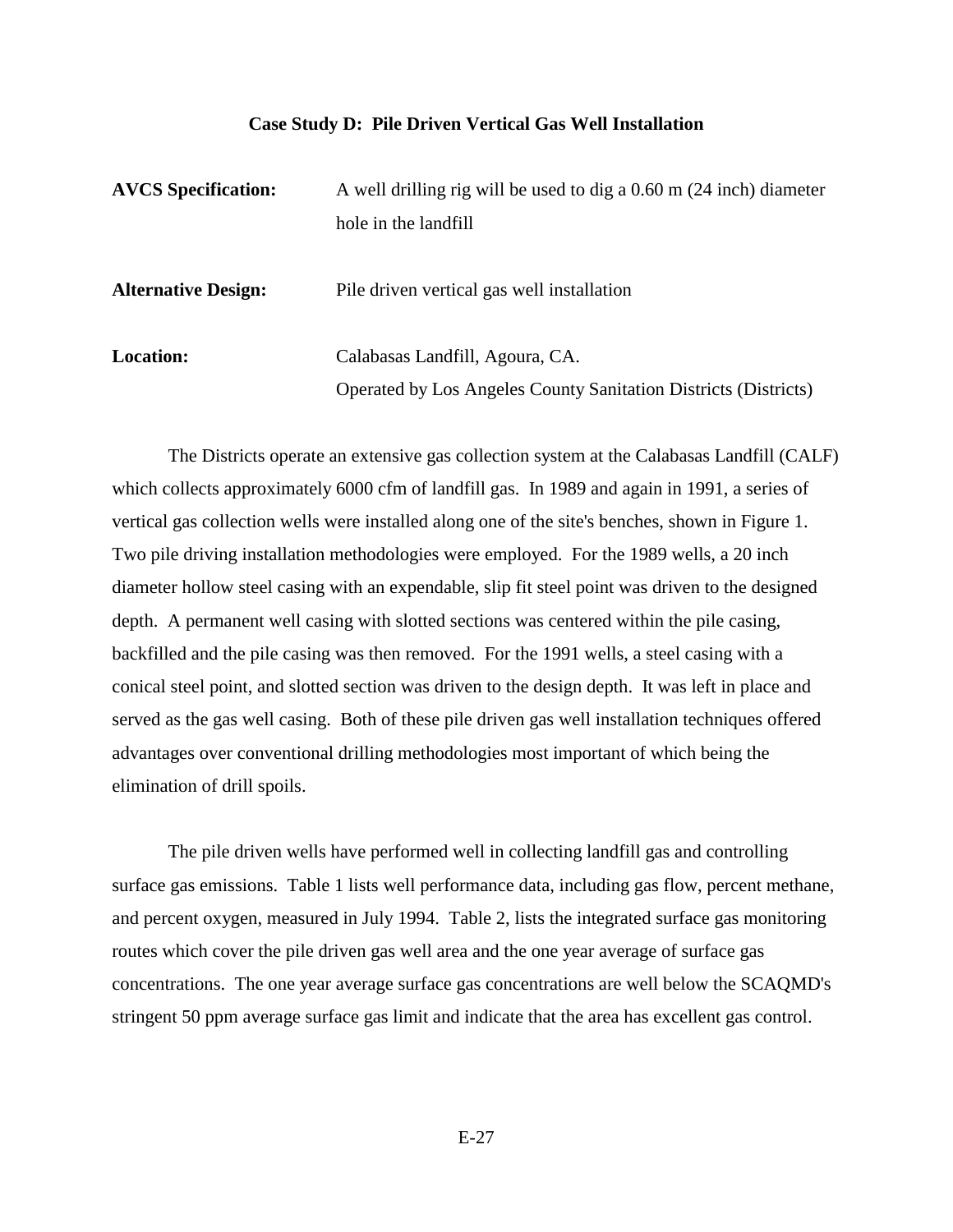

**Figure 1. CALF - Pile Driven Gas Wells (54-000 Series)**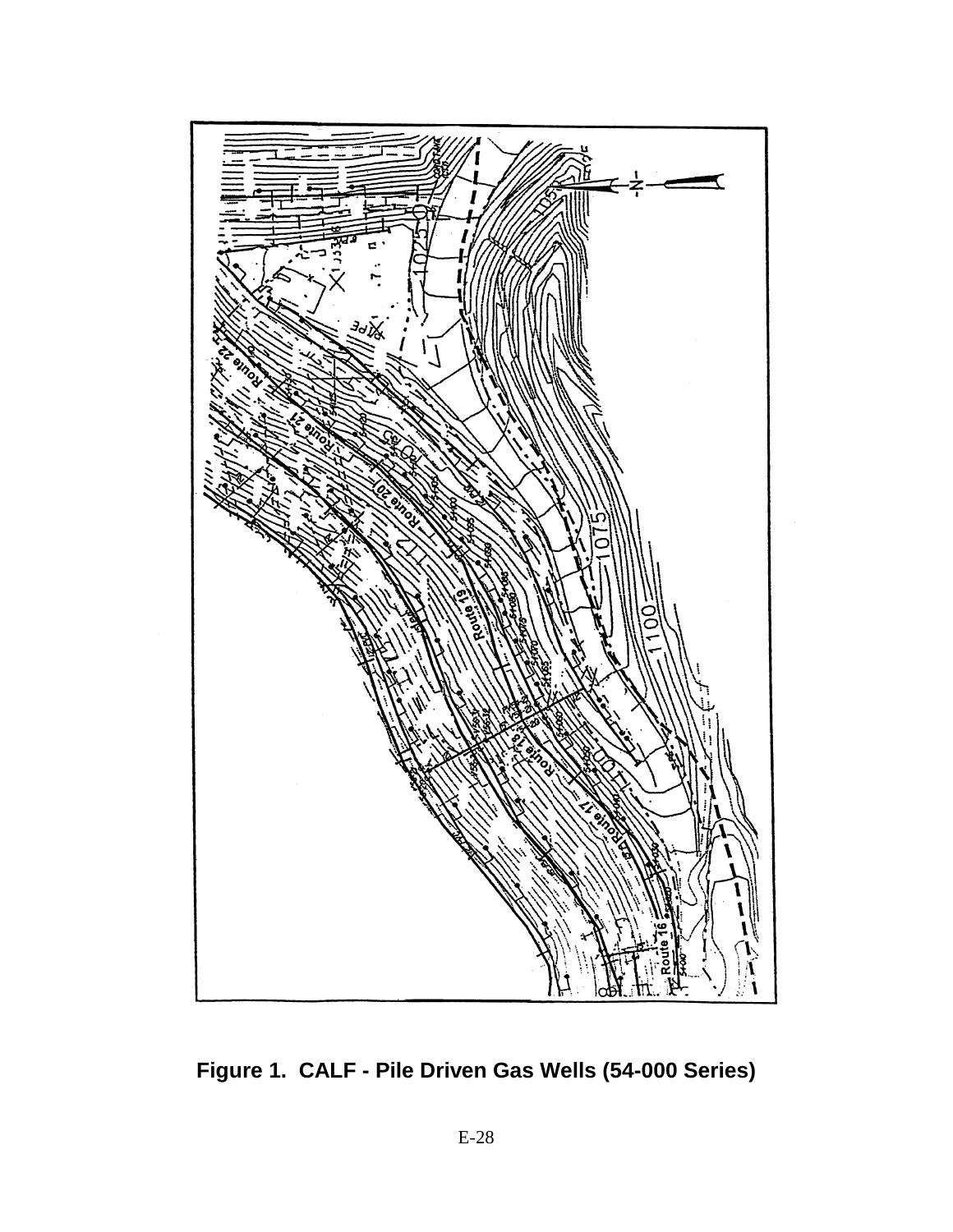## **Table 1**

|          |                     |                                 |            | Well Data - July 1994 |                  |            |
|----------|---------------------|---------------------------------|------------|-----------------------|------------------|------------|
| Well No. | <b>Install Date</b> | <b>Install</b><br><b>Method</b> | Depth (ft) | $CH4(\%)$             | $0_{2}$ (%)      | Flow (cfm) |
| 54020    | 11/9/89             | pile driven                     | 36.5       | 52                    | $\overline{0}$   | 10         |
| 54030    | 11/9/89             | pile driven                     | 36         | 52                    | $\mathbf{1}$     | 10         |
| 54040    | 11/9/89             | pile driven                     | 35.5       | 44                    | $\overline{7}$   | 10         |
| 54050    | 11/9/89             | pile driven                     | 35.5       | 56                    | $\boldsymbol{0}$ | 10         |
| 54060    | 11/9/89             | pile driven                     | 36.5       | 57                    | $\boldsymbol{0}$ | 10         |
| 54065    | 10/25/91            | pile driven                     | 100        | 55                    | $\boldsymbol{0}$ | 10         |
| 54070    | 11/9/89             | pile driven                     | 36         | 12                    | 15               | 10         |
| 54075    | 11/9/89             | pile driven                     | 100        | 48                    | $\overline{3}$   | 39         |
| 54080    | 11/9/89             | pile driven                     | 36         | 46                    | 3                | 10         |
| 54085    | 10/29/91            | pile driven                     | 96         | 56                    | $\overline{0}$   | 10         |
| 54090    | 11/9/89             | pile driven                     | 36.5       | 50                    | $\overline{2}$   | 10         |
| 54095    | 10/29/91            | pile driven                     | 100        | 58                    | $\boldsymbol{0}$ | 50         |
| 54100    | 11/9/89             | pile driven                     | 36.5       | 55                    | 1                | 10         |
| 54105    | 10/29/91            | pile driven                     | 100        | 57                    | $\boldsymbol{0}$ | 31         |
| 54110    | 11/9/89             | pile driven                     | 36.5       | 55                    | $\boldsymbol{0}$ | 10         |
| 54115    | 11/1/91             | pile driven                     | 100        | 55                    | $\mathbf{0}$     | 10         |
| 54120    | 11/13/89            | pile driven                     | 36.5       | 54                    | $\boldsymbol{0}$ | 10         |
| 54125    | 11/1/91             | pile driven                     | 100        | 11                    | 16               | 10         |
| 54130    | 11/13/89            | pile driven                     | 36         | 55                    | $\overline{0}$   | 29         |
| 54140    | 11/13/89            | pile driven                     | 61         | 50                    | $\boldsymbol{0}$ | 10         |

## **Calabasas Landfill - Pile Driven Gas Wells (54-000 Series)**

### **Table 2**

## **Integrated Surface Gas Routes Controlled by 54-Series Gas Wells**

| <b>Surface Gas Rt. No.</b> | <b>June 93 - June 94</b><br>Average TOC*<br>(ppm) |
|----------------------------|---------------------------------------------------|
| 16                         | 12                                                |
| 17                         | 15                                                |
| 18                         | 17                                                |
| 19                         | 9                                                 |
| 20                         | 12                                                |
| 21                         | 17                                                |
| 22                         | 12                                                |

\* TOC = total organic compounds as methane.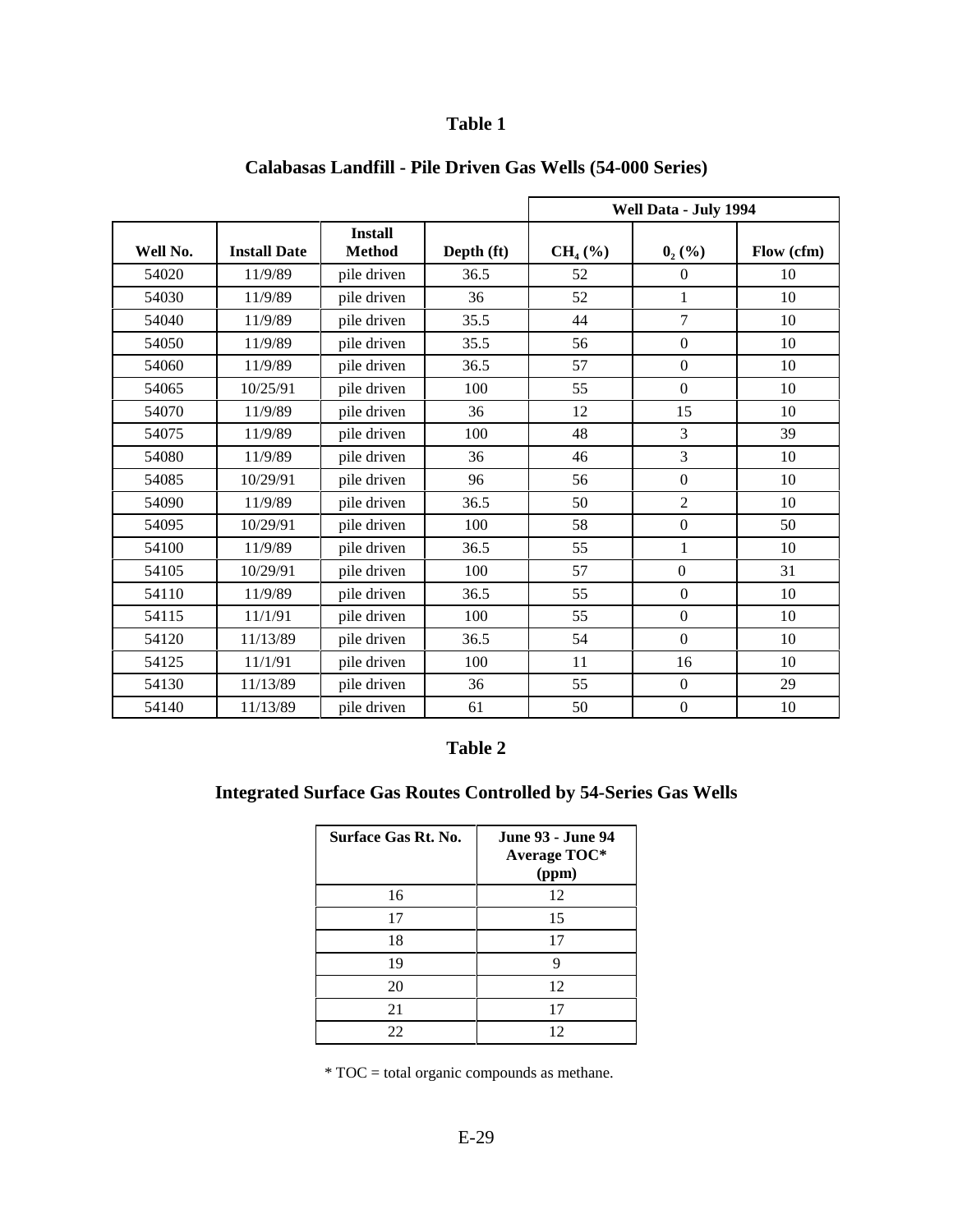Clearly, pile driven vertical gas well installations offer a viable alternative to conventional drilling methodologies as evidenced by the CALF wells. This alternative to drilling is not be excluded by regulation.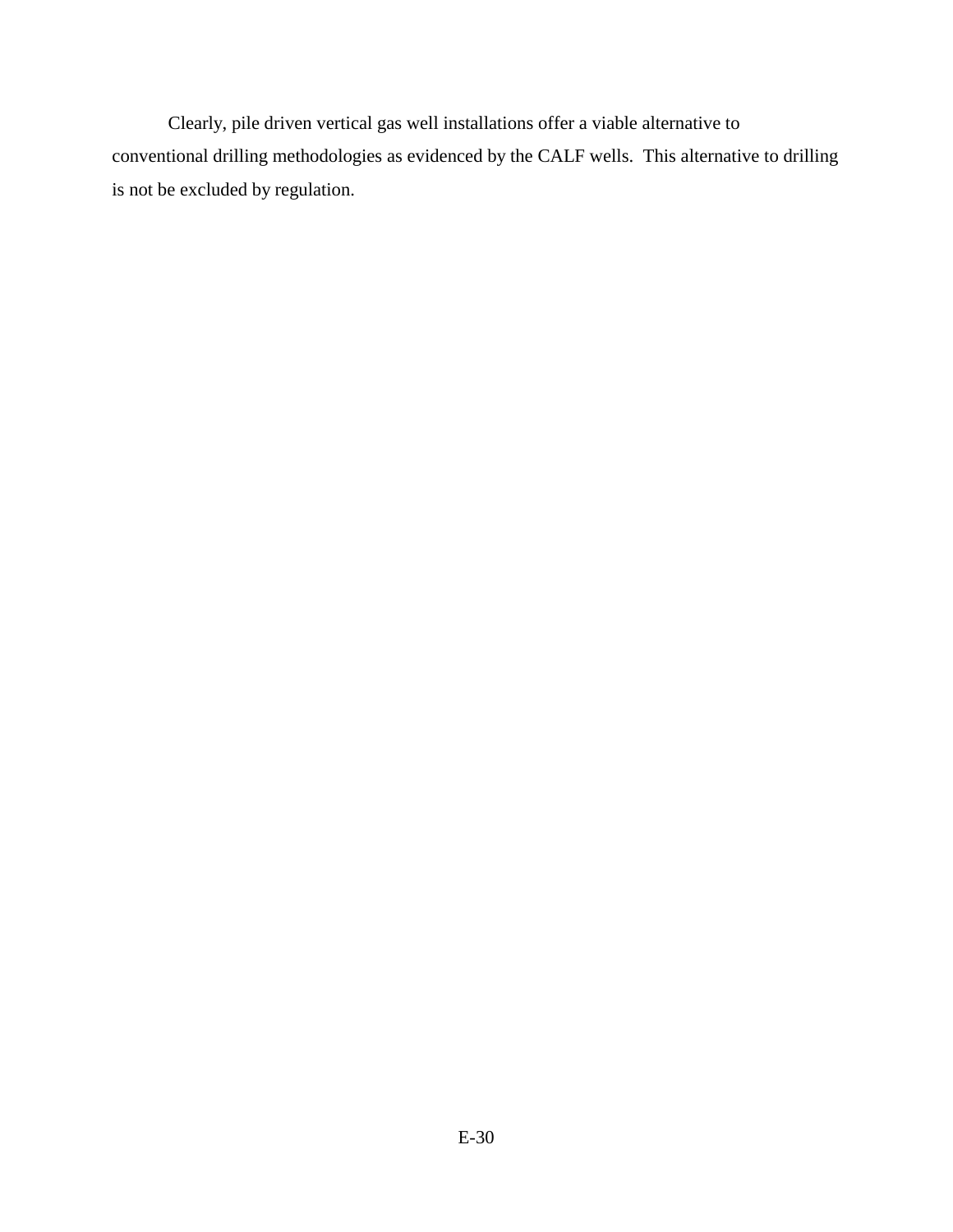### **Case Study E: Compacted Low Permeability**

| <b>AVCS</b> Specification:   | the hole will be backfilled with gravel to a level at least 0.3 m (1).          |
|------------------------------|---------------------------------------------------------------------------------|
|                              | ft.) above the perforated section. A layer of backfill material at              |
|                              | least $1.2$ m (4 ft.) thick will be added on top of the gravel. A layer         |
|                              | of bentonite at least $0.9 \text{ m}$ (3 ft.) thick will be added on top of the |
|                              | backfill material, and the remainder of the hole will be backfilled             |
|                              | with cover material or material equal to the permeability to the                |
|                              | existing cover material.                                                        |
|                              |                                                                                 |
| <b>Alternative Design 1.</b> | From the fill surface, a 19 ft. layer of compacted low permeability             |
|                              | cover soil backfill which extends down to the gravel.                           |
| <b>Alternative Design 2.</b> | From the fill surface, the uppermost 10 ft. is a layer of compacted             |
|                              | low permeability cover soil backfill that is underlain by a 4 inch              |
|                              | thick lean concrete layer. The concrete layer is in turn underlain by           |
|                              | backfill down to the gravel.                                                    |
|                              |                                                                                 |
| Location:                    | Puente Hills Landfill, Whittier, CA                                             |
|                              | <b>Operated by Los Angeles County Sanitation Districts (Districts)</b>          |

The Districts operate an extensive gas collection system at Puente Hills Landfill (PHLF) which collects approximately 26,000 scfm of landfill gas. Three foot bentonite seals for gas wells had been consistently used by the Districts for ten years. However, high swelling materials including bentonites shrink on dehydration and allow short circuiting under applied well vacuums. Well seal air short circuiting had been identified as a significant problem at Districts operated landfills.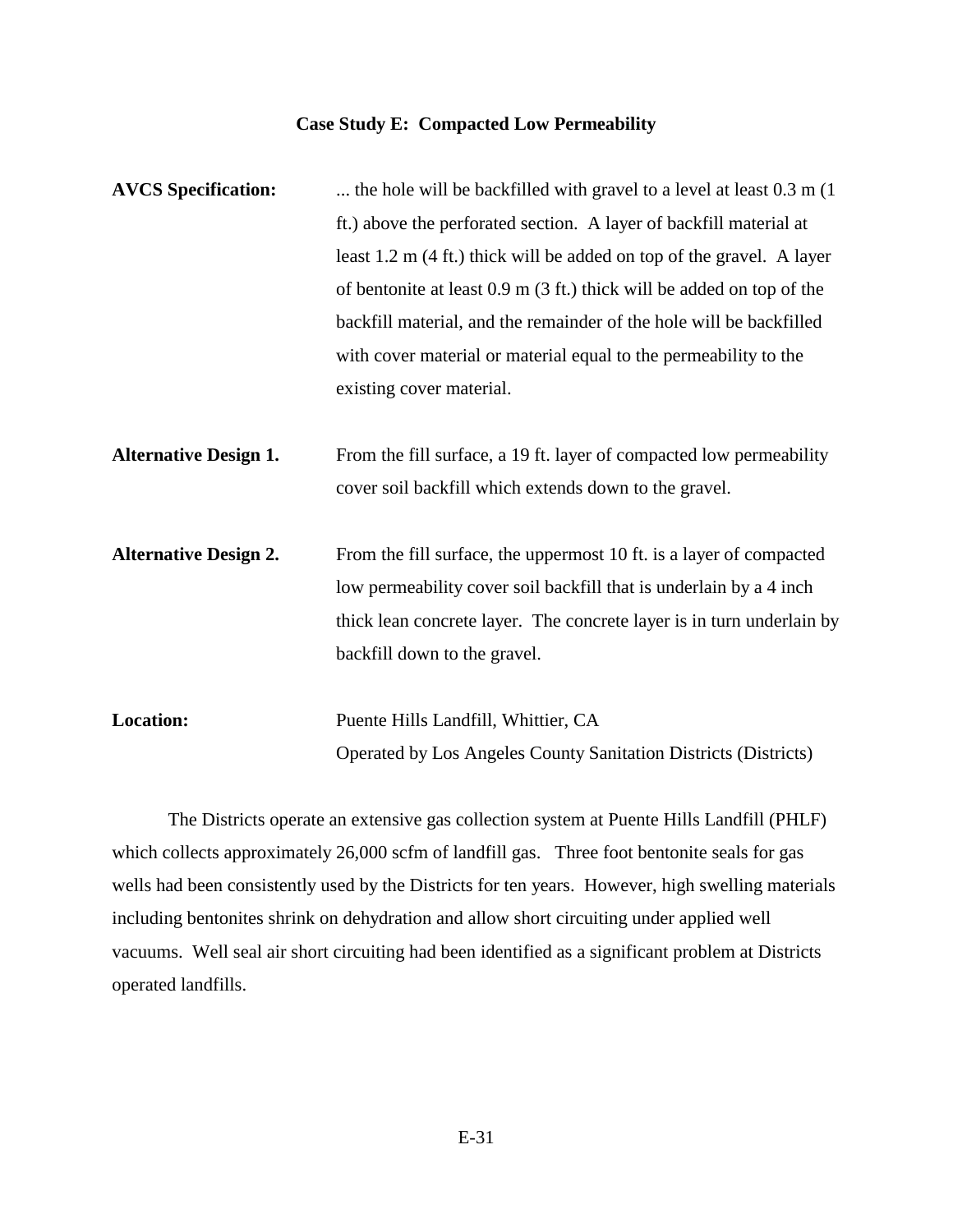Two alternative designs utilizing compacted soil were developed which significantly reduced air short circuiting. Both well alternatives were implemented in 30 inch diameter bore wells.

### **Alternative Design 1**

Alternative Design 1 substitutes compacted low permeability cover soil for the bentonite seal. It stemmed from a study of well seal designs performed by the Districts.<sup>1</sup> The seals in the study each commenced with backfilling the hole with gravel to a level 1 ft. above the perforated section. Four different designs were developed for the remainder of the fill:

- Bentonite: One foot cap of backfill, underlain by 5 ft. of bentonite-cement grout. The bentonite-cement grout is underlain by 10 ft. of backfill, which is in turn underlain by 3 ft. of hydrated bentonite pellets extending down to the gravel. Backfill for all seal designs was cover soil backfill (low permeability marine siltstone).
- Soil backfill: Nineteen feet of backfill extending down to the gravel.
- Compacted soil: Nineteen feet of compacted backfill extending down to the gravel. Backfill placed in 3 ft. lifts. Each lift wetted with 5 gallons of water. (See Table 5).
- Sand-cement grout: One foot cap of backfill, underlain by 17 ft. of a sand-cement grout, which is in turn underlain by 1 ft. of backfill extending down to the gravel.

Twenty-eight wells scheduled for construction in early 1991 were selected for the study. The twenty-eight wells were divided into seven groups of four wells each. Wells in each group were selected in order to be as close to one another as possible. The four seal designs were then randomly assigned among the four wells in each group.

Five months after construction, the wells were monitored in a series of ten daily monitoring to determine short term seal effectiveness. Intermediate term seal effectiveness was

<sup>1</sup> Cutts, S. P., Huitric, R. L., and Ackman, P. W., "Alternative Landfill Gas Well Seal Designs", SWANA 16<sup>th</sup> Annual Landfill Gas Symposium Proceedings, 1993.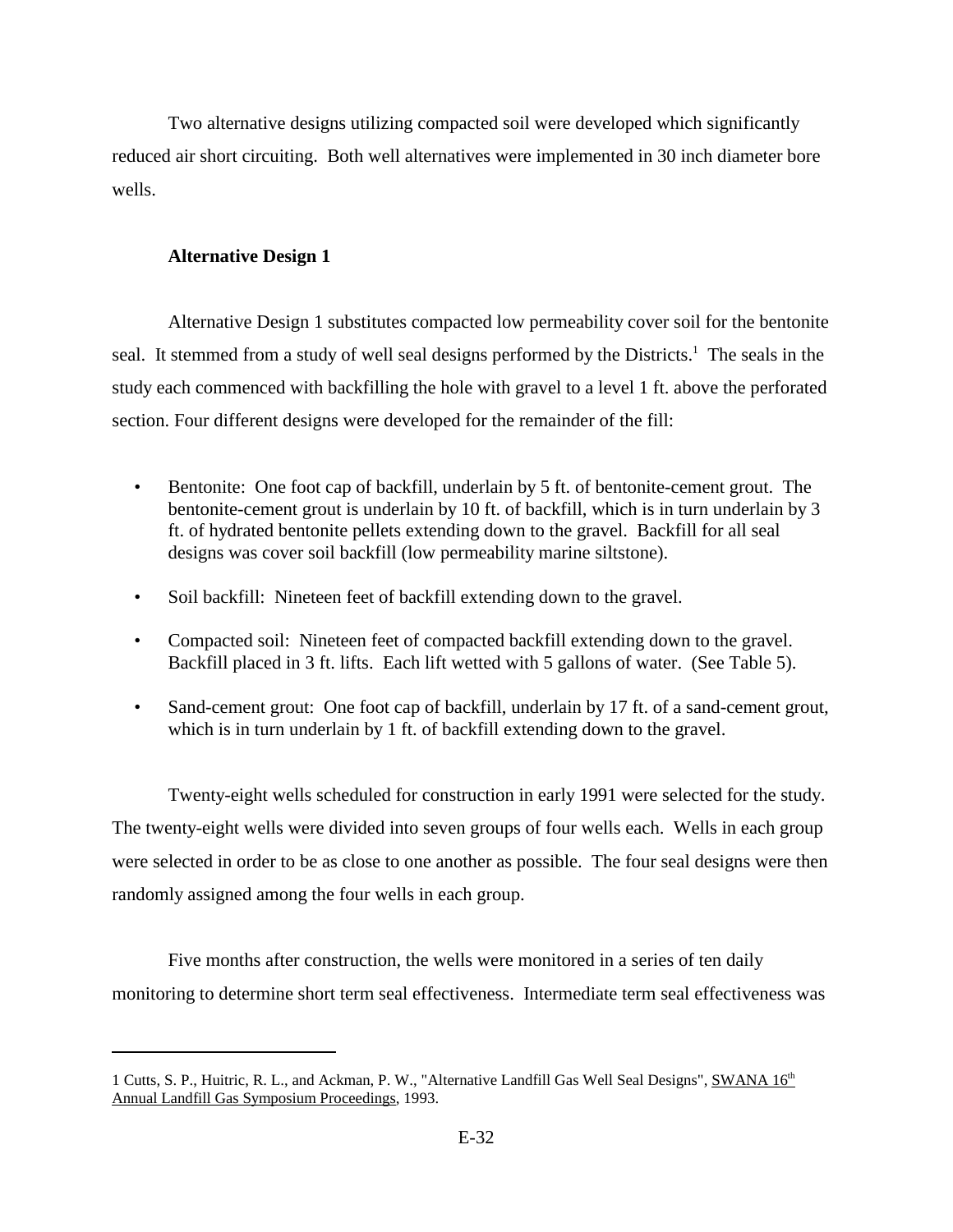observed by repeating the daily monitoring nine months later. Subsequent routine monthly monitoring data were analyzed to provide long term results.

Well seal effectiveness was ascertained in terms of three performance parameters: methane flow, air fraction, and aerobic gas production. Aerobic gas production was quantified in terms of a composting ratio<sup>1</sup>. The composting ratio measures apparent aerobic decomposition gases relative to anaerobic gases. Higher methane flow, lower air fraction, and lower composting ratio are desirable traits.

Average performance parameter values for the four different seal designs are presented in Tables 1 through 4.

Results from the controlled short term and intermediate term monitoring programs, as well as the long term routine monitoring data, consistently show a much higher average methane collection rate for wells with compacted soil seals, nearly twice that of wells with any of the other seal designs. Wells with compacted soil seals also have a lower average air fraction than other wells. Associated with the lower air fraction is a lower level of aerobic activity. The differences in the performance parameters between the compacted seal and other seals are almost always significant for all the monitoring programs.

The investigation of alternative seal designs shows significantly better performance for wells with compacted soil seals than for wells with a bentonite seal design: higher methane flow, lower air fraction, and lower composting ratio. Compacted soil seals have since been implemented in all subsequent gas well designs at the Districts.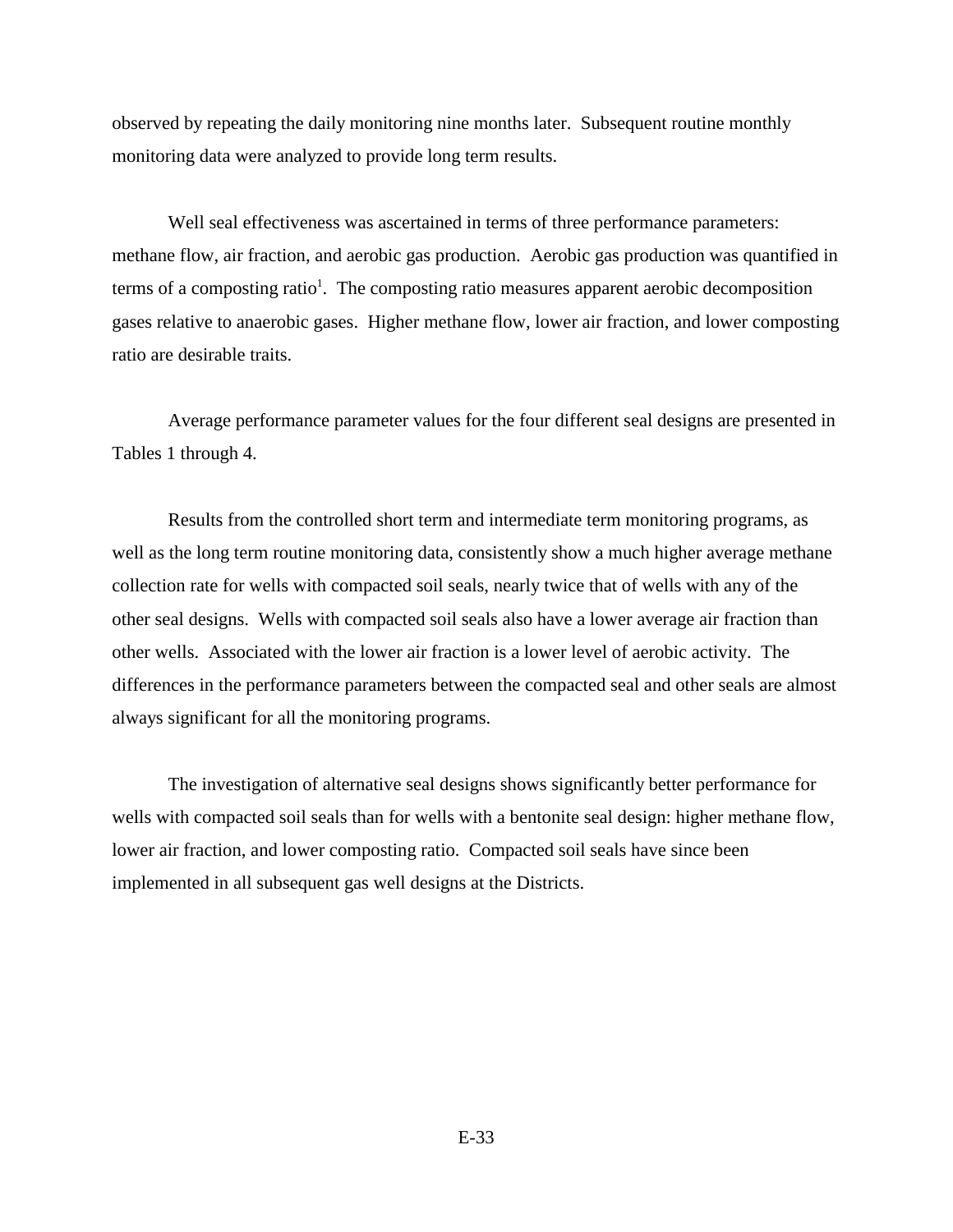### **Table 1 Bentonite**

|                        | <b>Controlled Monitoring Programs</b> |                   | Routine Monitoring Data: Long Term |               |              |
|------------------------|---------------------------------------|-------------------|------------------------------------|---------------|--------------|
| Parameter              | <b>Short Term</b>                     | Intermediate Term | 7/92 to 12/92                      | 1/93 to 12/93 | 1/94 to 7/94 |
| $CH4$ Flow (cfm)       | 12.1                                  | 15.2              | 12.8                               | 17.5          | 12.3         |
| Air Fraction (%)       | 32.5                                  | 39.2              | 30.2                               | 21.4          | 30.8         |
| Composting Ratio X 100 | 6.29                                  | 11.3              | 11.0                               | 5.35          | 5.36         |

### **Table 2 Soil Backfill**

|                        | <b>Controlled Monitoring Programs</b>  |      | Routine Monitoring Data: Long Term |               |              |
|------------------------|----------------------------------------|------|------------------------------------|---------------|--------------|
| Parameter              | <b>Short Term</b><br>Intermediate Term |      | 7/92 to 12/92                      | 1/93 to 12/93 | 1/94 to 7/94 |
| $CHA$ Flow (cfm)       | 11.8                                   | 12.2 | 10.3                               | 11.5          | 12.3         |
| Air Fraction (%)       | 40.2                                   | 34.9 | 35.7                               | 22.5          | 30.0         |
| Composting Ratio X 100 | 5.76                                   | 7.60 | 12.7                               | 5.21          | 7.51         |

## **Table 3 Compacted Soil**

|                        | <b>Controlled Monitoring Programs</b> |                   | Routine Monitoring Data: Long Term |                   |              |
|------------------------|---------------------------------------|-------------------|------------------------------------|-------------------|--------------|
| Parameter              | Short Term                            | Intermediate Term | 7/92 to 12/92                      | $1/93$ to $12/93$ | 1/94 to 7/94 |
| $CHA$ Flow (cfm)       | 23.7                                  | 17.3              | 22.8                               | 21.9              | 18.9         |
| Air Fraction (%)       | 24.3                                  | 26.8              | 25.5                               | 16.1              | 20.2         |
| Composting Ratio X 100 | 2.05                                  | 4.99              | 5.43                               | 4.38              | 4.43         |

### **Table 4 Sand-Cement Grout**

|                        | <b>Controlled Monitoring Programs</b>  |      | Routine Monitoring Data: Long Term |                   |              |
|------------------------|----------------------------------------|------|------------------------------------|-------------------|--------------|
| Parameter              | <b>Short Term</b><br>Intermediate Term |      | 7/92 to 12/92                      | $1/93$ to $12/93$ | 1/94 to 7/94 |
| $CHA$ Flow (cfm)       | 10.4                                   | 8.04 | 7.24                               | 9.20              | 6.10         |
| Air Fraction (%)       | 29.0                                   | 34.4 | 32.3                               | 29.4              | 44.9         |
| Composting Ratio X 100 | 2.20                                   | 8.30 | 11.3                               | 10.6              | 18.8         |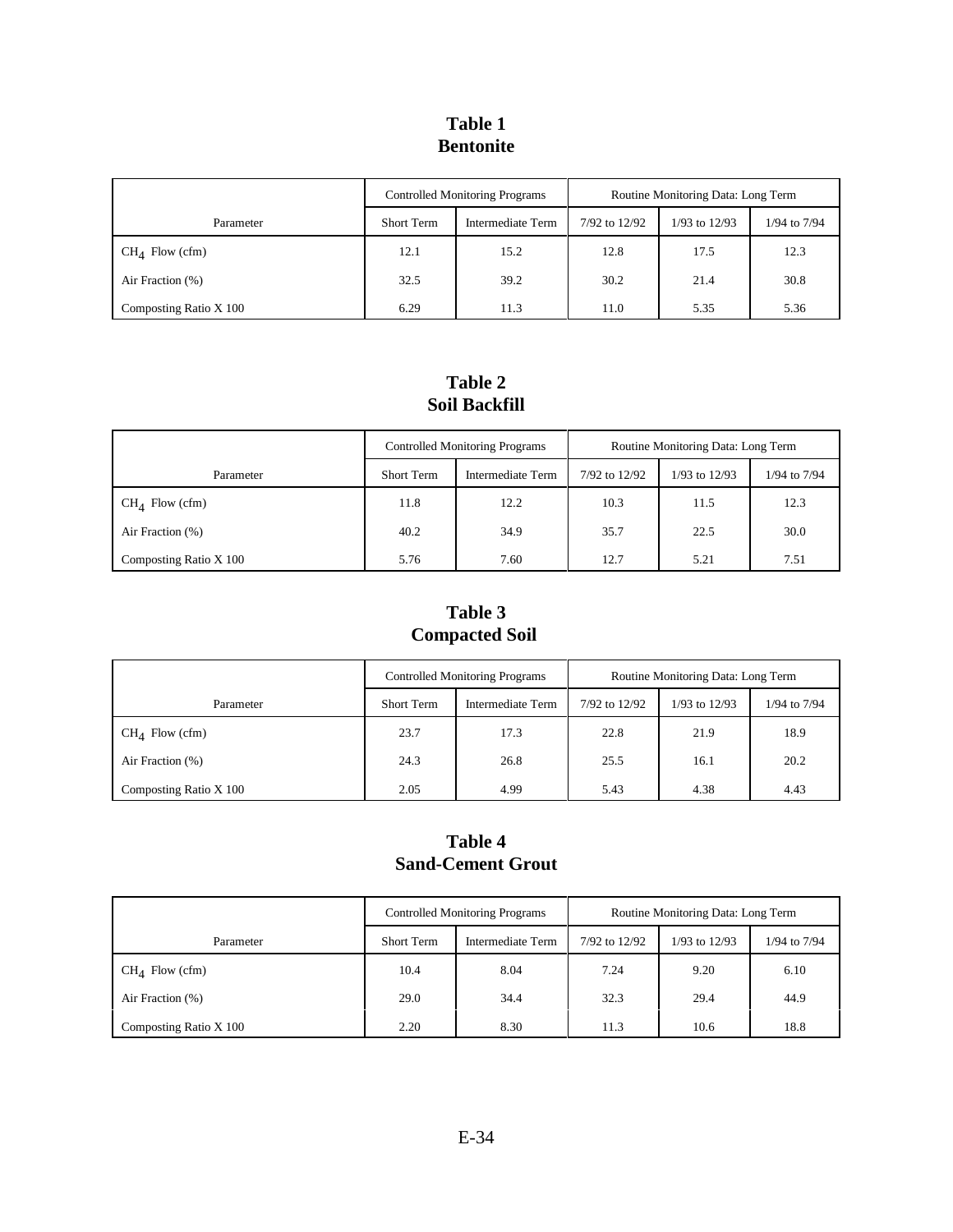#### **Alternative Design 2**

Alternative Design 2 differs from Design 1 in that a shorter depth of compacted soil is used (10 ft compared to 19 ft) and a 4 inch layer of lean concrete underlies the compacted soil. A slightly different compaction method was used at the Puente Hills Landfill in 1992/3. Table 5 summarizes the two compaction methods.

To evaluate the performance of Alternative Design 2, fifteen wells were randomly selected from the 1992/3 installation. Eighteen months of routine monthly monitoring data through July 1994 were analyzed to determine average values of the methane collection rate, air fraction, and composting ratio. These data are presented in Table 6.

The average methane flow, air fraction, and composting ratio for these wells constructed with Alternative Design 2 are comparable to the respective parameter values in Table 3 for the compacted soil seal wells constructed according to Alternative Design 1.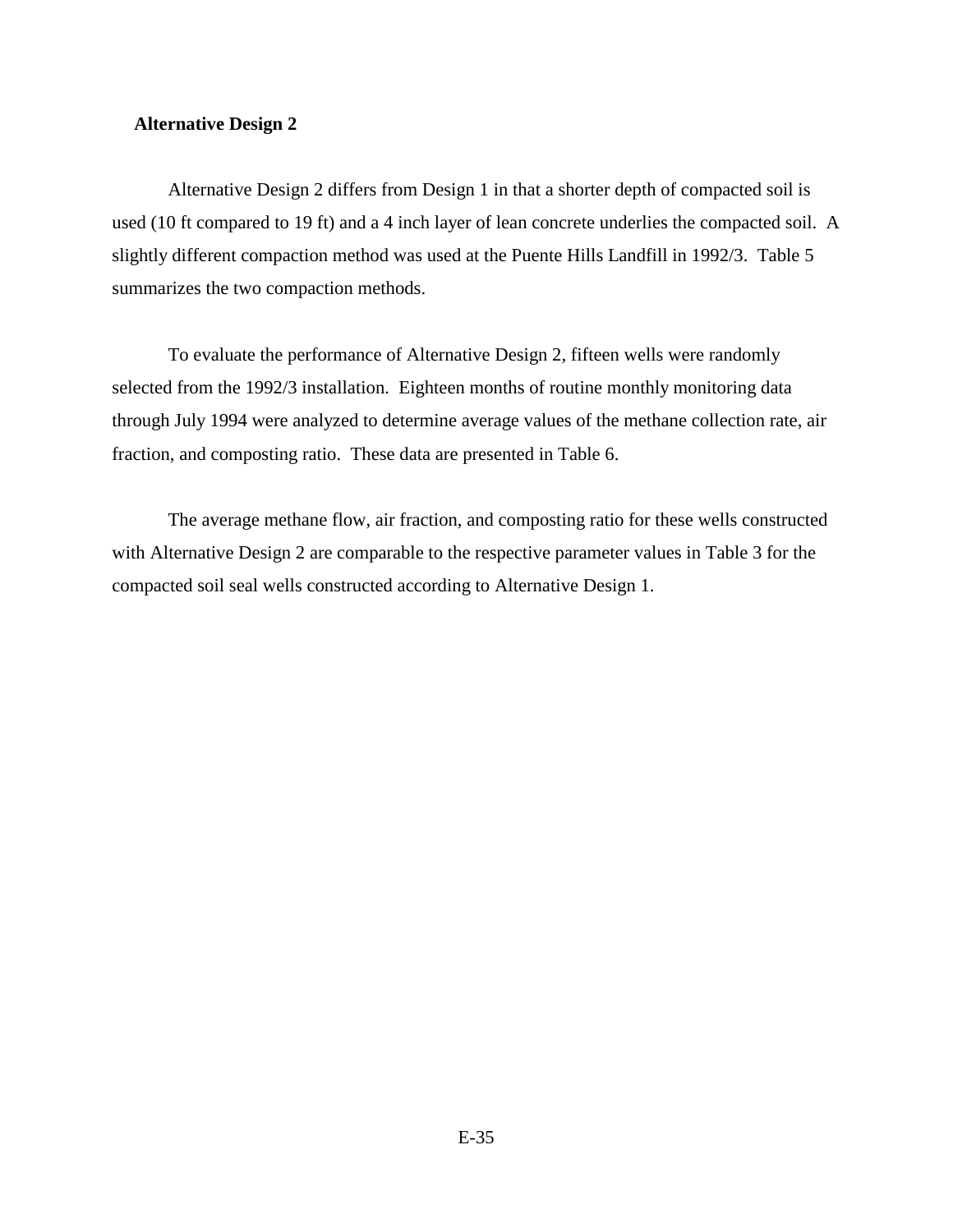**Table 5 Compaction Specifications for Well Seals**

| Parameter                   | Wells Installed in 1991                                                                                                                                                                                                                                                | Wells Installed in 1992/3                                                                                                                                                                                                                                 |
|-----------------------------|------------------------------------------------------------------------------------------------------------------------------------------------------------------------------------------------------------------------------------------------------------------------|-----------------------------------------------------------------------------------------------------------------------------------------------------------------------------------------------------------------------------------------------------------|
| Soil Lift Size              | 3'                                                                                                                                                                                                                                                                     |                                                                                                                                                                                                                                                           |
| Wetting of Soil             | Each lift wetted with 5 gallons of water                                                                                                                                                                                                                               | Soiled mixed with water prior to backfilling to bring to<br>optimum moisture content.<br>Thoroughly mixed to a uniform moisture content.                                                                                                                  |
| <b>Compaction Procedure</b> | Compaction with 28" circular steel disk w/6" annular<br>opening. Disk welded to 6" diameter pipe. Disk/pipe<br>assembly (weight $>$ 500 lb) lowered into well bore<br>hole, raised 1', and dropped to compact soil. This<br>procedure repeated five time for each lift | Compaction with hand-held pneumatic tamper<br>(Ingersoll-Rand Model 241A2M).<br>Weight = 26.9 lb, length = $52.8$ ", barrel bore = $1\frac{5}{16}$ ",<br>avg. piston stroke $= 4$ ", blows per minute $= 1590$ .<br>Compaction to 90% of optimum density. |

**Table 6 Average Data for Wells with 1992/3 Compaction Method**

| Flow (cfm)<br>$CH_4$ | Air Fraction (%) | Composting Ratio X 100 |
|----------------------|------------------|------------------------|
| 19.9                 | <u>_</u>         | 5.85                   |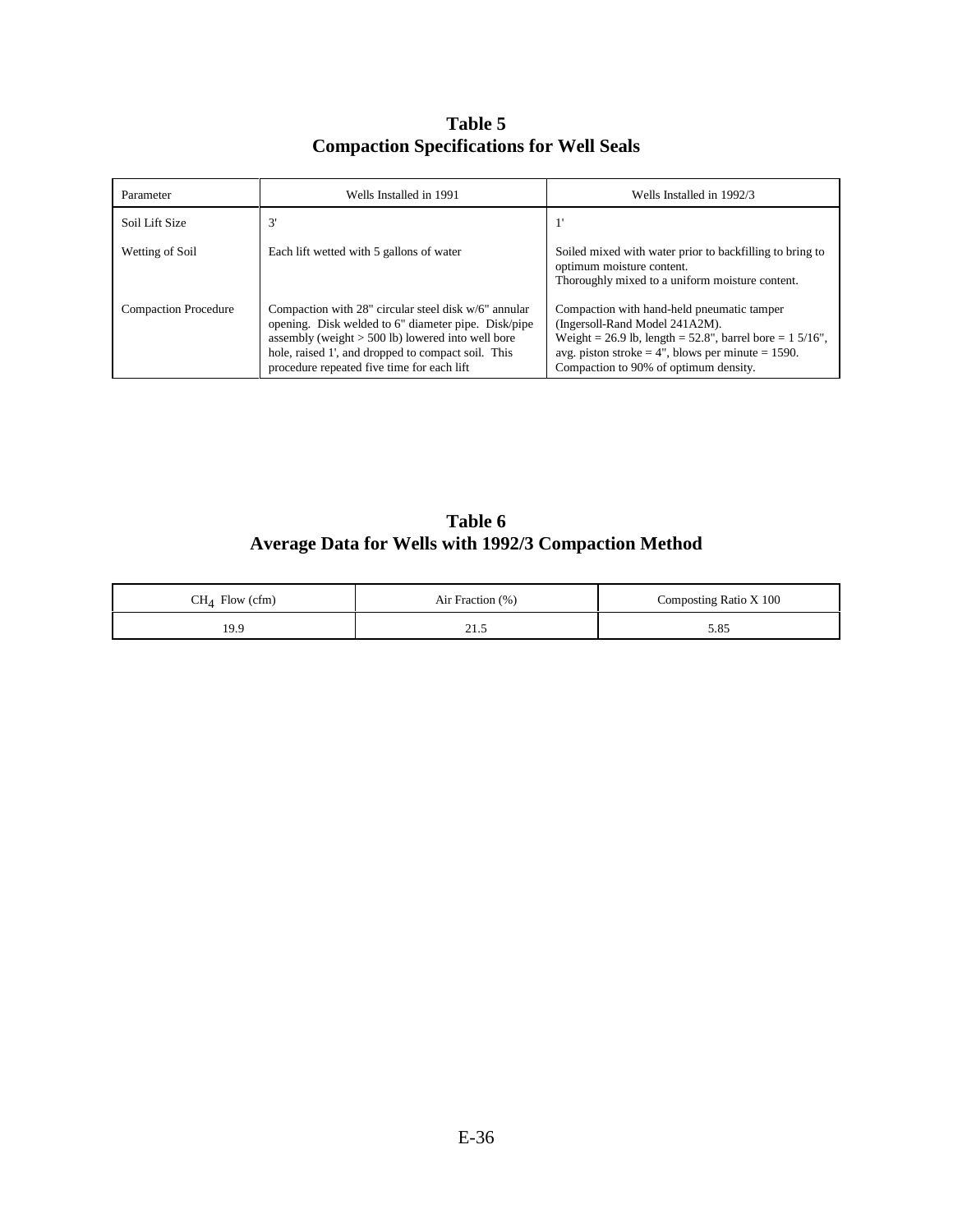# **Case Study F: Monitoring Vacuum Levels As An Indicator Of Air Infiltration In Arid Regions**

| <b>Test Method Specification:</b> | Test for infiltration of air into the landfill by measuring the |
|-----------------------------------|-----------------------------------------------------------------|
|                                   | gauge pressures of the shallow pressure probes and using        |
|                                   | Method 3C to determine the LFG $N_2$ concentration              |
|                                   | reduce the blower vacuum so that the $N_2$ concentration is     |
|                                   | less than 1 percent. (Section: Method 2E: Section 3.7.2)        |
| <b>Alternative Design:</b>        | Determine appropriate vacuum levels from landfill gas           |
|                                   | composition rather than nitrogen content                        |
|                                   |                                                                 |
| <b>Locations:</b>                 | Palos Verdes Landfill, Rolling Hills Estates, CA.               |
|                                   | Scholl Canyon Landfill, Glendale, CA.                           |
|                                   | Spadra Landfill, Pomona, CA.                                    |
|                                   | Calabasas Landfill, Agoura, CA.                                 |
|                                   | Puente Hills Landfill, Whittier, CA.                            |
|                                   | Mission Canyon Landfill, Los Angeles, CA.                       |
|                                   | <b>Operated by Los Angeles County Sanitation Districts</b>      |
|                                   | (Districts)                                                     |

The rationale for the proposed rules in the Federal Register (56 FR 24491, May 30, 1991) states:

"Excessive air infiltration poses a safety hazard, because too much air may lead to an explosion or landfill fire. Nitrogen concentration is used as a surrogate measure for air infiltration. Based on these safety concerns, EPA has determined that  $N_2$  concentration should be maintained under 1 percent by volume."

All the landfills in the case study generally operate at nitrogen concentrations greater than 20 percent in the header lines. Table 1 presents the average of the monthly gas analyses for the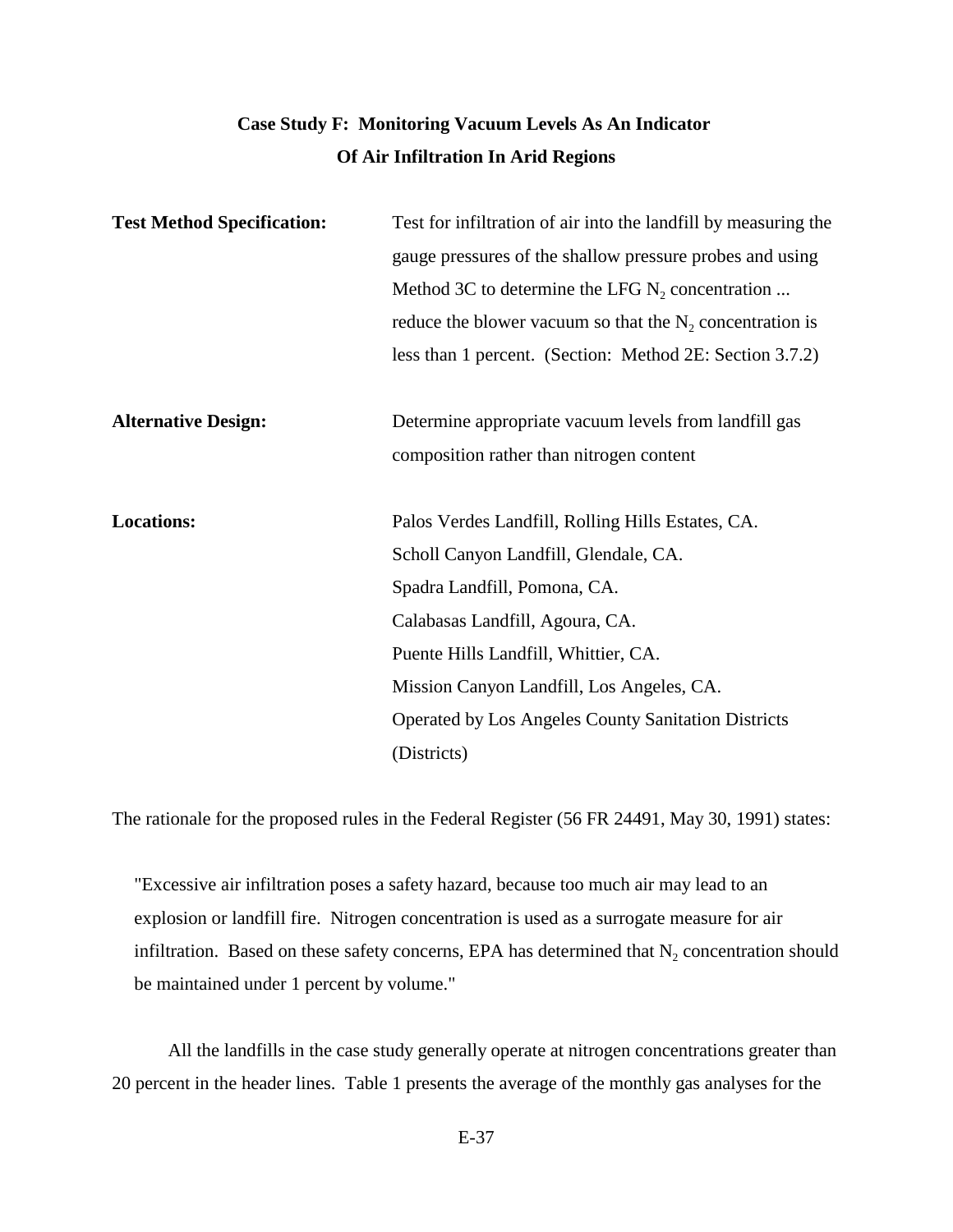1993 year. The nitrogen percentage ranges from 24 to 60 percent. Being in an arid region, these landfills probably draw in more air than the majority of landfills in the nation. That fact alone does not mean that the landfills are being dangerously operated or that the header lines face danger of explosion.

The Permanent Gas Sample<sup>1</sup> results from Table 1 were used to produce the two attached graphs. Figure  $1<sup>2</sup>$  shows the percent volume of methane relative to the percent volume of additional inerts. The "additional inerts" is the quantity of inert gas that is present but not accounted for by the presence of air. For example, if a mixture was 50 percent air, there would be a corresponding percent nitrogen present; any nitrogen present above that percent would be additional inert gas in the sample. The volume percent of air is approximated by the oxygen content found in the sample. Figure 1 includes a curve that represents the flammability limits of a mixture of methane, nitrogen and air. Considering a mixture with nitrogen is the most conservative approach because the other inert gas found in landfill gas, carbon dioxide, limits the flammability of methane even more. The area bounded by the y-axis on the left and the curve on the right is a region wherein the gas mixture is flammable. Outside of this curve, the gas mixture is not flammable. The gas characteristics from all six of the landfills in the case study fall outside of this curve, and therefore are not flammable gas mixtures despite their volume percentages of nitrogen being well above 1 percent.

<sup>1</sup> Permanent gas samples are samples of gas collected at each landfill on a monthly basis and then analyzed in a laboratory by a gas chromatograph.

<sup>2</sup> This graph was adapted from Figure 28 of the Michael G. Zabetakis article "Flammability Characteristics of Combustible Gases and Vapors", published in 1965 as Bulletin 627 of the U.S. Bureau of Mines.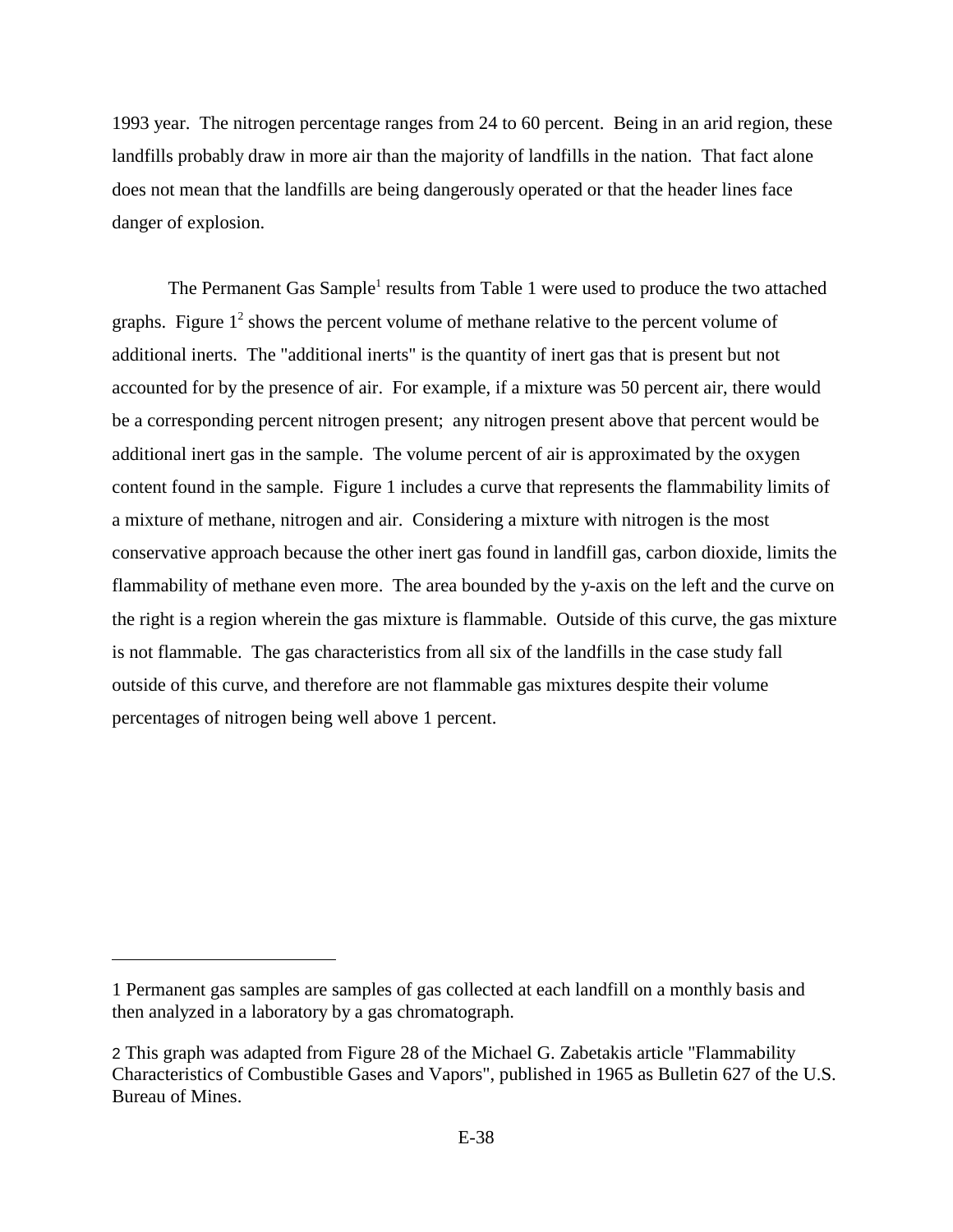|                               |                | Average 1993 Permanent Gas |                        | * Calculation of              |      |               |
|-------------------------------|----------------|----------------------------|------------------------|-------------------------------|------|---------------|
|                               |                |                            | <b>Monthly Samples</b> |                               |      | Corresponding |
| Landfill                      | Oxygen<br>$\%$ | Carbon Dioxide<br>%        | Air<br>%               | <b>Additional Inerts</b><br>% |      |               |
| Puente Hills (PH)             | 4.3            | 31.4                       | 23.7                   | 38.5                          | 20.5 | 39.1          |
| Palos Verdes (PV)             | 10.8           | 17.2                       | 50.0                   | 20.2                          | 51.5 | 27.0          |
| Spadra (SP)                   | 4.7            | 32.6                       | 24.4                   | 36.2                          | 22.4 | 39.5          |
| Calabasas (CA)                | 5.6            | 30.5                       | 29.8                   | 31.6                          | 26.6 | 39.5          |
| <b>Mission Canyon</b><br>(MC) | 7.9            | 16.6                       | 60.4                   | 13.4                          | 37.7 | 47.6          |
| Scholl Canyon (SC)            | 6.0            | 29.0                       | 30.9                   | 32.0                          | 28.6 | 37.6          |

**Table 1Gas Composition Data for Case Study Landfills**

\* Air percent is determined from oxygen percent in sample. Additional inerts are the sum of nitrogen and carbon dioxide present that would be additional to percents present due to air percent.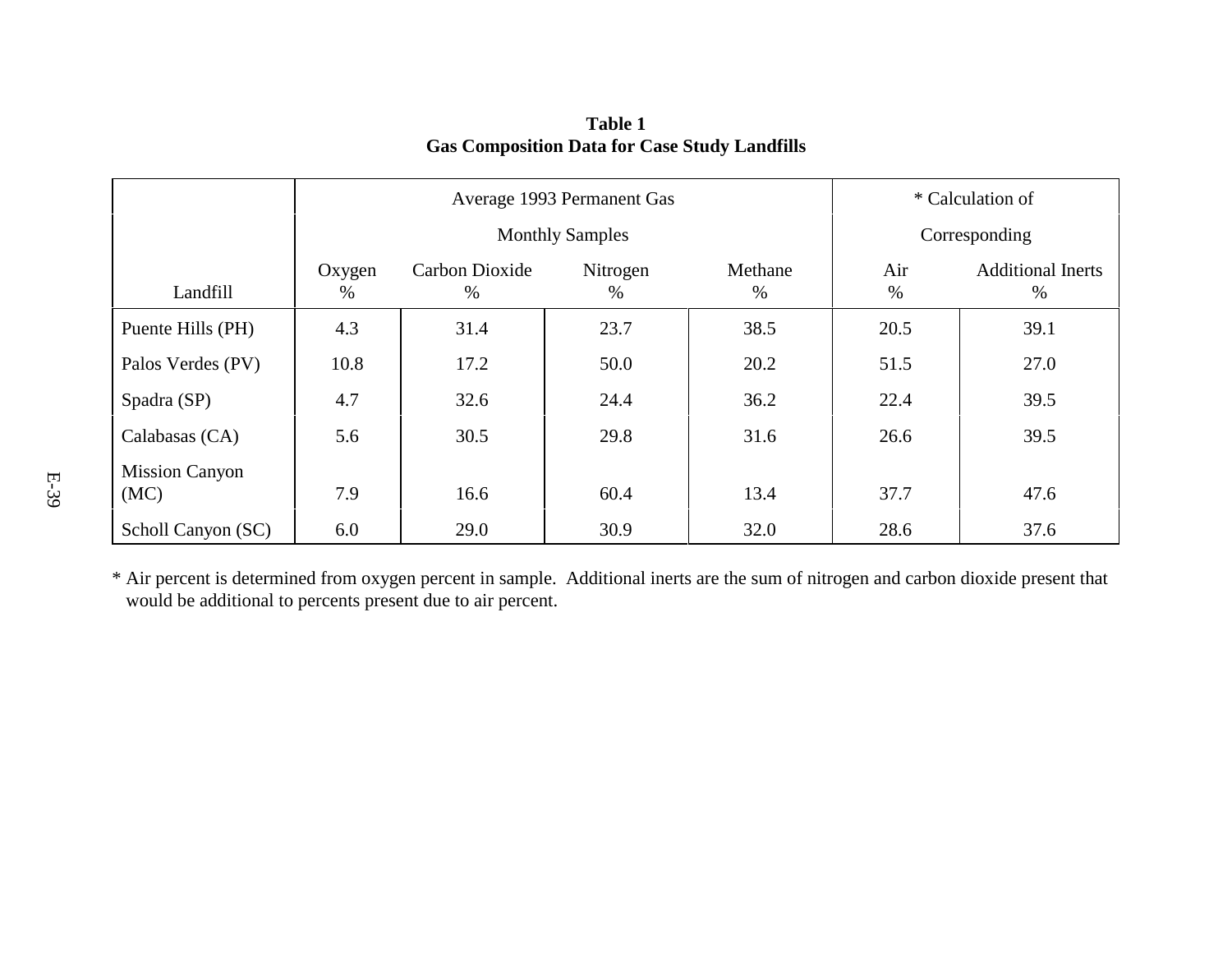

**Figure 1. Limits of Flammability of Methane-Nitrogen-Air Mixture**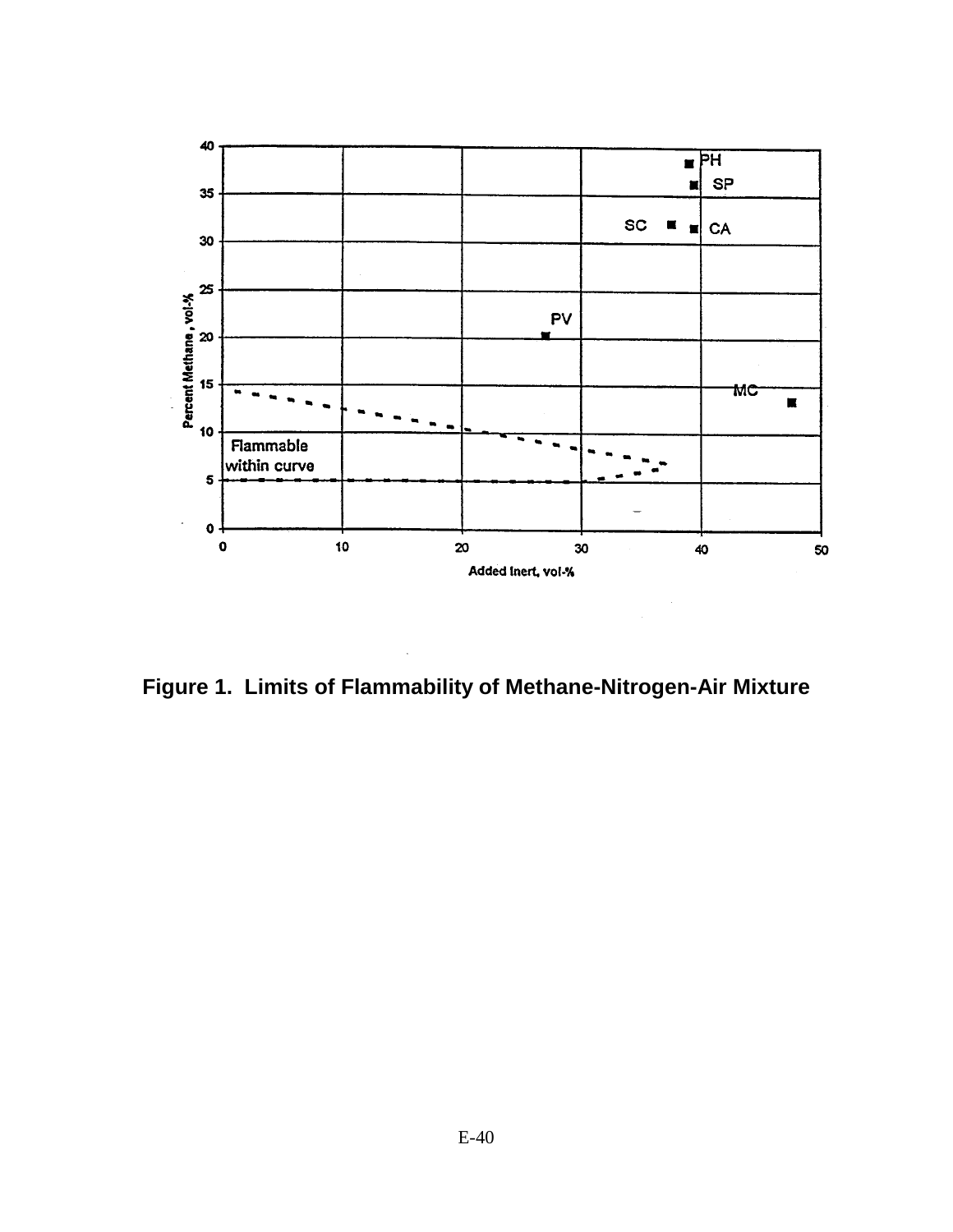Figure  $2<sup>3</sup>$  presents the range of flammability of gases according to their volume percent of methane and oxygen. Once again, the data from the case study landfills fall well outside the specified flammable area. If a considerable amount of oxygen was added to the landfill gas, the composition would start to approach the flammable region. However, the landfills are operating safely at the current specifications. For the landfills in the case study, at least, the proposed nitrogen percent limit would make it impossible to operate what is currently safely operated landfills.

<sup>3</sup> This graph was adapted from Figure 22 of the H. F. Coward and G. W. Jones article "Limits of Flammability of Gases and Vapors", published in 1952 as Bulletin 503 of the U. S. Bureau of Mines.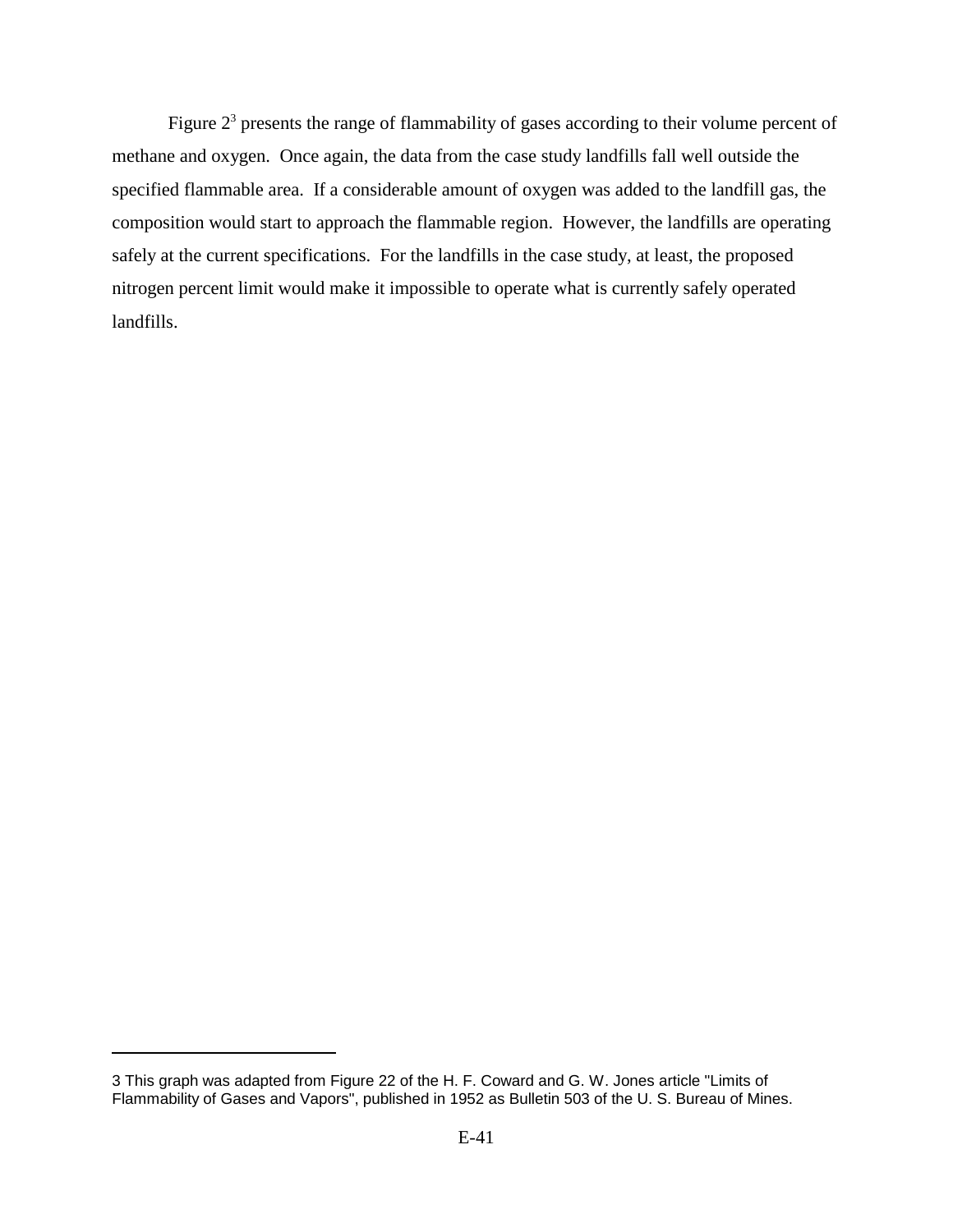

**Figure 2. Relation Between Gas Composition and Flammability**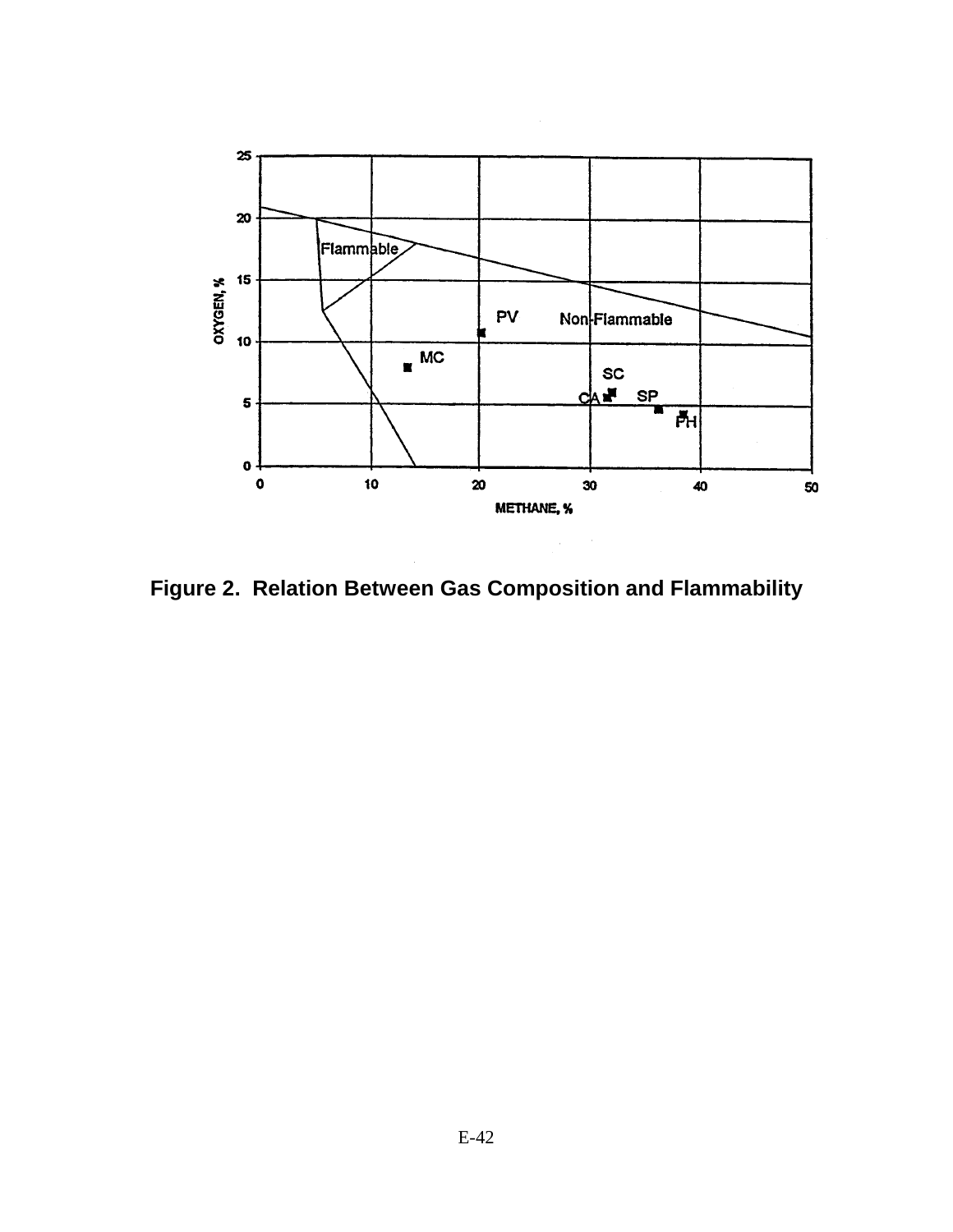#### **Case Study G: Horizontal Collector Design**

| <b>Specification:</b> | Horizontal Collector (only) System                                    |
|-----------------------|-----------------------------------------------------------------------|
| <b>Location:</b>      | Scholl Canyon Landfill, Glendale CA.                                  |
|                       | <b>Operated by Los Angeles County Sanitation District (Districts)</b> |

#### **Introduction**

In 1988, a group of horizontal landfill gas collectors was installed on the top deck area of Scholl Canyon Landfill (SCLF). Twelve collectors were installed in an area that had no existing gas collection system (either vertical wells or horizontal collectors) in place. These twelve collectors, shown in Figure 1, are the subject of this case study. Eight of the twelve collectors (main collectors) span the width of the landfill from its southern to its northern border. The remaining four collectors (auxiliary collectors) follow roughly the daylight line along the site's southeast boundary. All twelve collectors are connected to the same 18-inch diameter gas header which is located on a fire road which runs along the southern boundary. The following discussion provides design details, operational information and performance data for the subject collectors.

#### **Horizontal Collector Design**

#### **Main Collectors**

The main top deck horizontal collectors span the width of the landfill from the southern border where they connect to the header to the northern border. In general, they consist of a trench, casing, backfill material, and header connection. The main collectors (listed in Table 1) range in length from 1300 to 1800-feet with a horizontal spacing of 250-feet. They are constructed in 2-foot 3-inch wide by 5-foot 9-inch deep trenches that span the top deck but are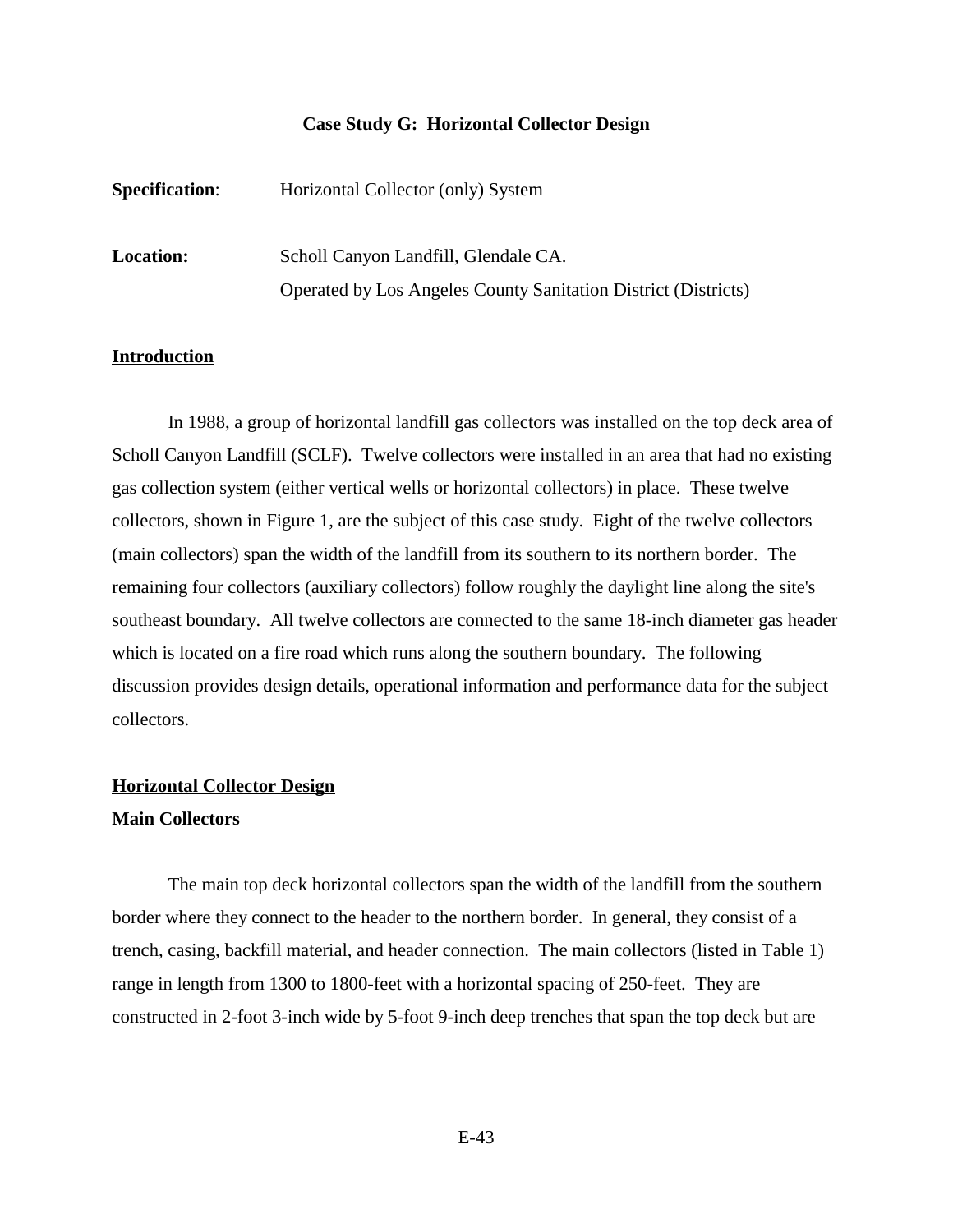

**Figure 1. Scholl Canyon Landfill - Horizontal Collectors**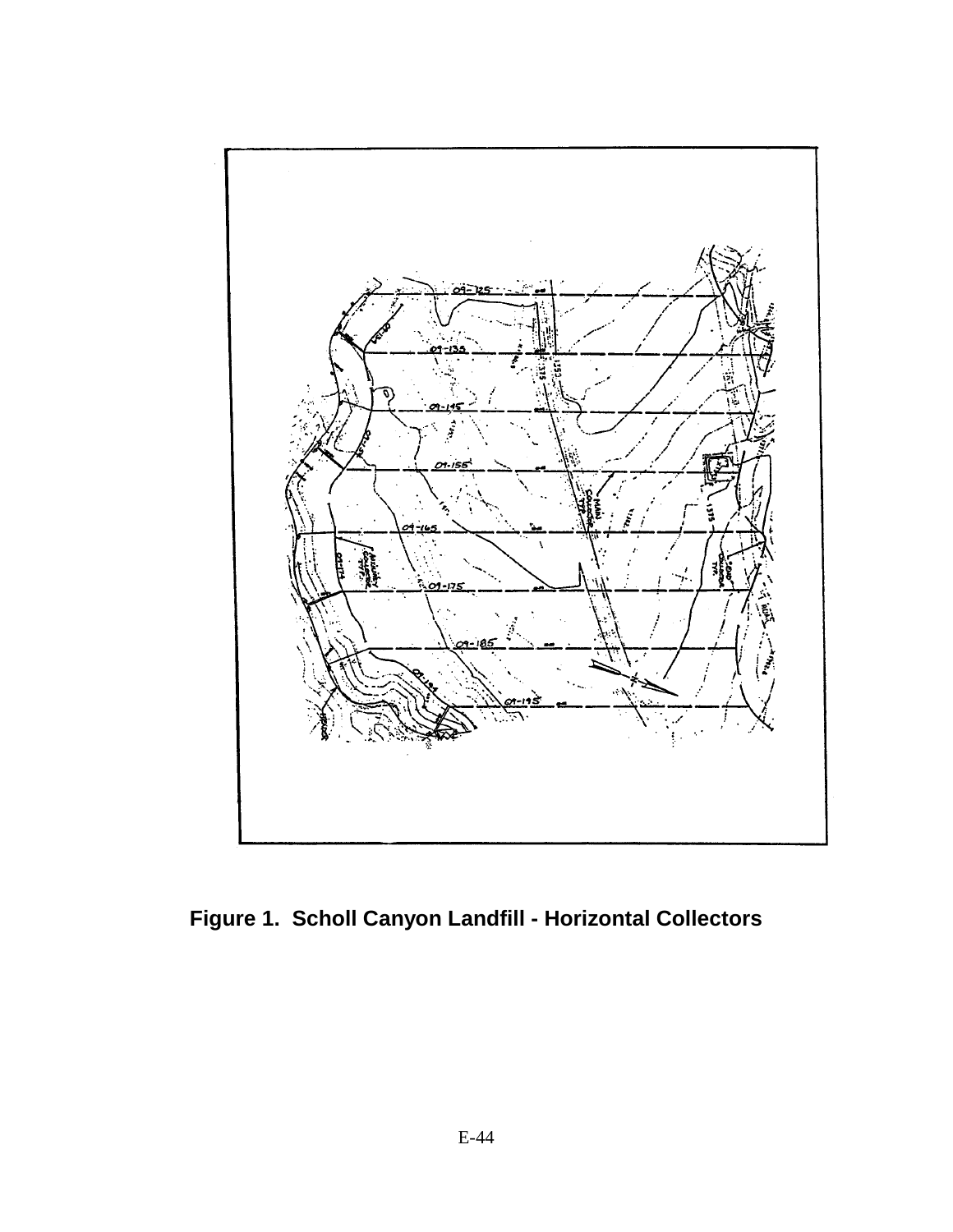# **Scholl Canyon Landfill**

## **Table 1 Main Horizontal Collectors**

|                  |                                  |                  |                   |                   | End Collector <sup>*</sup> |
|------------------|----------------------------------|------------------|-------------------|-------------------|----------------------------|
| Collector Number | <b>Casing Diameter</b><br>(inch) | Length<br>(feet) | Spacing<br>(feet) | Casing Dia. (in.) | Length $(ft)$              |
| $09-125$         | 15 and 18                        | 1320             | 250               | 8 and 12          | 450                        |
| $09-135$         | 15 and 18                        | 1700             | 250               | 8 and 12          | 225                        |
| 09-145           | 15 and 18                        | 1600             | 250               | 8 and 12          | 225                        |
| $09-155$         | 15 and 18                        | 1650             | 250               | 8 and 12          | 275                        |
| $09-165$         | 15 and 18                        | 1780             | 250               | 8 and 12          | 200                        |
| 09-175           | 15 and 18                        | 1710             | 250               | 8 and 12          | 250                        |
| 09-185           | 15 and 18                        | 1540             | 250               | 8 and 12          | 225                        |
| 09-195           | 15 and 18                        | 1260             | 250               | 8 and 12          | 250                        |

 $\hspace{0.1mm}^*$  inset 75-feet from northwest boundary daylight line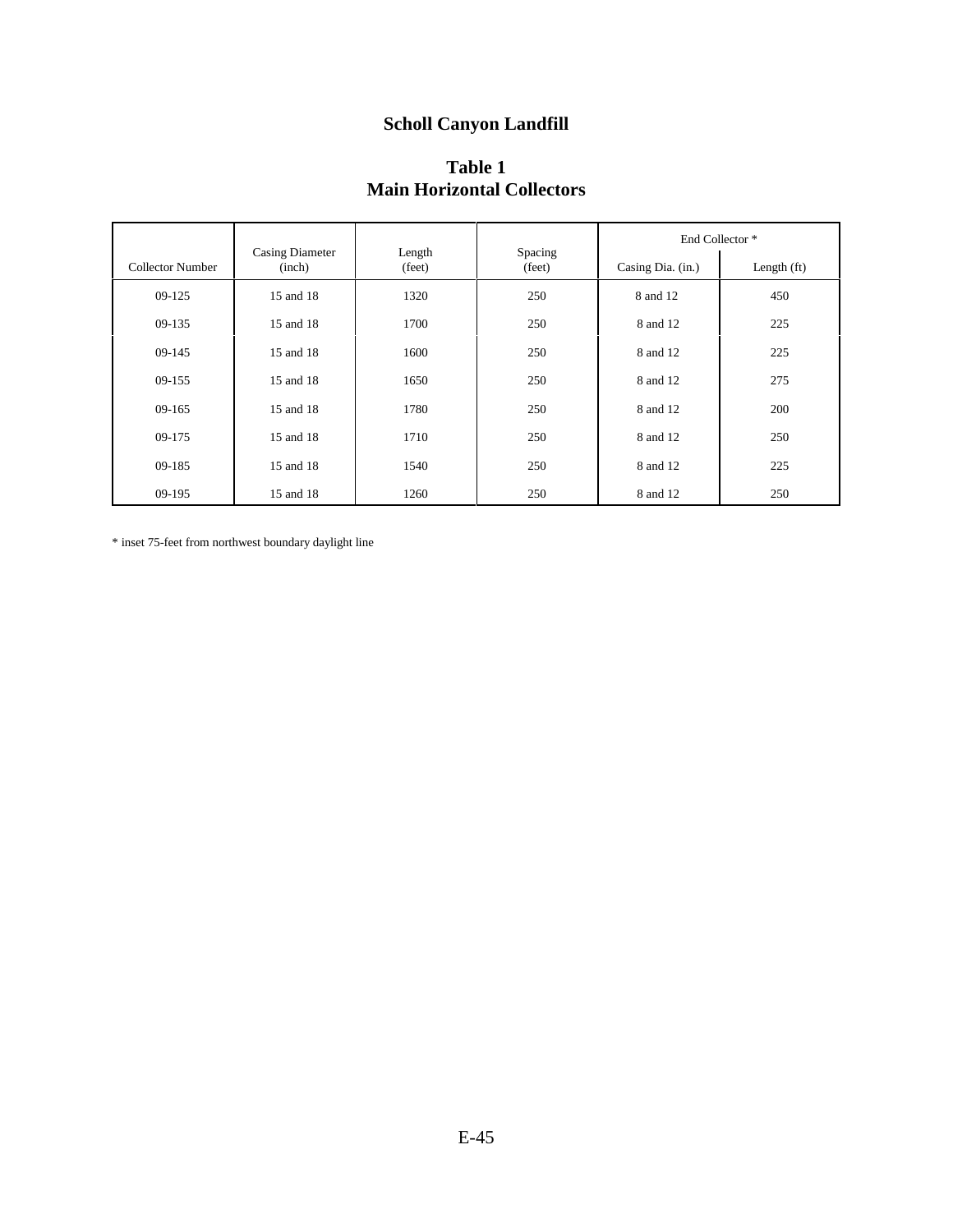inset approximately 75-feet from the northern boundary daylight line and 30-feet from the southern boundary daylight line. These collectors have casings comprised of 10-foot sections of alternating 15-inch and 18-inch diameter corrugated steel pipe (CSP). The alternating sections of CSP have a 2-foot overlapping connection, as shown in Figure 2. The annular space created at each overlap connection allows the landfill gas to enter the casing when vacuum is applied to the collector. The casing is horizontally centered within the trench supported by a 6-inch bed of uncrushed, 0.5 to 1.5-inch diameter, rock. The trench is backfilled with additional uncrushed rock to within 2-feet of the trench top. A polypropylene filter fabric covers the gravel and extends 2-feet vertically up the trench walls. The filter fabric is covered with on-site soil filling the trench to the top as shown in Figure 3.

The main horizontal collectors have a unique termination at their northwest end where they connect to the midpoint of smaller diameter horizontal collectors (end collectors) which run roughly perpendicular to the main trench. These "end" collectors which are constructed like the main collectors except with alternating sections of 8 and 12-inch diameter CSP casing. They range in length from 250 to 500-feet, follow along the site's northern boundary (inset approximately 30-feet from the refuse line), and are spaced 30-feet apart end to end. The casing opening at both ends of these collectors is covered with 2 layers of polypropylene filter fabric. The end collectors obtain their vacuum from the main collector and have no separate vacuum control valve of their own.

The main horizontal collectors are connected at their southern end to an 18-inch diameter gas header. The header runs along a fire road which follows the southern boundary but at a higher elevation than the site's top deck. Consequently, connections from the main collectors are routed up the side slope from the top deck to the header as shown in Figure 4. As previously mentioned, the main collector trenches end approximately 30-feet in from the southern boundary daylight line. Extending from the trench end is a section of 12-inch diameter CSP which is connected within the trench to the collector casing. This 12-inch diameter section of CSP protrudes approximately 5-feet beyond the trench end where it connects, using a neoprene gasket CSP expansion joint, to another section of CSP. This CSP section connects to a 40 degree elbow

E-46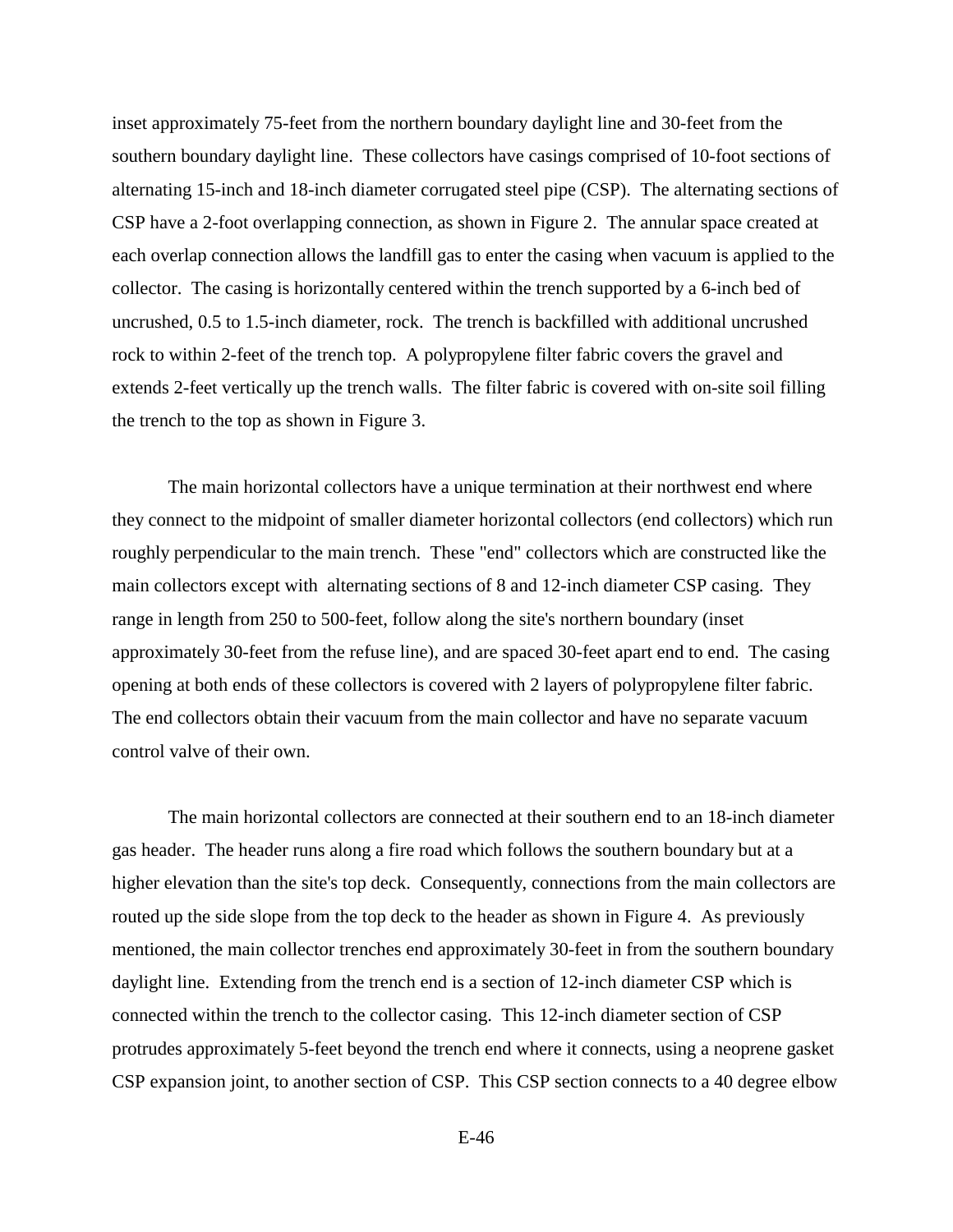

**Figure 2. Horizontal Collector - Casing Sections**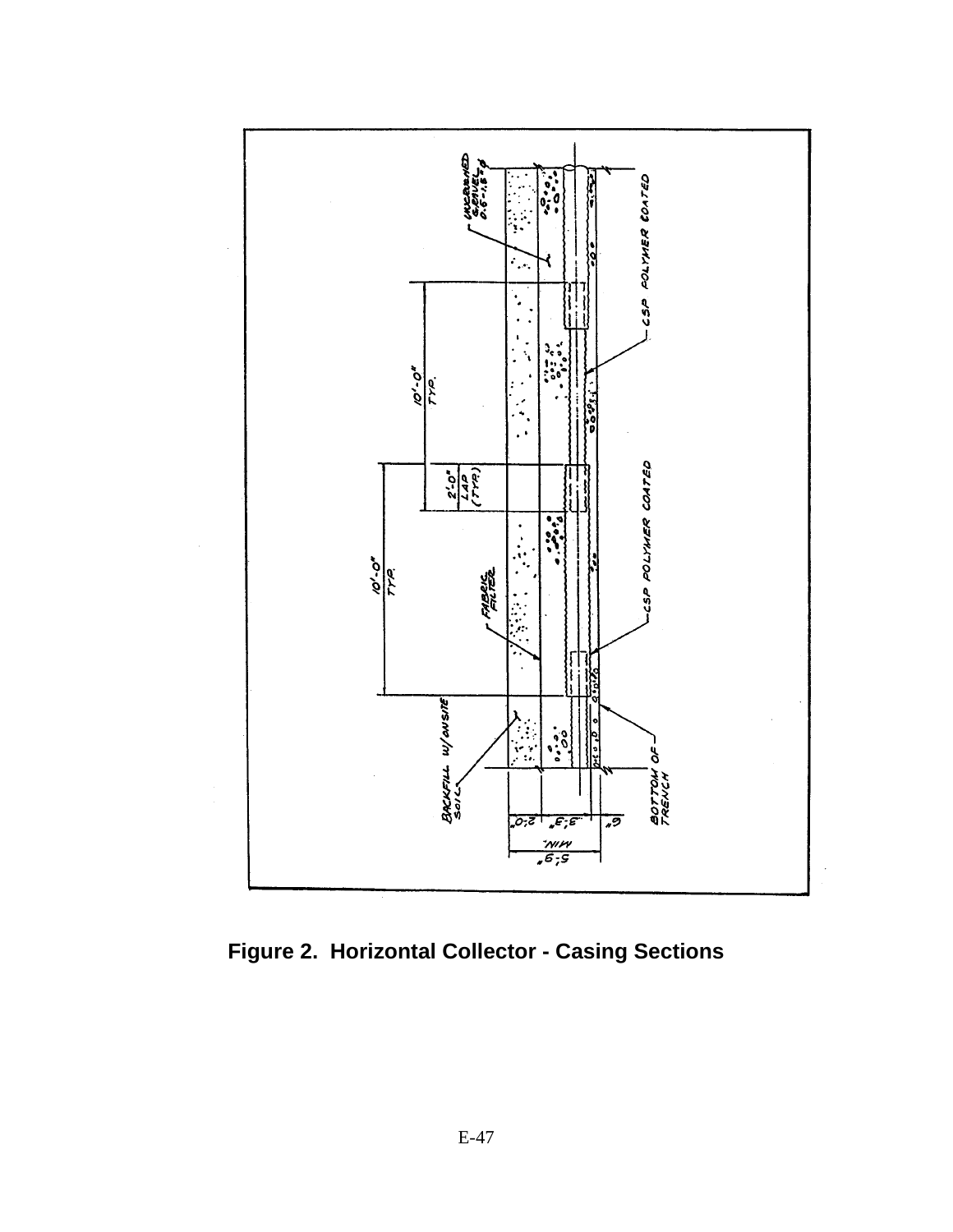

**Figure 3. Horizontal Collector - Trench with Casing and Backfill**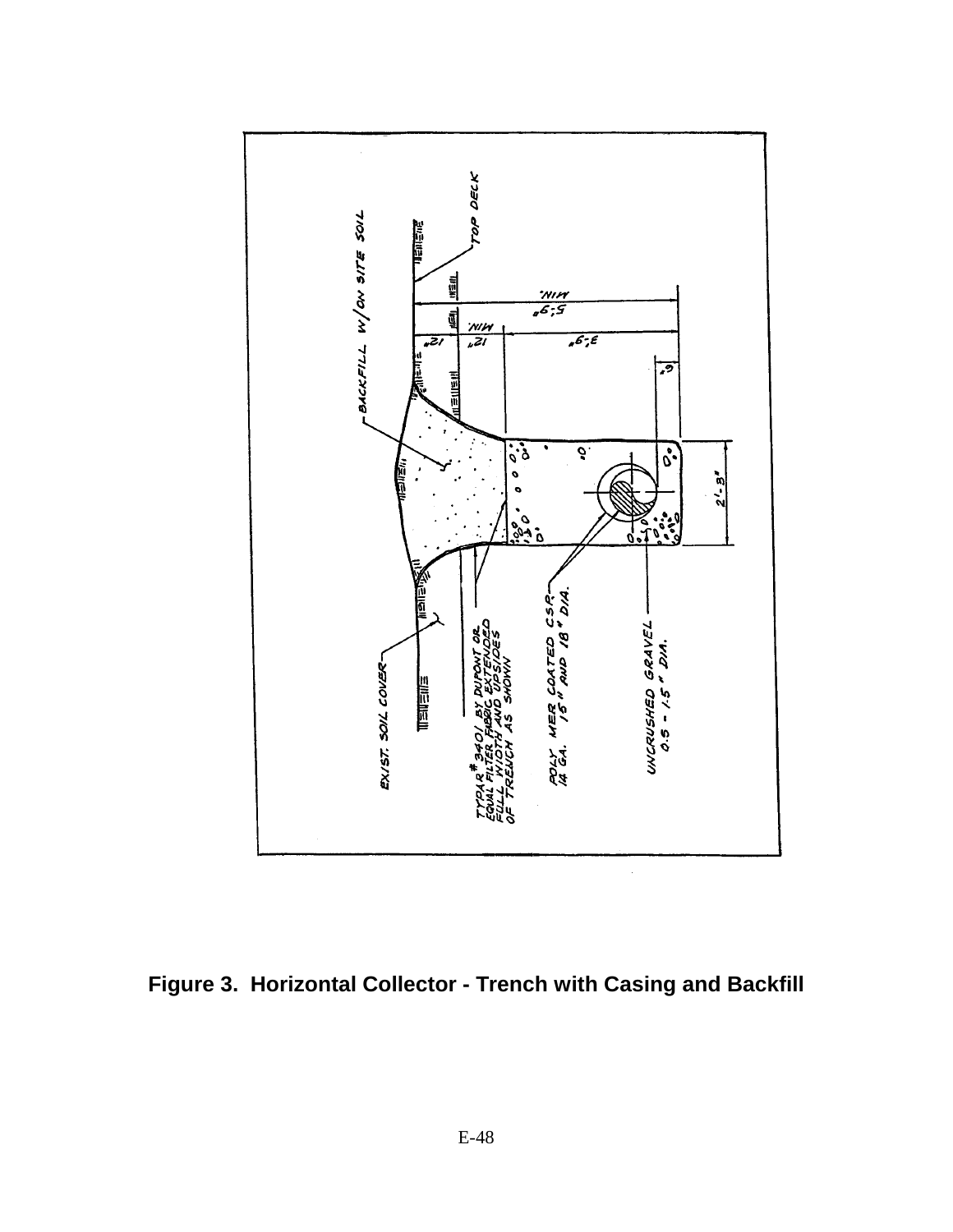

**Figure 4. Main Collector to Header Connection**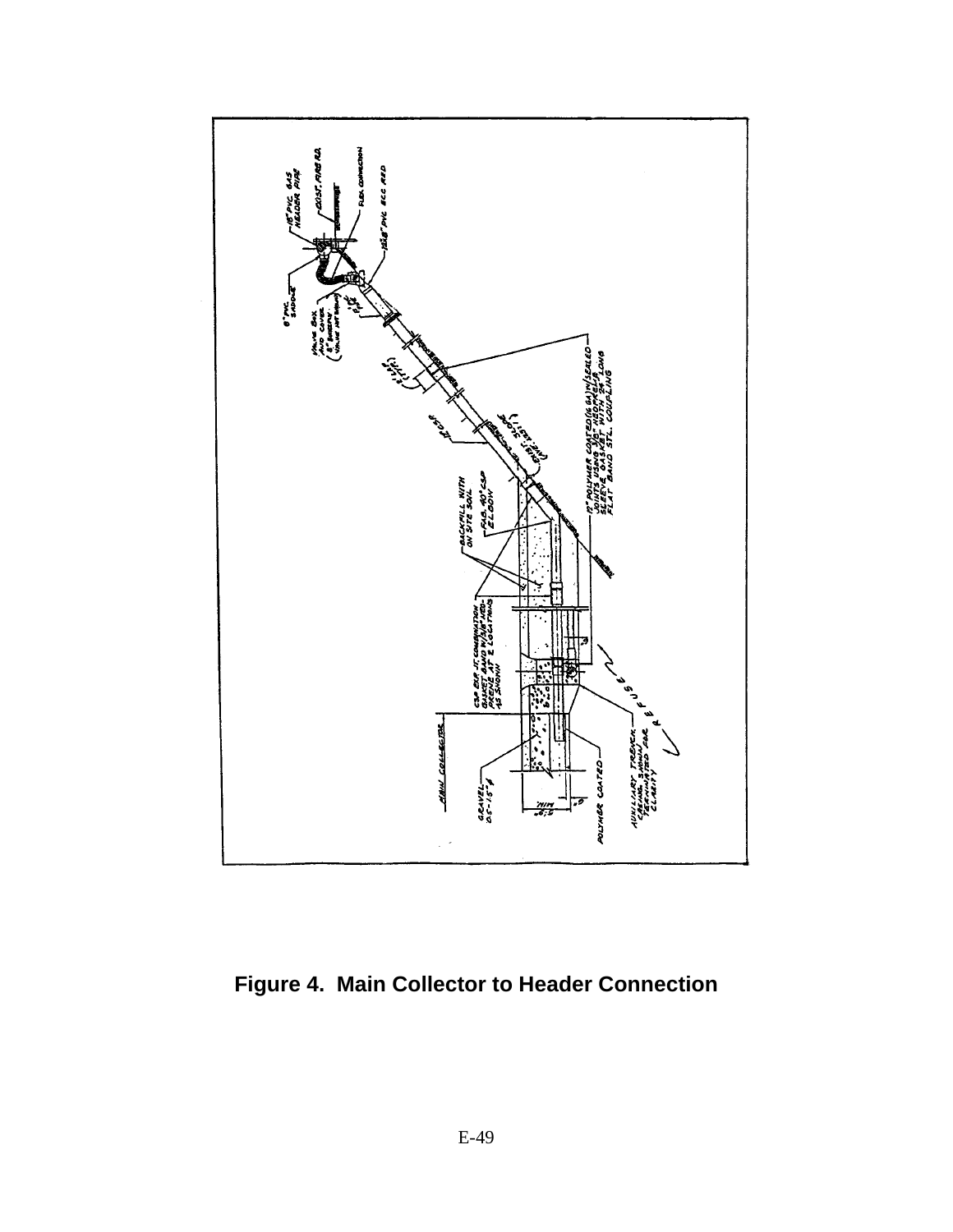which re-directs the CSP up the side slope toward the gas header. As the CSP extends up the slope it breaks through the top deck and continues above ground. The CSP then connects to a 24-inch long flat band coupling that joins it to another section of CSP that has a steel flange end. The steel flange is mated to a PVC flange and a 12-inch to 8-inch diameter PVC reducer. An 8-inch diameter PVC pipe connects the reducer to an 8-inch butterfly valve (used to regulate the collector vacuum), to an 8-inch diameter by 5-foot long flex connection. The flex connection attaches to the 18-inch diameter header through an 8-inch PVC saddle.

#### **Auxiliary Collectors**

The four auxiliary collectors are located along the site's southern boundary, inset approximately 30-feet from the daylight line, as shown in Figure 1. They range in length from 400-feet to 600-feet, see Table 2, and are spaced apart at 60-foot intervals end to end. They are constructed like the main collectors described above but with alternating sections of 8 and 12-inch diameter CSP casing. The casing opening at both ends of the auxiliary collectors is covered with 2 layers of polypropylene filter fabric. At the point where main and auxiliary collectors cross, the auxiliary collector is routed under the main collector as shown in Figure 5. An 8-inch CSP tee, installed in the collector casing, is used as the collector to header connection point. From the tee, the header connection is the same as the main collector header connection except that 8-inch CSP and 4-inch PVC pipe (or 12-inch CSP and 8-inch PVC) is used as shown in Figure 6. The auxiliary collectors are connected to the header through 4-inch butterfly valves which allows independent vacuum adjustments.

#### **Operational and Performance Characteristics**

#### **Operation**

The primary objective in the operation of the SCLF horizontal collectors described above is to control surface gas emissions from the site. To meet this objective, surface gas monitoring results and collector operational data (e.g. flow rate, percent methane, percent oxygen, gas temp,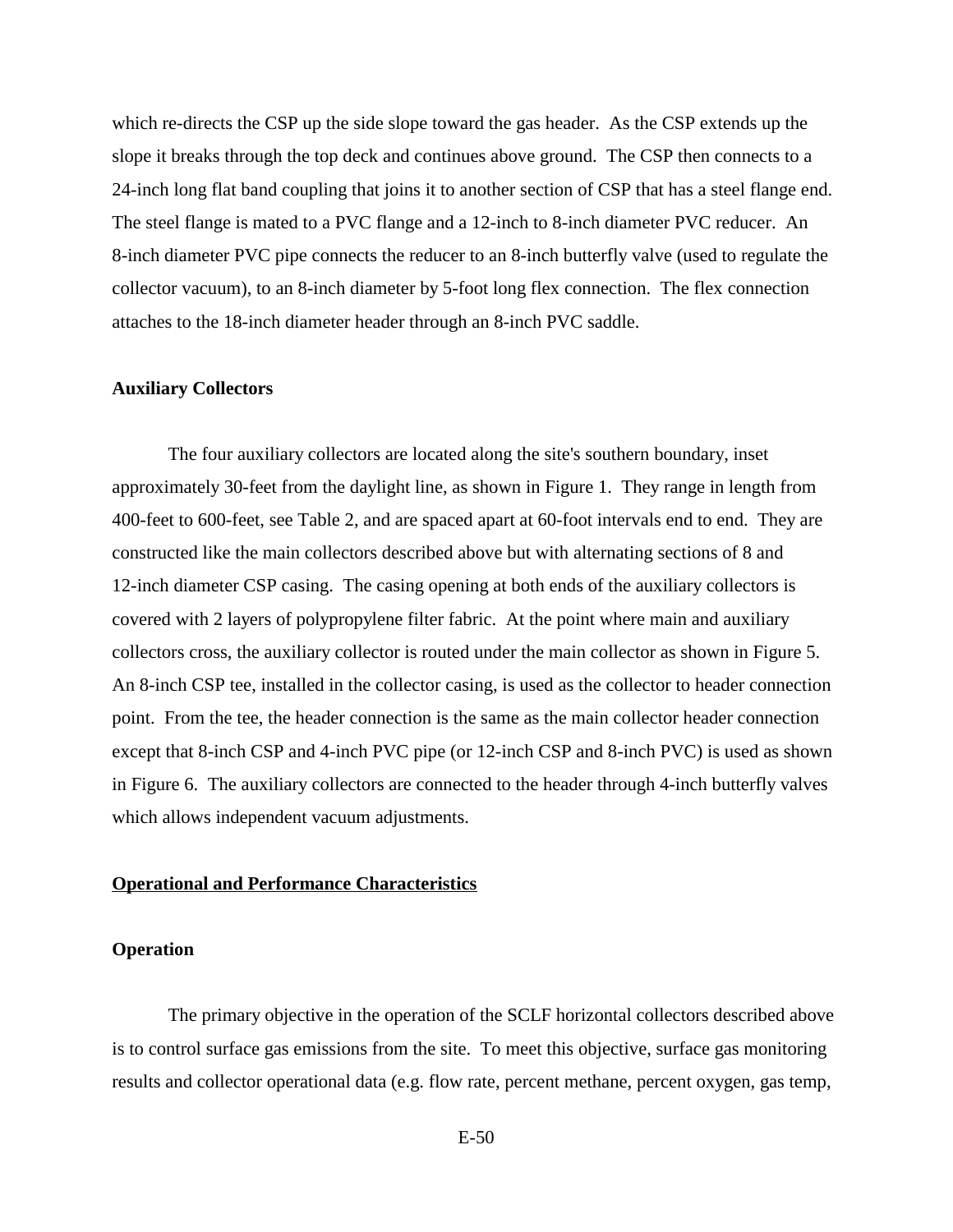| <b>Collector Number</b> | <b>Casing Diameter</b><br>(inch) | Length<br>(feet) | Spacing<br>(teet) |
|-------------------------|----------------------------------|------------------|-------------------|
| 09-134                  | 8 and 12                         | 400              | 60                |
| 09-154                  | 8 and 12                         | 500              | 60                |
| 09-174                  | 8 and 12                         | 600              | 60                |
| 09-194                  | 8 and 12                         | 600              | 60                |

## **Table 2 Auxiliary Horizontal Collectors**

 $\hspace{0.1mm}^*$  inset 30-feet from northwest boundary daylight line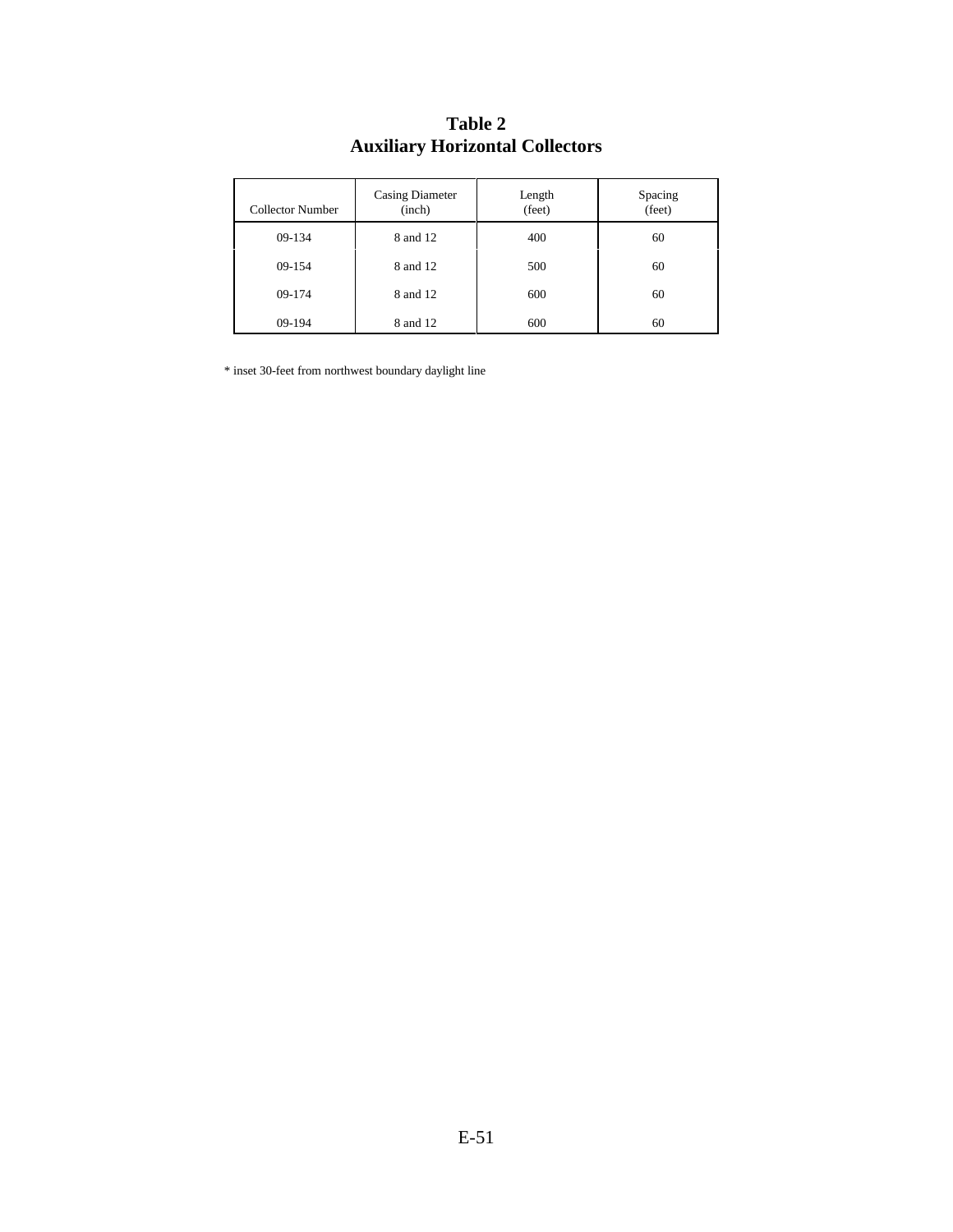

**Figure 5. Auxiliary Collector - Casing Sections**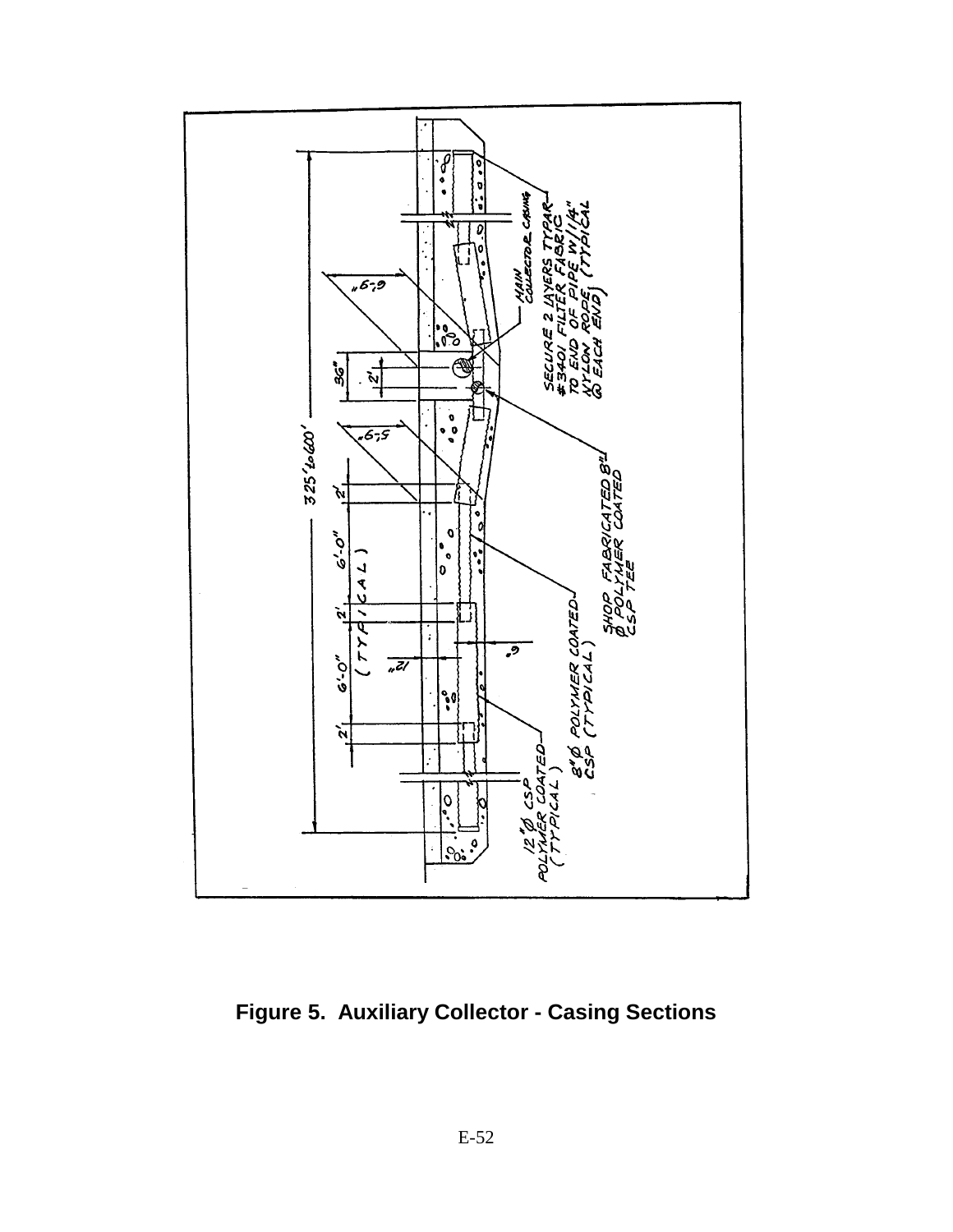

**Figure 6. Auxiliary Collector to Header Connection**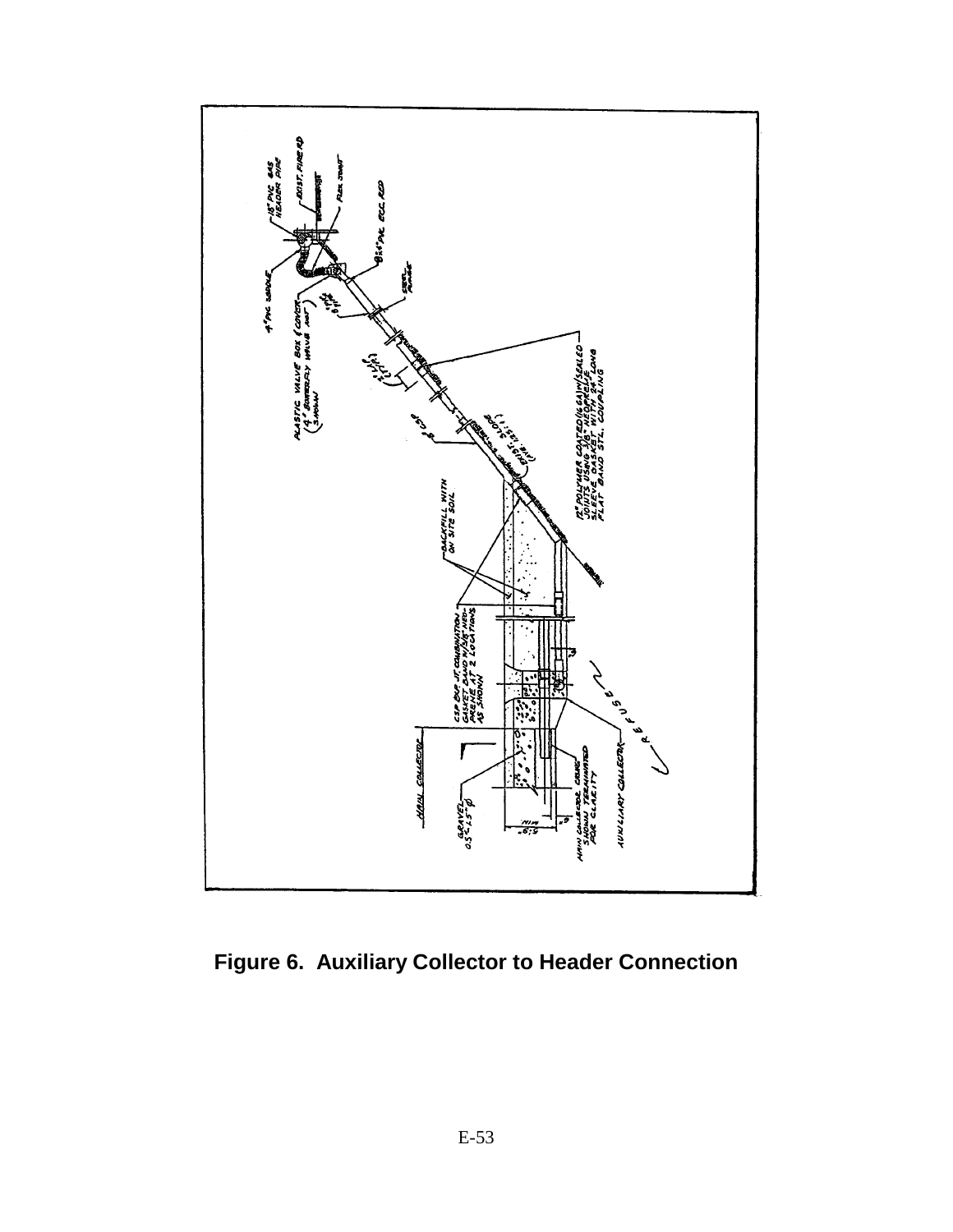vacuum pressure, etc.) are obtained and reviewed on an ongoing basis. Slight variations in the operational data are corrected as necessary with minor adjustments to the collector vacuum. Any significant increase in surface gas emissions would warrant immediate and perhaps more drastic collector adjustment.

The 1993 average operational data for the horizontal collectors described herein are contained in Tables 3 and 4. Valve position corresponds to control valve opening where zero degrees is "fully closed" and 90 degrees is "fully open." Surface gas monitoring results are presented below.

#### **Performance**

In the Los Angeles area, the South Coast Air Quality Management District (SCAQMD) adopted in 1985 a rigorous landfill gas control rule, Rule 1150.1, "Control of Gaseous Emissions from Active Landfills". The rule, with its January 1989 compliance deadline, required the installation of gas collection systems at active sites and the implementation of a field monitoring program. It established a 50 ppm total organic compounds as methane (TOC as methane) limit for average gas emissions measures over the surface of the landfill (integrated surface gas monitoring). Sites complying with Rule 1150.1 are considered as having good gas control with those maintaining emission levels far below the 50 ppm limit having excellent control.

SCLF is located within SCAQMD jurisdiction and it complies with the requirements of Rule 1150.1. In the area controlled by the horizontal collectors described herein the average surface gas emissions since 1989 have stayed at background levels below 5 ppm TOC as methane.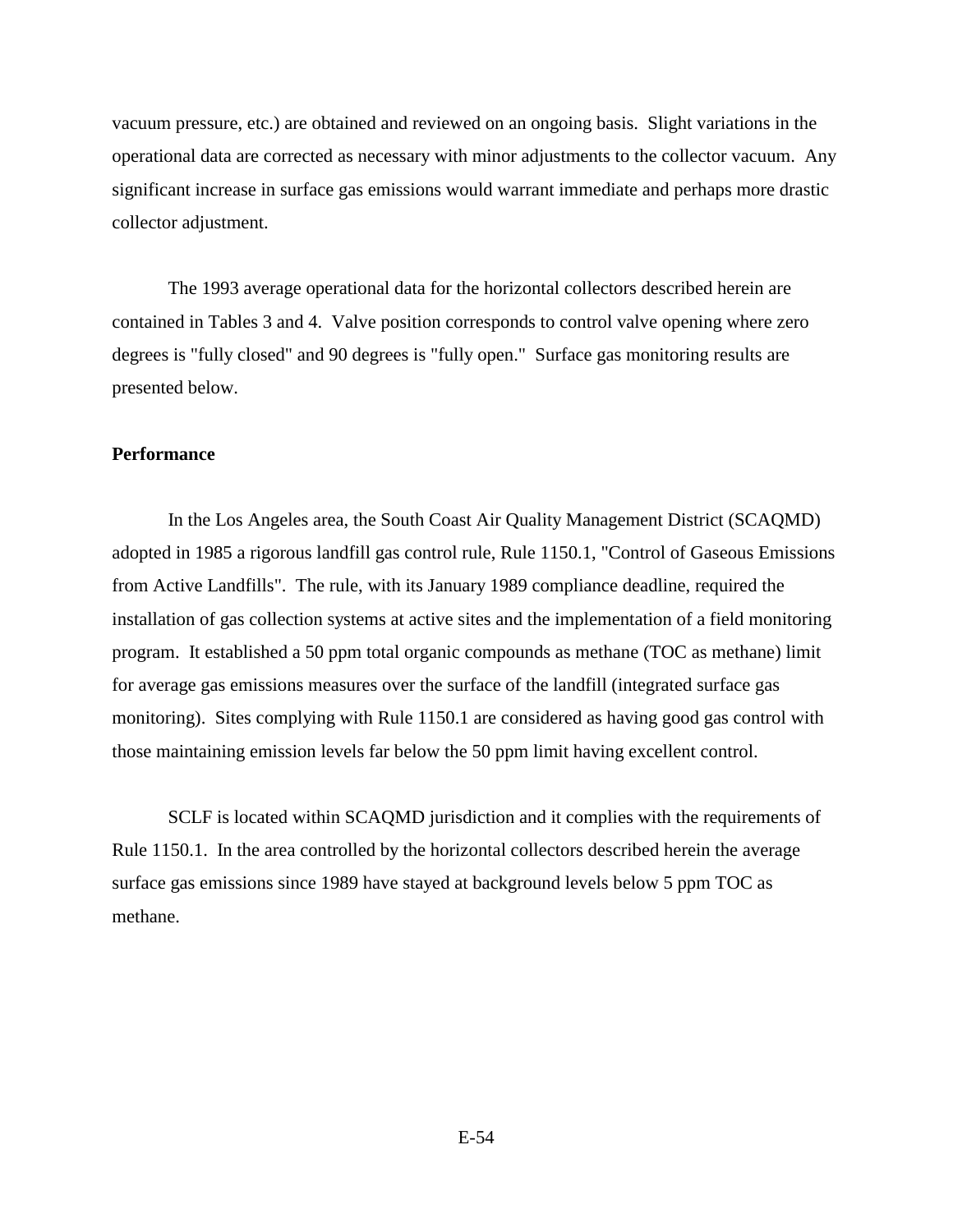## **Scholl Canyon Landfill**

### **Table 3 Main Horizontal Gas Collectors Average Operational Characteristics - 1993**

| Collector<br>Number | <b>Valve Position</b><br>(degrees) | Percent of<br>Time at<br>Position | Average<br>Percent<br>CH <sub>4</sub> | Average<br>Percent<br>O <sub>2</sub> | Average Flow<br>(cfm) | Average<br>Vacuum<br>(in. H <sub>2</sub> 0) | Average<br>Temp.<br>$(\text{deg. F})$ |
|---------------------|------------------------------------|-----------------------------------|---------------------------------------|--------------------------------------|-----------------------|---------------------------------------------|---------------------------------------|
| 09-125              | 15                                 | 100                               | 44.9                                  | 1.2                                  | 292                   | 0.71                                        | 88.9                                  |
| 09-135              | 15                                 | 100                               | 44.4                                  | 0.8                                  | 215                   | 0.53                                        | 88.9                                  |
| 09-145              | 15                                 | 36                                | 34.9                                  | 2.8                                  | 191                   | 0.6                                         | 87                                    |
|                     | 30                                 | 57                                | 30.5                                  | 4.5                                  | 302                   | 0.8                                         | 87.2                                  |
|                     | 45                                 | 7                                 | 31                                    | 7                                    | 711                   | 0.1                                         | 71                                    |
| 09-155              | 15                                 | 73                                | 26.6                                  | 5                                    | 183                   | 0.5                                         | 82.4                                  |
|                     | 30                                 | 27                                | 16.6                                  | 11.9                                 | 194                   | 0.56                                        | 64.9                                  |
| $09-165$            | 30                                 | 21.4                              | 45.8                                  | 0.63                                 | 191                   | 0.52                                        | 76.5                                  |
|                     | 45                                 | 78.6                              | 37.9                                  | 0.64                                 | 305                   | 0.77                                        | 83.8                                  |
| 09-175              | 30                                 | 100                               | 39.4                                  | 1.1                                  | 222                   | 0.55                                        | 75.7                                  |
| 09-185              | $\mathbf{0}$                       | 100                               | 9.9                                   | 14.4                                 | $\mathbf{0}$          | $-0.01$                                     | 80.2                                  |
| 09-195              | 15                                 | 100                               | 42.9                                  | 1.3                                  | 257                   | 0.48                                        | 75.2                                  |

### **Table 4 Auxiliary Horizontal Collectors Average Operational Characteristics**

| Collector<br>Number | <b>Valve Position</b><br>(degrees) | Percent of<br>Time at<br>Position | Average<br>Percent<br>CH <sub>4</sub> | Average<br>Percent<br>O <sub>2</sub> | Average Flow<br>(cfm) | Average<br>Vacuum<br>(in. H, 0) | Average<br>Temp.<br>$(\text{deg. F})$ |
|---------------------|------------------------------------|-----------------------------------|---------------------------------------|--------------------------------------|-----------------------|---------------------------------|---------------------------------------|
| 09-134              | 15                                 | 100                               | 44.7                                  | 1.7                                  | 35                    | 0.46                            | 90.6                                  |
| 09-154              | 30                                 | 12.5                              | 19.6                                  | 11.6                                 | 71                    | 0.84                            | 78.8                                  |
|                     | 45                                 | 87.5                              | 23                                    | 7.8                                  | 62                    | 0.65                            | 75.7                                  |
| 09-174              | 15                                 | 14.3                              | 37.5                                  | 2                                    | 64.5                  | 0.6                             | 73.7                                  |
|                     | 30                                 | 7.1                               | 39                                    | $\mathbf{1}$                         | 51                    | $\mathbf{1}$                    | 60                                    |
|                     | 45                                 | 78.6                              | 39.1                                  | 0.61                                 | 65.8                  | 0.6                             | 79                                    |
| 09-194              | 15                                 | 100                               | 35.8                                  | 1.8                                  | 77                    | 0.55                            | 76.2                                  |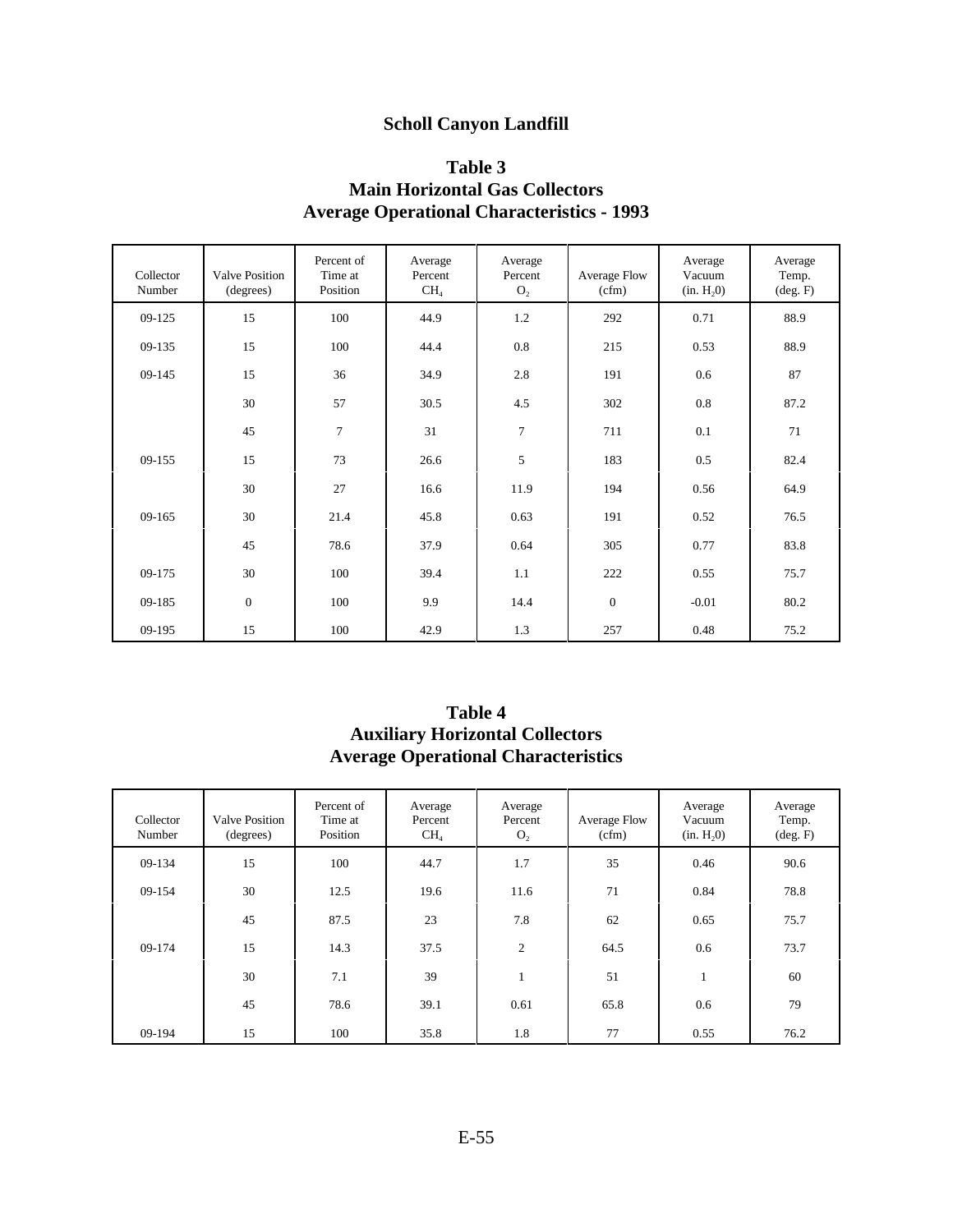#### **Case Study H: Design For LF With Horizontal Collectors and Vertical Wells**

| <b>Specification:</b> | Front Face Horizontal Collectors and Vertical Gas Wells         |
|-----------------------|-----------------------------------------------------------------|
| <b>Location:</b>      | Scholl Canyon Landfill, Glendale CA.                            |
|                       | Operated by Los Angeles County Sanitation Districts (Districts) |

#### **Introduction**

In 1988, a number of horizontal collectors and vertical gas collection wells were installed on the top deck area and front face respectively of Scholl Canyon landfill (SCLF). They were installed to collect landfill gas and control surface emissions in accordance with local regulations. A group of horizontal collectors were installed in a east-west orientation with connection (at their western end) to a front face gas header. The header which runs along a front face bench was also connected to a series of vertical gas collection wells. These wells were installed, evenly spaced, along the top of the slope leading from the header bench to the next lower bench. Six of the horizontal collectors and eight of the vertical wells, described above are shown in Figure 1. This group of wells and collectors are the subject of this case study. The following discussion provides design details, operational information, and performance data for the subject wells and collectors.

#### **Collector/Well Design**

#### **Horizontal Collectors**

The horizontal collectors (listed in Table 1) are connected at one end to the front face header, described above, and extend easterly toward the center of the landfill. The collectors range in length from 880 to 1020-feet, have a 2 percent slope downward toward the front face, and are spaced at 200-foot intervals. They are the first and only horizontal collectors installed at SCLF and consequently have no collectors below them. In general, they consist of a horizontal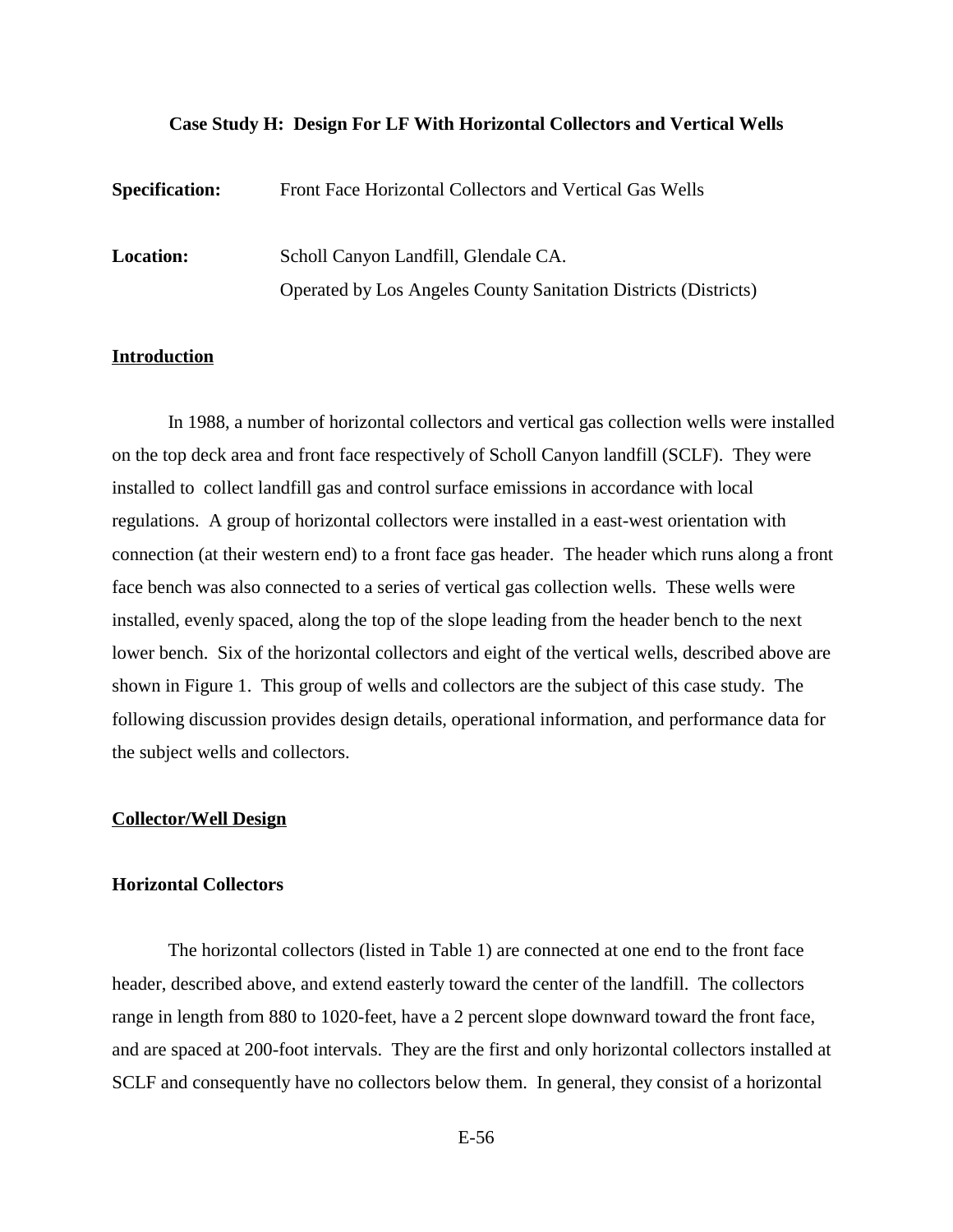

**Figure 1. Scholl Canyon Landfill - Front Face Horizontal Collectors and Vertical Gas Wells**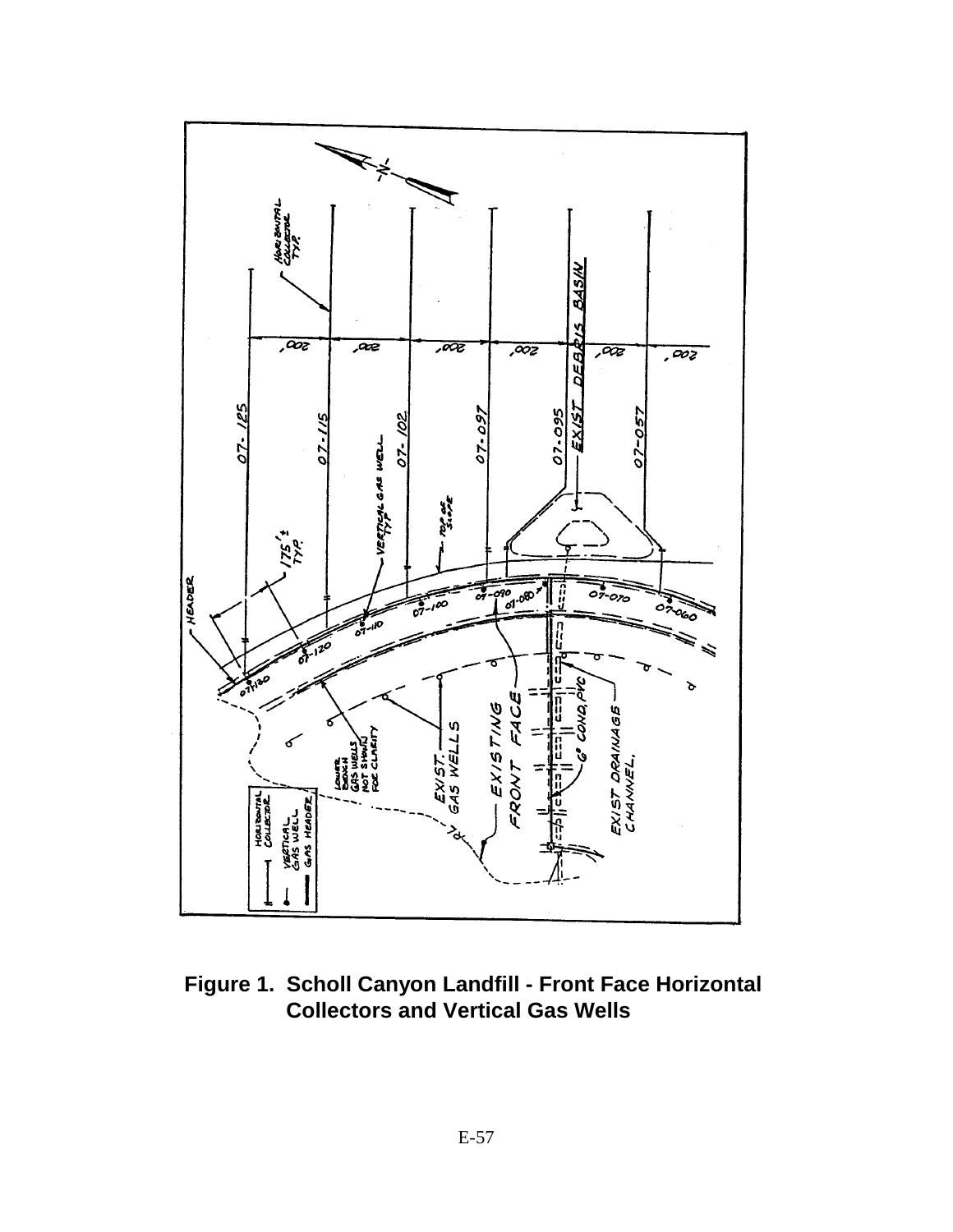# **School Canyon Landfill**

| <b>Table 1</b>               |  |
|------------------------------|--|
| <b>Horizontal Collectors</b> |  |

| Collector Number | Casing Diameter<br>(inch) | Length<br>(feet) | Spacing<br>(feet) |
|------------------|---------------------------|------------------|-------------------|
| 07-057           | 12 and 15                 | 880              | 200               |
| 07-095           | 12 and 15                 | 910              | 200               |
| 07-097           | 12 and 15                 | 880              | 200               |
| 07-102           | 12 and 15                 | 930              | 200               |
| 07-115           | 12 and 15                 | 1020             | 200               |
| $07-125$         | 12 and 15                 | 950              | 200               |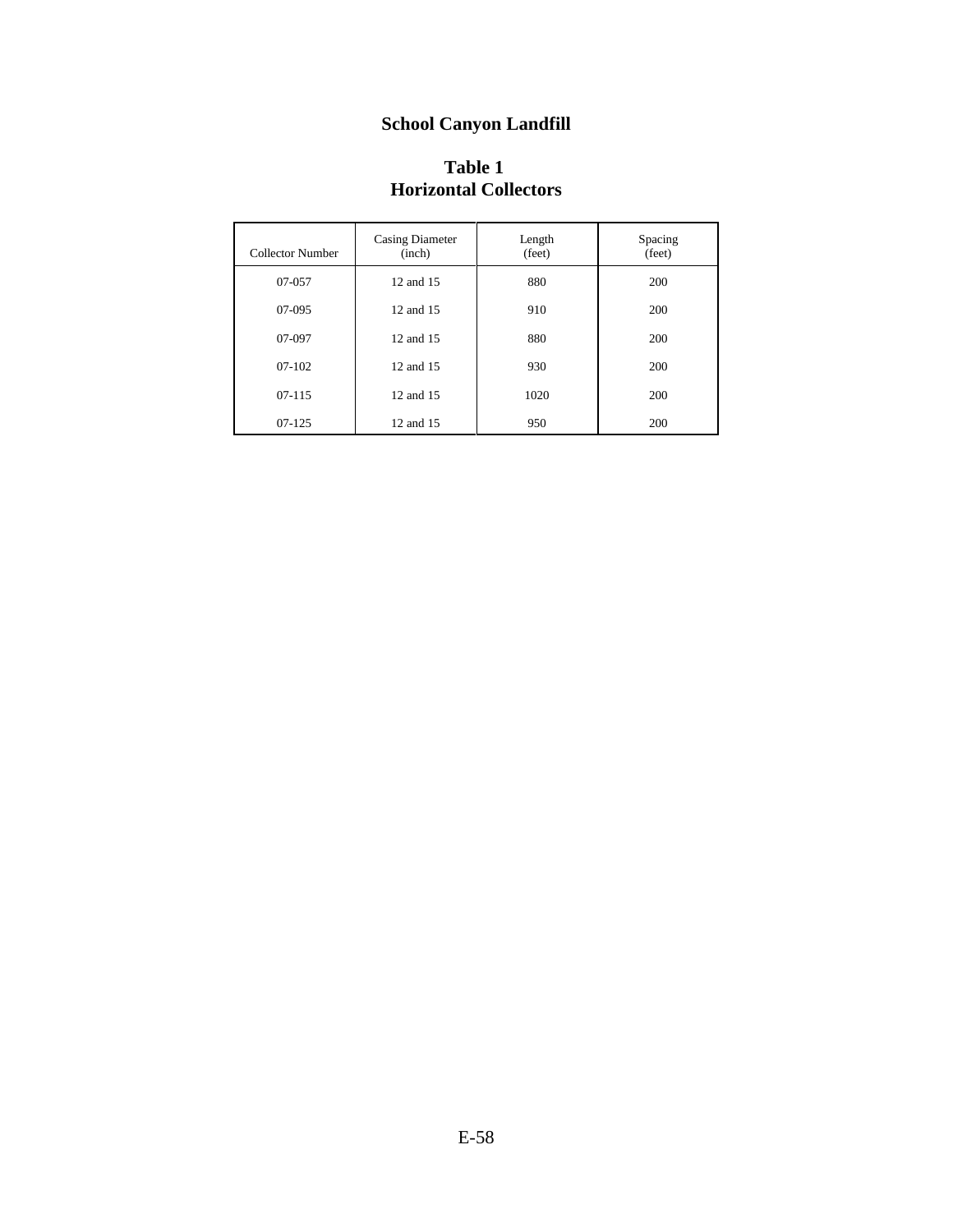trench, casing, backfill material, and a header connection. They are constructed in a 2-foot 3-inch wide by 5-foot 9-inch deep trench that runs the length of the collector inset a minimum of 30-feet from the front face to prevent air intrusion. These collectors have casings comprised of 10-foot sections of alternating 12 and 15-inch diameter corrugated steel pipe (CSP). The alternating sections of CSP have a 2-foot overlapping connection, as shown in Figure 2. The annular space created at each overlap connection allows the landfill gas to enter the casing when vacuum is applied to the collector. The casing is horizontally centered within the trench supported by a 6-inch bed of uncrushed, 0.5 to 1.5-inch diameter, rock. The trench is backfilled with additional uncrushed rock to within 2-feet of the trench top. A polypropylene filter fabric covers the gravel and extends 2-feet vertically up the trench walls. The filter fabric is covered with on-site soil filling the trench to the top as shown in Figure 3.

The casing opening at the eastern, unconnected, end of the horizontal collectors is covered with 2 layers of polypropylene filter fabric, as shown in Figure 4. The western end of the collectors is connected to an 18-inch diameter gas header which runs along a front face bench which is at a lower elevation than the collectors. Consequently, connections from the collectors are routed down the slope from the top deck to the header bench as shown in Figure 5. The 12-inch diameter collector casing extends past the end of the trench and is coupled, using a 36-inch long flat band coupling, to another 12-inch diameter section of CSP which terminates in a steel flange. The steel flange is mated to a PVC flange and 12-inch by 8-inch diameter reducer.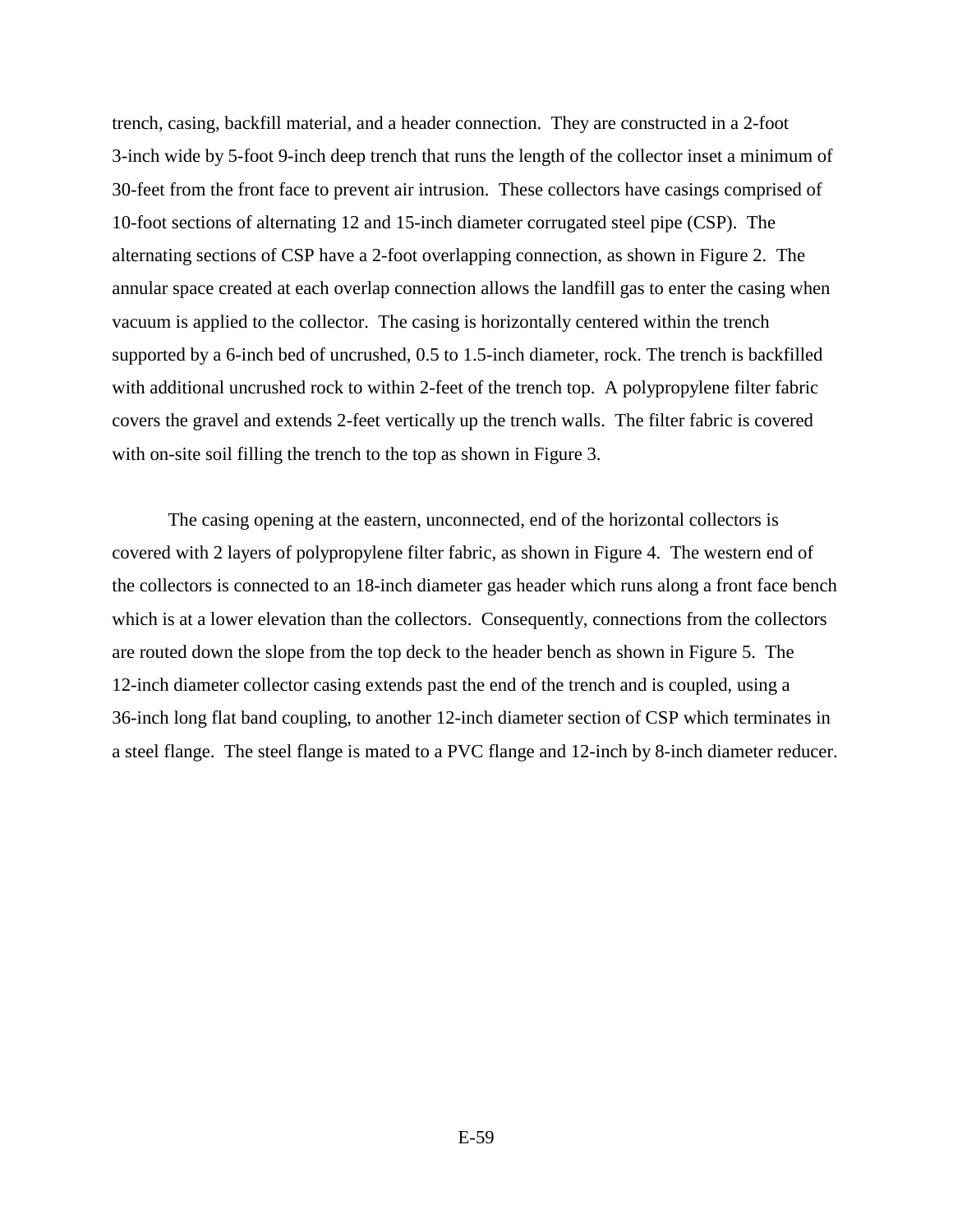

**Figure 2. Horizontal Collector - Casing Sections**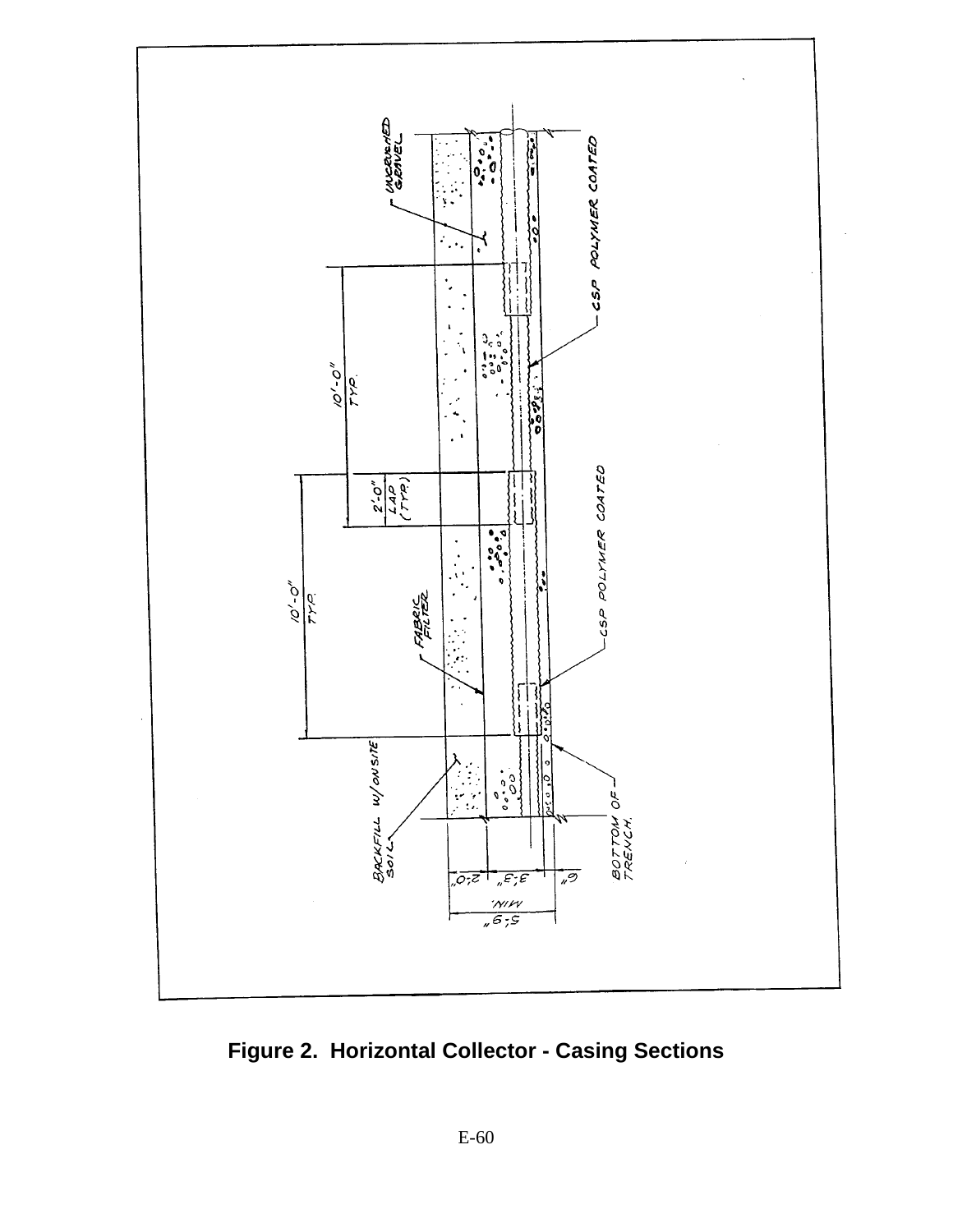

**Figure 3. Horizontal Collector - Trench with Casing and Backfill**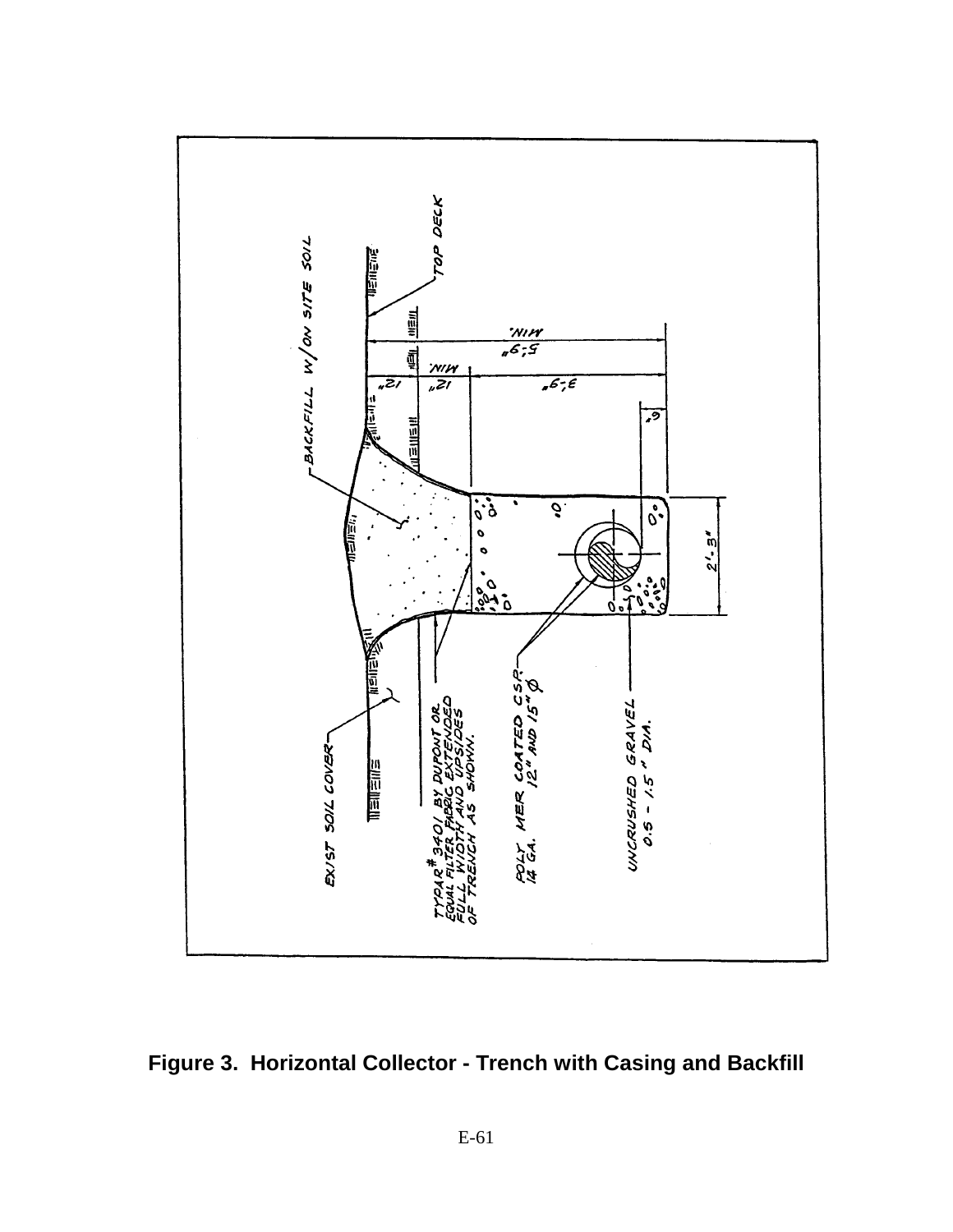

**Figure 4. Horizontal Collector Termination**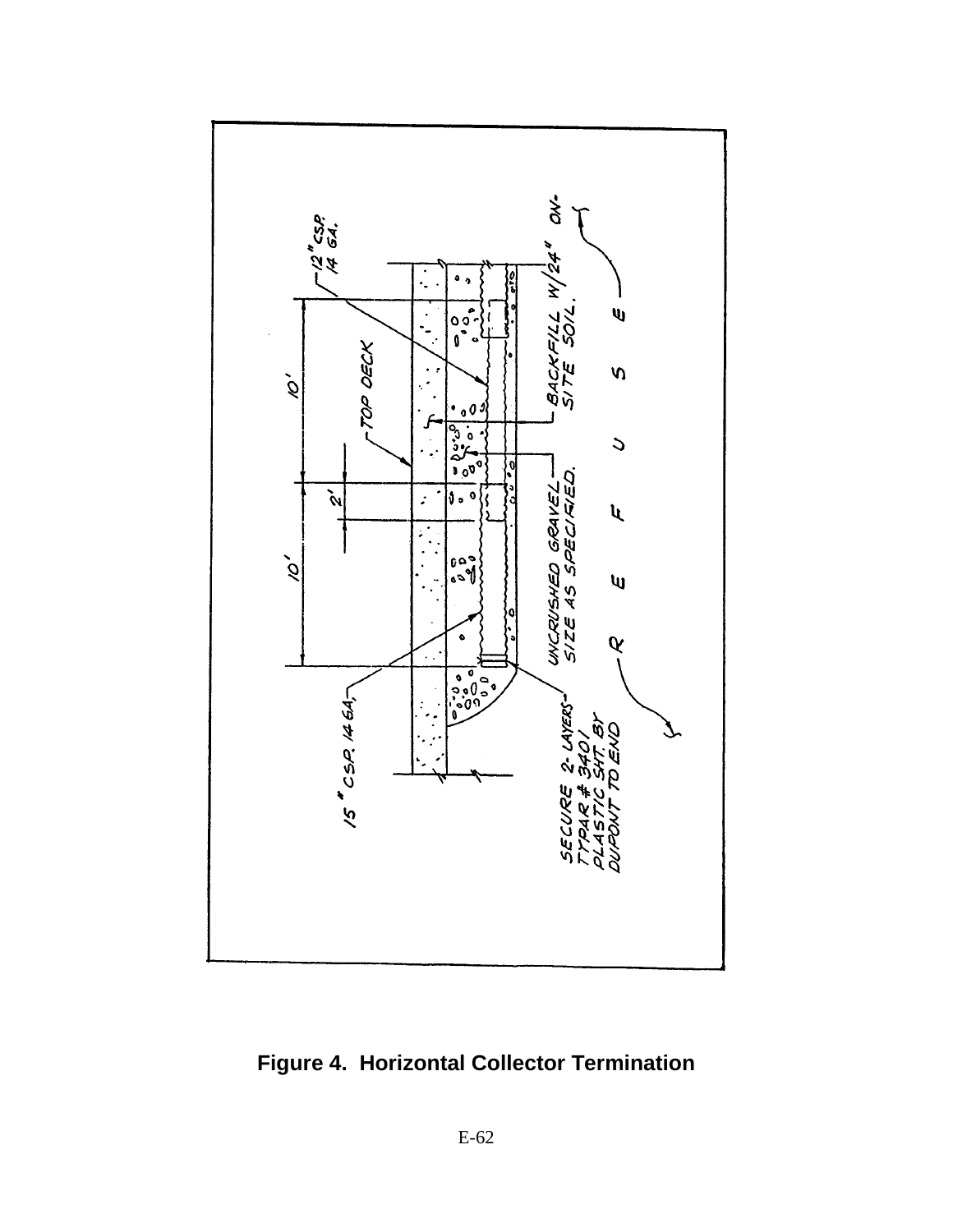

**Figure 5. Horizontal Collector to Header Connection**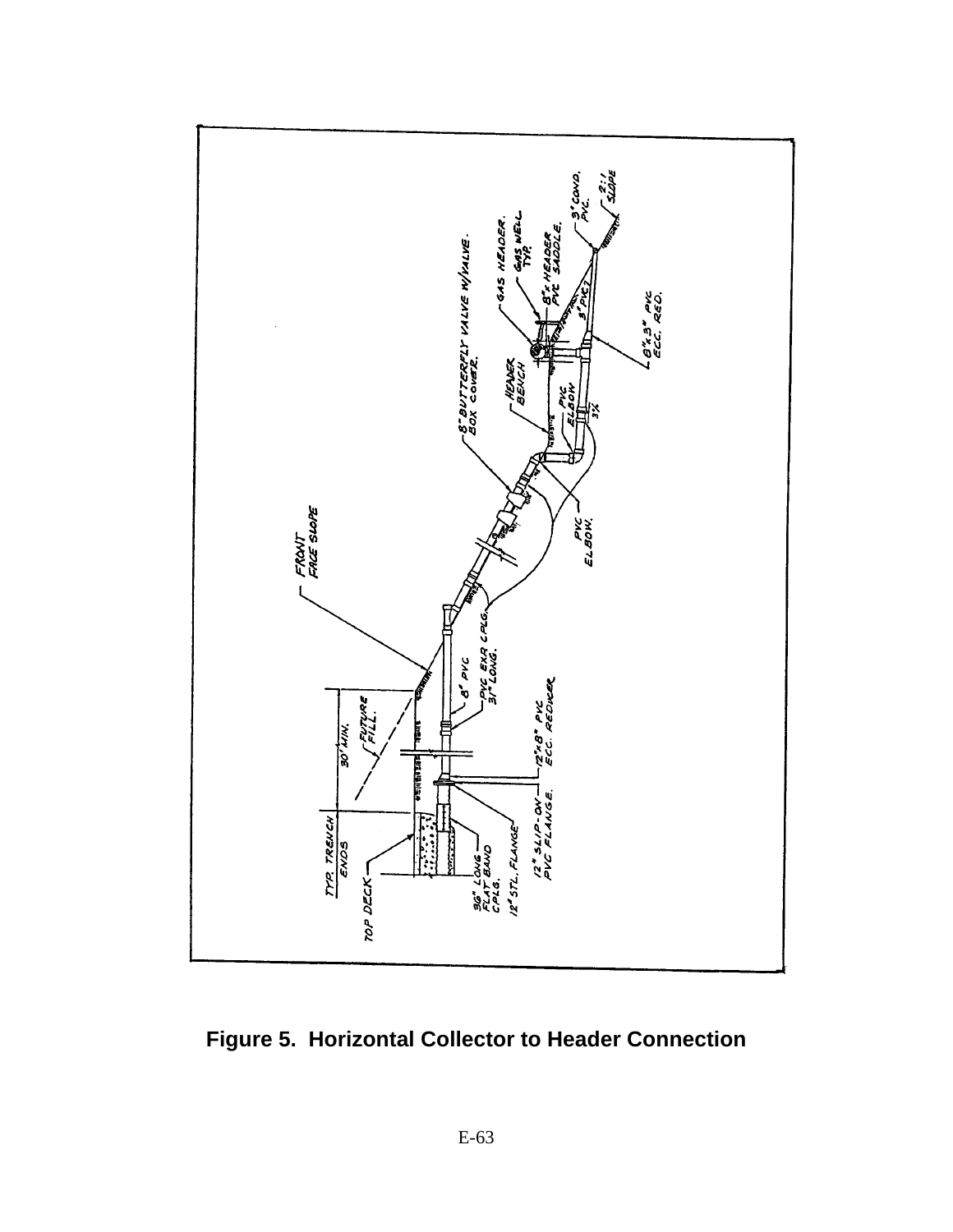The reducer connects to a section of 8-inch diameter PVC pipe, a 31-inch long expansion coupling, followed by another section of 8-inch diameter PVC pipe which protrudes through the front face terminating in a branch angle tee. From this point, the collector to trench connection is routed above ground as it extends down the front face slope to the toe of the header bench. The above ground section, starting at the branch angle tee, consists of three in-line sections of 8-inch diameter PVC pipe connected by two 31-inch long expansion couplings. An 8-inch butterfly valve, used to adjust the collector vacuum, is in-line between the two expansion couplings. At the toe of the slope, the 8-inch diameter PVC pipe is routed under the header bench. This buried section of pipe is sloped at 3 percent downward toward the face to facilitate the draining of condensate from the line. The buried section of pipe which transverses the bench has a 31-inch long PVC expansion coupling at its mid-point and terminates into a 8-inch PVC tee. A 3-inch diameter PVC pipe is connected to the side of the tee through a 3-inch by 8-inch reducer. It extends horizontally out through the face to the surface where it connects to the condensate collection system. An 8-inch diameter PVC pipe extends vertically from the top of the tee through the surface of the bench where it connects to a 31-inch long PVC expansion coupling. From the expansion coupling the pipe is attached to an 8-inch PVC saddle connected to the header.

#### **Vertical Gas Wells**

The vertical gas wells (listed in Table 2) are located along the front face bench on which the collector header is located. They are installed approximately 4-feet out from the header on the slope which extends down to the lower bench. The wells which are all 60-feet in length are horizontally spaced at approx. 150-foot intervals (see Figure 1). They are constructed as shown in Figure 6 with alternating sections of 4 and 6-inch diameter perforated PVC pipe in the bottom 40 feet and a 4-inch diameter PVC pipe riser. The riser connects to a 4-inch by 3-inch reducing tee which connects to a section of 3-inch PVC pipe. The pipe is connected to a 3-inch wafer type butterfly valve which is used to adjust well vacuum. A section of PVC pipe connects the valve to 3-inch diameter flex connection which is attached to the header with a 3-inch PVC saddle.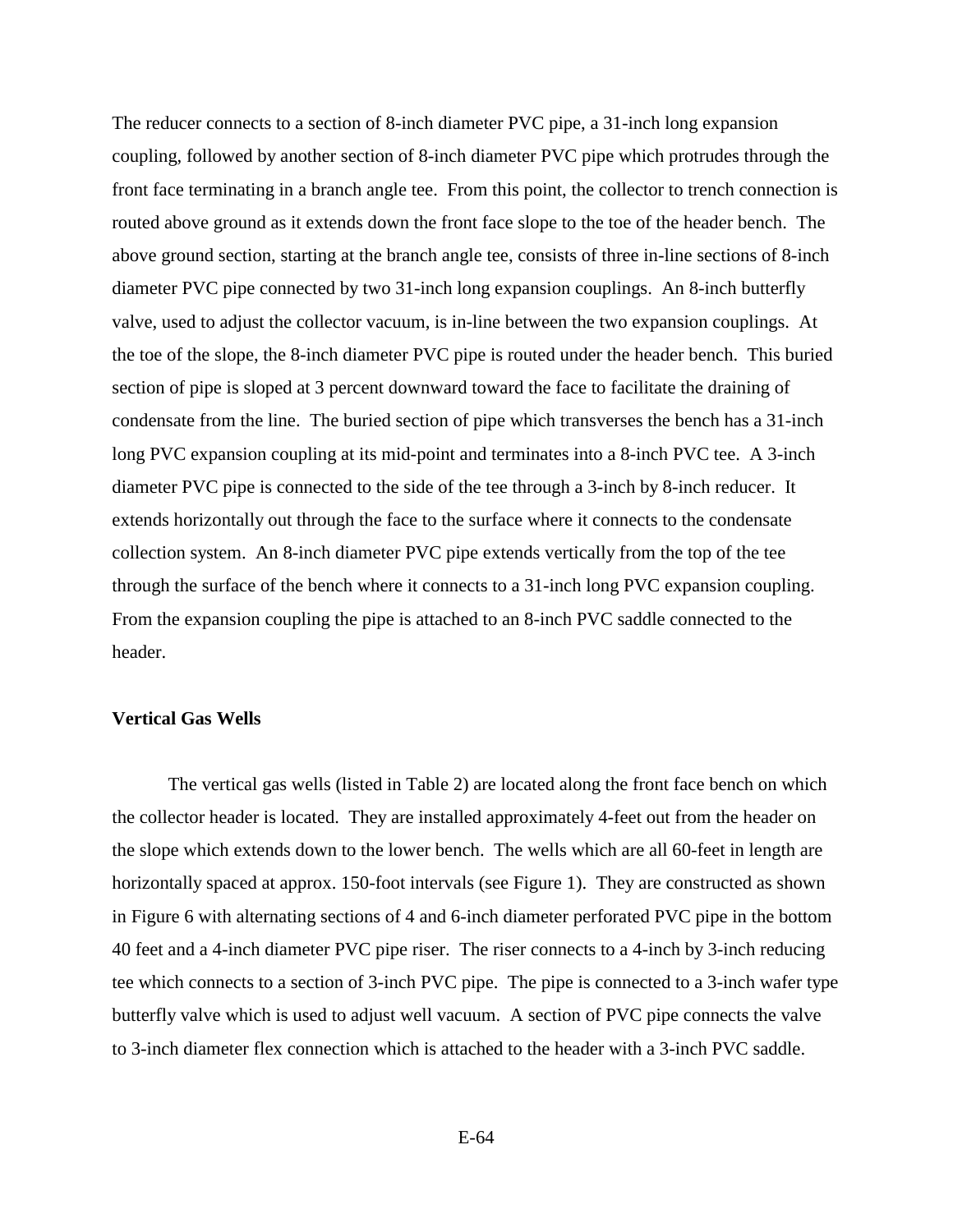| Well Number | <b>Casing Diameter</b><br>$(inch)*$ | Length<br>(feet) | Spacing<br>(feet) |
|-------------|-------------------------------------|------------------|-------------------|
| 07-060      | $4$ and $6$                         | 60               | 175               |
| 07-070      | $4$ and $6$                         | 60               | 175               |
| 07-080      | $4$ and $6$                         | 60               | 175               |
| 07-090      | $4$ and $6$                         | 60               | 175               |
| $07-100$    | $4$ and $6$                         | 60               | 175               |
| $07-120$    | 4 and 6                             | 60               | 175               |
| $07-130$    | $4$ and $6$                         | 60               | 175               |

## **Table 2 Vertical Gas Wells**

\* 4 and 6-inch dia. perforated sections, 4-inch dia. solid riser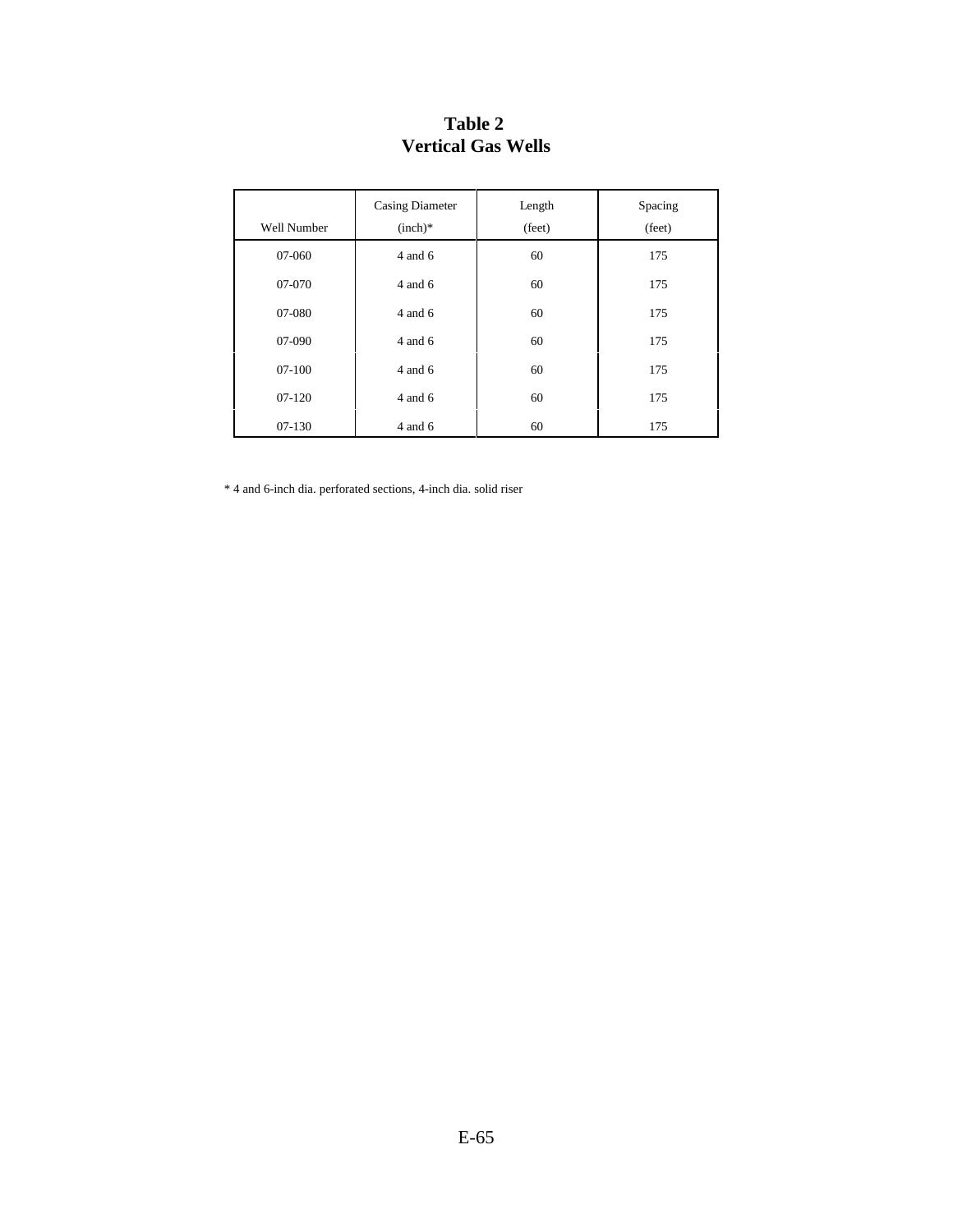

**Figure 6. Vertical Gas Collection Well**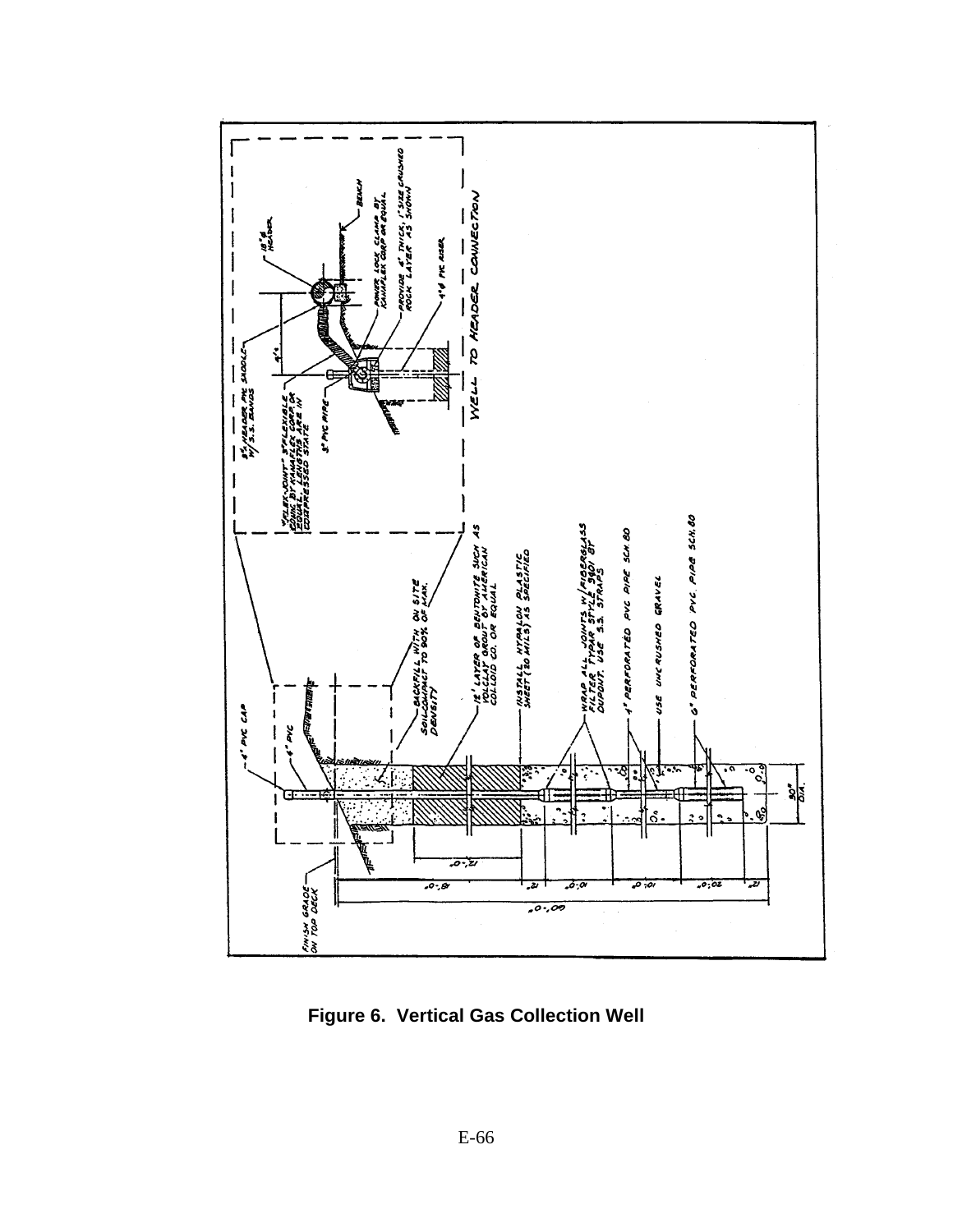#### **Operational and Performance Characteristics**

#### **Operation**

The primary objective in the operation of the SCLF horizontal collectors and vertical gas wells is to control surface gas emissions from the site. To meet this objective, surface gas monitoring results and collector/well operational data (e.g. flow rate, percent methane, percent oxygen, gas temperature, vacuum pressure, etc.) are obtained and reviewed on an ongoing basis. Slight variations in the operational data are corrected as necessary with minor adjustments to the collector/well vacuum. Any significant increase in surface gas emissions would warrant immediate and perhaps more drastic collector/well adjustments.

The 1993 average operational data for the horizontal collectors and vertical gas wells described herein are contained in Tables 3 and 4. Valve position corresponds to valve opening where zero degrees is closed and 90 degrees is wide open. Surface gas monitoring results are presented below.

#### **Performance**

In the Los Angeles area, the South Coast Air Quality Management District (SCAQMD) adopted in 1985 a rigorous landfill gas control rule, Rule 1150.1, "Control of Gaseous Emissions from Active Landfills". The rule, with its January 1989 compliance deadline, required the installation of gas collection systems at active sites and the implementation of a field monitoring program. It established a 50 ppm total organic compounds as methane (TOC as methane) limit for average gas emissions measured over the surface of the landfill (integrated surface gas monitoring). Sites complying with Rule 1150.1 are considered as having good gas control with those maintaining emission levels far below the 50 ppm limit having excellent control.

SCLF is located within SCAQMD jurisdiction and it complies with the requirements of Rule 1150.1. In the area along the header bench where the vertical gas wells are located surface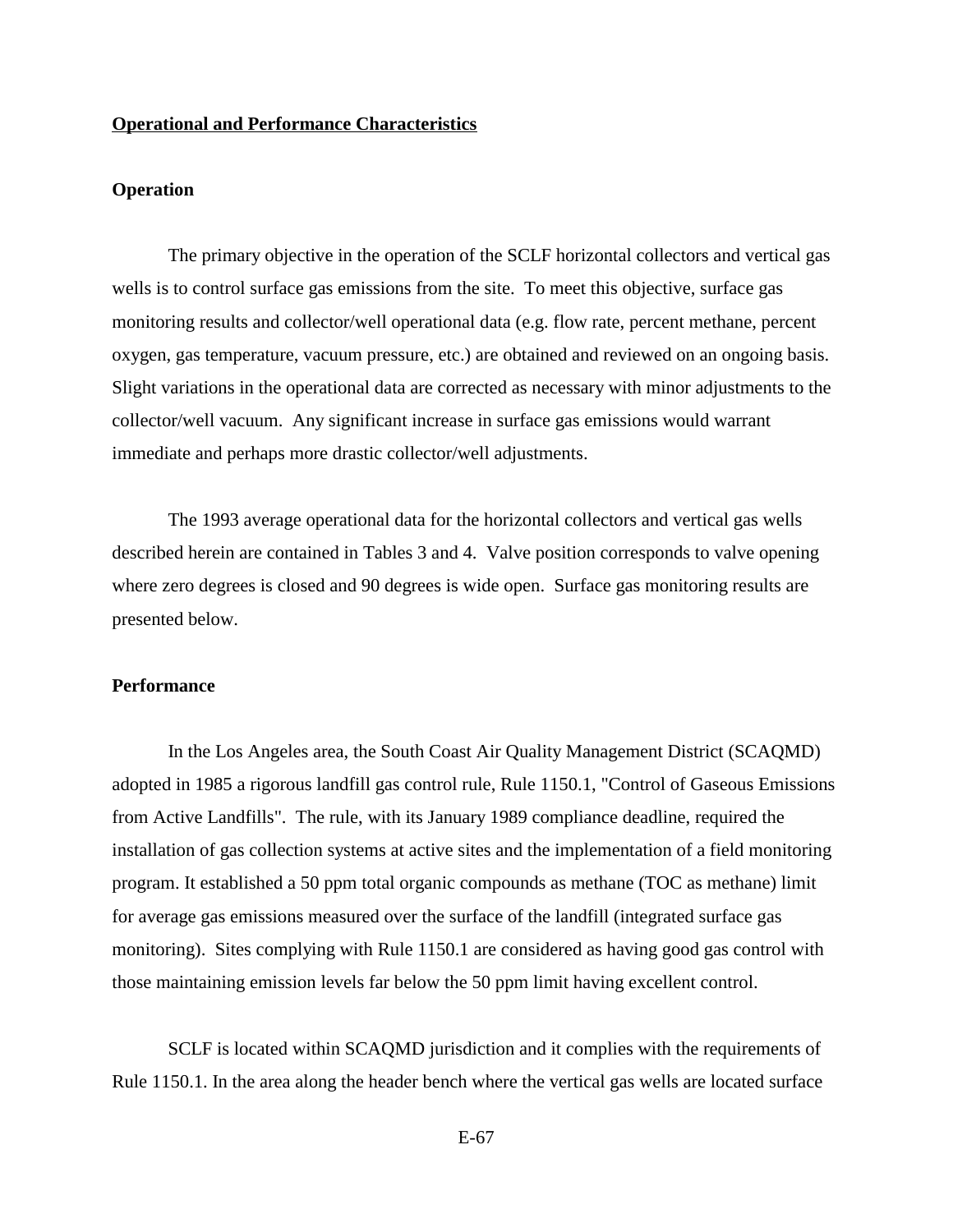### **Scholl Canyon Landfill**

### **Table 3 Horizontal Collectors Average Operational Characteristics - 1993**

| Collector<br>Number | <b>Valve Position</b><br>(degrees) | Percent of<br>Time at<br>Position | Average<br>Percent<br>CH <sub>4</sub> | Average<br>Percent<br>O <sub>2</sub> | Average Flow<br>(cfm) | Average<br>Vacuum<br>(in H <sub>2</sub> 0) | Average<br>Temp.<br>$(\text{deg. F})$ |
|---------------------|------------------------------------|-----------------------------------|---------------------------------------|--------------------------------------|-----------------------|--------------------------------------------|---------------------------------------|
| 07-125              | 15                                 | 100                               | 50                                    | $\boldsymbol{0}$                     | 118                   | 0.6                                        | 94                                    |
| $07 - 115$          | 15                                 | 100                               | 50                                    |                                      | 159                   | 0.7                                        | 93                                    |
| $07-102$            | 15                                 | 100                               | 35                                    | 5                                    | 117                   | 3.2                                        | 95                                    |
| 07-097              | 15                                 | 100                               | 49                                    |                                      | 152                   | 0.6                                        | 98                                    |
| 07-095              | 15                                 | 100                               | 45                                    |                                      | 131                   | 0.6                                        | 103                                   |
| 07-057              | 15                                 | 56                                | 44                                    |                                      | 115                   | 0.9                                        | 90                                    |
|                     | $\boldsymbol{0}$                   | 44                                | 51                                    |                                      | $\mathbf{0}$          | 0.1                                        | 79                                    |

**Table 4 Vertical Gas Wells Average Operational Characteristics - 1993**

| Gas Well<br>Number | <b>Valve Position</b><br>(degrees) | Percent of<br>1993 at that<br>Position | Average<br>Percent<br>CH <sub>4</sub> | Average<br>Percent<br>$\mathrm{O}_2$ | <b>Average Flow</b><br>(cfm) | Average<br>Vacuum<br>in. $H20$ | Average<br>Temp.<br>$(\text{deg. F})$ |
|--------------------|------------------------------------|----------------------------------------|---------------------------------------|--------------------------------------|------------------------------|--------------------------------|---------------------------------------|
| 07-060             | 30                                 | 27                                     | 54                                    |                                      | 37                           | 5.0                            | 95                                    |
|                    | 15                                 | 73                                     | 53                                    | 1                                    | 22                           | 4.0                            | 102                                   |
| 07-070             | 30                                 | 27                                     | 40                                    |                                      | 26                           | 8.0                            | 84                                    |
|                    | 15                                 | 73                                     | 24                                    | 1                                    | 11                           | 4.0                            | 94                                    |
| 07-080             | 15                                 | 100                                    | 41                                    | $\overline{c}$                       | 32                           | 9.0                            | 97                                    |
| 07-090             | 45                                 | 92                                     | 54                                    | $\boldsymbol{0}$                     | 36                           | 2.0                            | 102                                   |
|                    | 15                                 | 8                                      | 50                                    | $\boldsymbol{0}$                     | 33                           | 2.2                            | 99                                    |
| $07-100$           | 30                                 | 100                                    | 50                                    | 1                                    | 22                           | 1.0                            | 104                                   |
| $07-110$           | 15                                 | 100                                    | 28                                    | 6                                    | 14                           | 0.0                            | 105                                   |
| 07-020             | 15                                 | 100                                    | 46                                    |                                      | 21                           | 0.0                            | 115                                   |
| 07-130             | 15                                 | 100                                    | 33                                    | 4                                    | 21                           | 0.0                            | 119                                   |